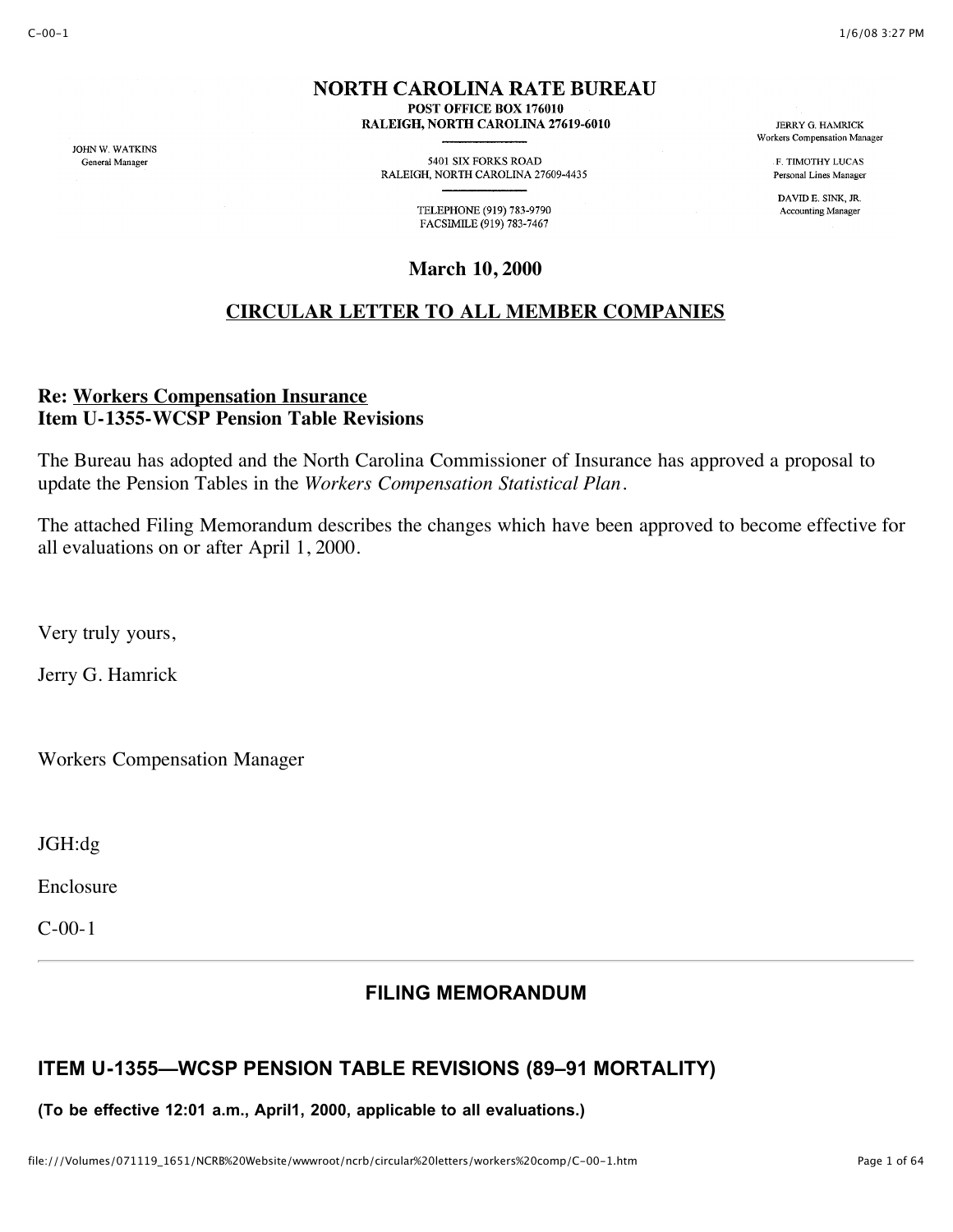### **PURPOSE**

The purpose of this filing is to update the pension tables contained in the Workers Compensation Statistical Plan (Part XII) using data from the 1989–1991 U.S. Decennial Life Tables. In addition, four examples contained in the Pension Table Guide will be modified to reflect this new data.

Upon approval, the guide and new tables will be incorporated into the Workers Compensation Statistical Plan (Part XII).

## **BACKGROUND**

The current tables contained in the *Workers Compensation Statistical Plan* are outdated as they are based on 1979–1981 U.S. Decennial Life Tables. These tables are updated every 10 years.

## **PROPOSAL**

The proposal is to eliminate the current pension table section and replace it with a new section containing the updated data.

Although the major types of pension tables do not change, this is not simply a replacement of values within the same tables. Certain tables are replaced, certain tables are deleted and additional tables are included. All proposed tables contain updated data.

There are five types of tables contained in the current version:

- (1) Surviving Spouse Pension Tables
- (2) Present Value of Remarriage Dowry Tables
- (3) Pension Tables (Other than Surviving Spouse)
- (4) Present Value of Survivorship Benefits
- (5) Basic and Supplemental Benefits for Florida

The last of these, Basic and Supplemental Benefits for Florida, contains a single table.

These five basic types of tables remain constant.

# **ITEM U-1355—WCSP PENSION TABLE REVISIONS (89–91 MORTALITY)**

| $\mathsf{L}$<br>11<br>$\mathbf{r}$<br><b>Table</b><br><b>Vurrent</b> | $\mathbf{r}$<br><b>Table</b><br>--<br>New |
|----------------------------------------------------------------------|-------------------------------------------|
| . .                                                                  |                                           |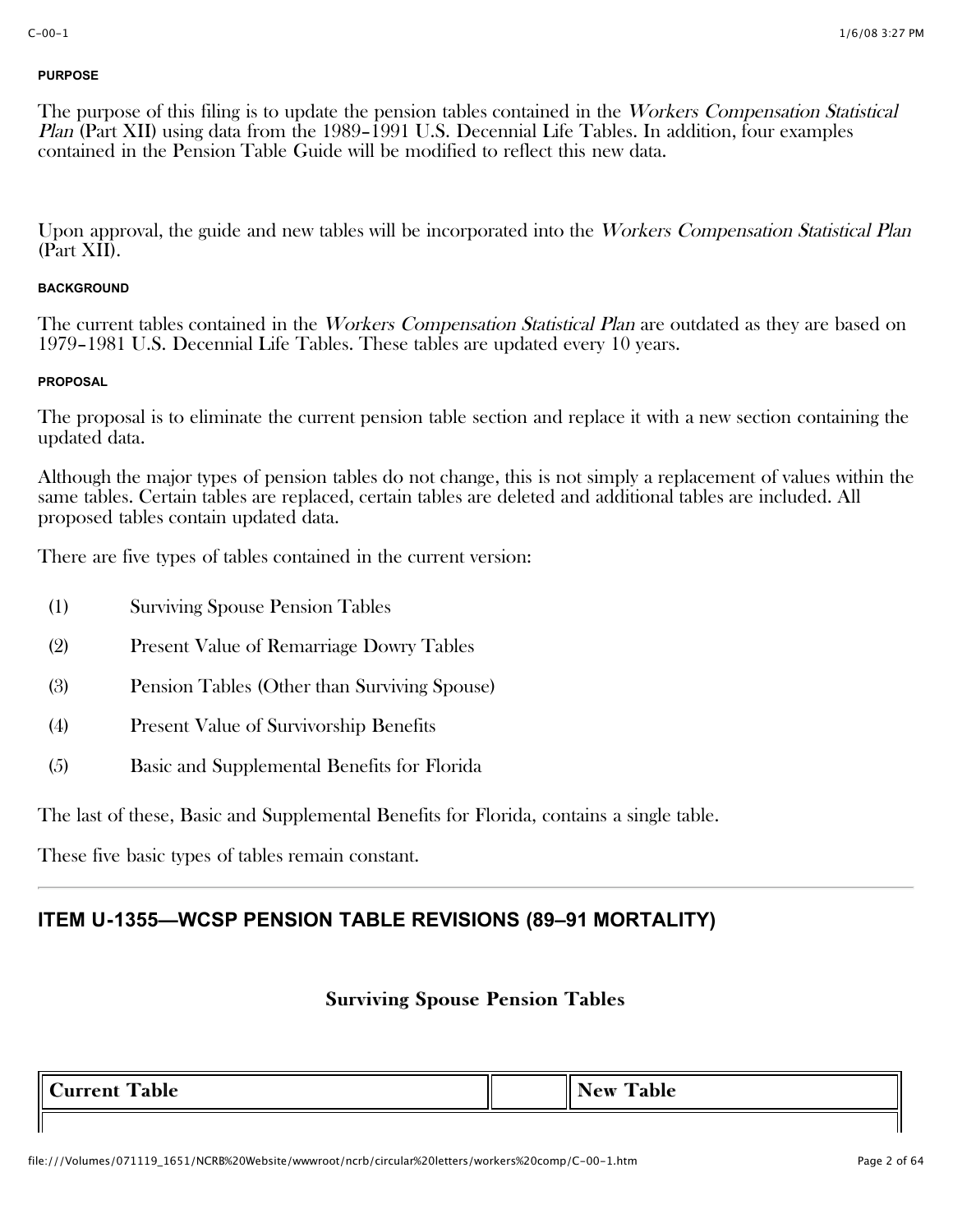| $I-A:$  | 3.5% Annual Interest Rate                       | $I-A:$  | 3.5% Annual Interest Rate      |
|---------|-------------------------------------------------|---------|--------------------------------|
|         | 0.0% Annual Rate of Escalation                  |         | 0.0% Annual Rate of Escalation |
|         |                                                 |         |                                |
| $I-B:$  | 3.5% Annual Interest Rate                       | $I-B:$  | 3.5% Annual Interest Rate      |
|         | 6.0% Annual Rate of Escalation                  |         | 4.0% Annual Rate of Escalation |
| $I-C:$  | 3.5% Annual Interest Rate                       | $I-C:$  | 3.5% Annual Interest Rate      |
|         | 4.9% Annual Rate of Escalation                  |         | 5.0% Annual Rate of Escalation |
|         |                                                 |         |                                |
| $I-D:$  | 3.5% Annual Interest Rate                       |         |                                |
|         | 4.7% Annual Rate of Escalation                  |         |                                |
| $I-E:$  | 3.5% Annual Interest Rate                       |         |                                |
|         | 4.0% Annual Rate of Escalation                  |         |                                |
|         |                                                 |         |                                |
| $I-F:$  | 3.5% Annual Interest Rate                       |         |                                |
|         | 5.0% Annual Rate of Escalation                  |         |                                |
|         |                                                 |         |                                |
|         | <b>Present Value of Remarriage Dowry Tables</b> |         |                                |
|         | <b>Current Table</b>                            |         | <b>New Table</b>               |
|         |                                                 |         |                                |
| $II-A:$ | 3.5% Annual Interest Rate                       | $II-A:$ | 3.5% Annual Interest Rate      |
|         | 0.0% Annual Rate of Escalation                  |         | 0.0% Annual Rate of Escalation |
|         |                                                 |         |                                |
|         |                                                 |         |                                |
| $II-B:$ | 3.5% Annual Interest Rate                       | $II-B:$ | 3.5% Annual Interest Rate      |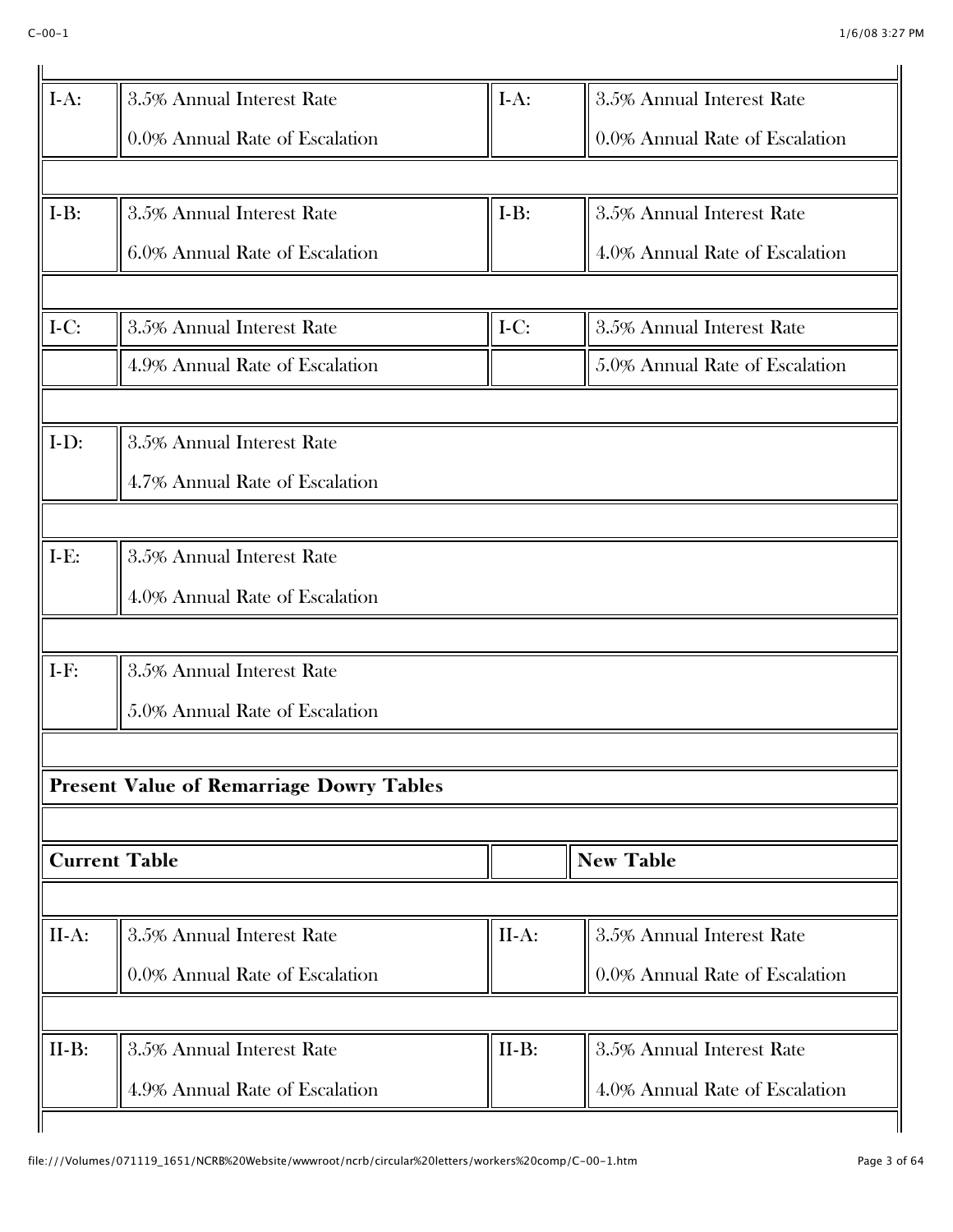|                                      | Pension Tables (Other than Surviving Spouse) |  |                                                |  |
|--------------------------------------|----------------------------------------------|--|------------------------------------------------|--|
| <b>New Table</b><br>   Current Table |                                              |  |                                                |  |
|                                      |                                              |  |                                                |  |
| $\parallel$ III-A:                   | 3.5% Annual Interest Rate                    |  | III-M-A: $\parallel$ 3.5% Annual Interest Rate |  |
|                                      | 0.0% Annual Rate of Escalation               |  | 0.0% Annual Rate of Escalation                 |  |
|                                      | Total Population                             |  | Male Population                                |  |

# **ITEM U-1355—WCSP PENSION TABLE REVISIONS (89–91 MORTALITY)**

| $III-B:$ | 3.5% Annual Interest Rate      | III-M-B: | 3.5% Annual Interest Rate      |
|----------|--------------------------------|----------|--------------------------------|
|          | 6.0% Annual Rate of Escalation |          | 3.0% Annual Rate of Escalation |
|          | <b>Total Population</b>        |          | Male Population                |
|          |                                |          |                                |
| $III-C:$ | 3.5% Annual Interest Rate      | III-M-C: | 3.5% Annual Interest Rate      |
|          | 4.9% Annual Rate of Escalation |          | 4.0% Annual Rate of Escalation |
|          | <b>Total Population</b>        |          | Male Population                |
|          |                                |          |                                |
| $III-D:$ | 3.5% Annual Interest Rate      | III-M-D: | 3.5% Annual Interest Rate      |
|          | 4.7% Annual Rate of Escalation |          | 5.0% Annual Rate of Escalation |
|          | <b>Total Population</b>        |          | Male Population To Age 65      |
|          |                                |          |                                |
| $III-E:$ | 3.5% Annual Interest Rate      | III-F-A: | 3.5% Annual Interest Rate      |
|          | 4.3% Annual Rate of Escalation |          | 0.0% Annual Rate of Escalation |
|          | <b>Total Population</b>        |          | <b>Female Population</b>       |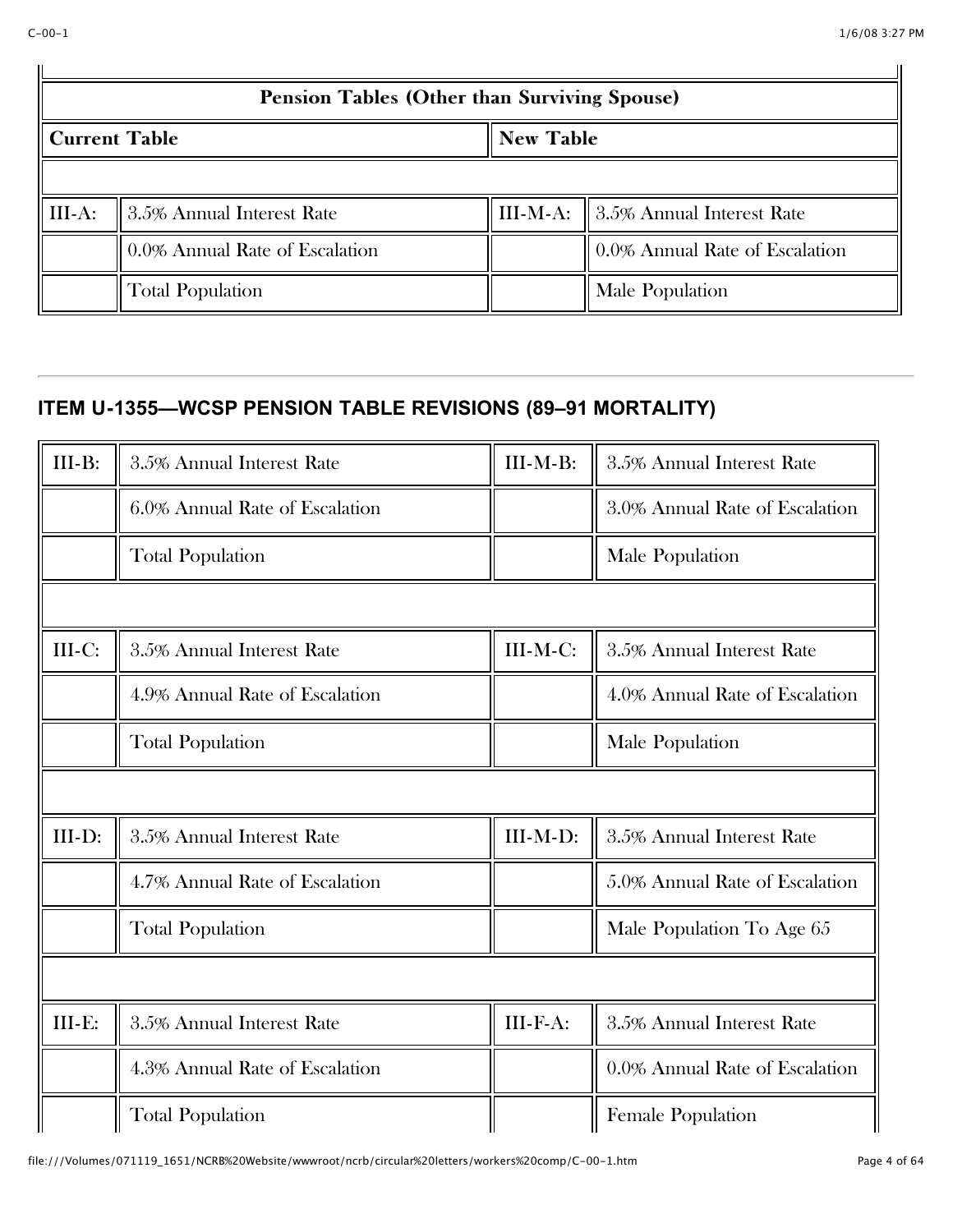| $III-F:$ | 3.5% Annual Interest Rate                     | $II-F-B:$        | 3.5% Annual Interest Rate      |
|----------|-----------------------------------------------|------------------|--------------------------------|
|          | 5.0% Annual Rate of Escalation                |                  | 3.0% Annual Rate of Escalation |
|          | <b>Total Population</b>                       |                  | <b>Female Population</b>       |
|          |                                               |                  |                                |
| $III-G:$ | 3.5% Annual Interest Rate                     | III-F-C:         | 3.5% Annual Interest Rate      |
|          | 3.0% Annual Rate of Escalation                |                  | 4.0% Annual Rate of Escalation |
|          | <b>Total Population</b>                       |                  | <b>Female Population</b>       |
|          |                                               |                  |                                |
| III-H:   | 3.5% Annual Interest Rate                     | III-F-D:         | 3.5% Annual Interest Rate      |
|          | 2.0% Annual Rate of Escalation                |                  | 5.0% Annual Rate of Escalation |
|          | <b>Total Population</b>                       |                  | Female Population              |
|          |                                               |                  |                                |
|          |                                               |                  |                                |
|          | <b>Present Value of Survivorship Benefits</b> |                  |                                |
|          |                                               |                  |                                |
|          | <b>Current Table</b>                          | <b>New Table</b> |                                |
|          |                                               |                  |                                |
| IV-A:    | 3.5% Annual Interest Rate                     | IV-A:            | 3.5% Annual Interest Rate      |
|          | 0.0% Annual Rate of Escalation                |                  | 0.0% Annual Rate of Escalation |
|          |                                               |                  |                                |
| $IV-B:$  | 3.5% Annual Interest Rate                     | IV-B:            | 3.5% Annual Interest Rate      |
|          | 4.9% Annual Rate of Escalation                |                  | 4.0% Annual Rate of Escalation |
|          |                                               |                  |                                |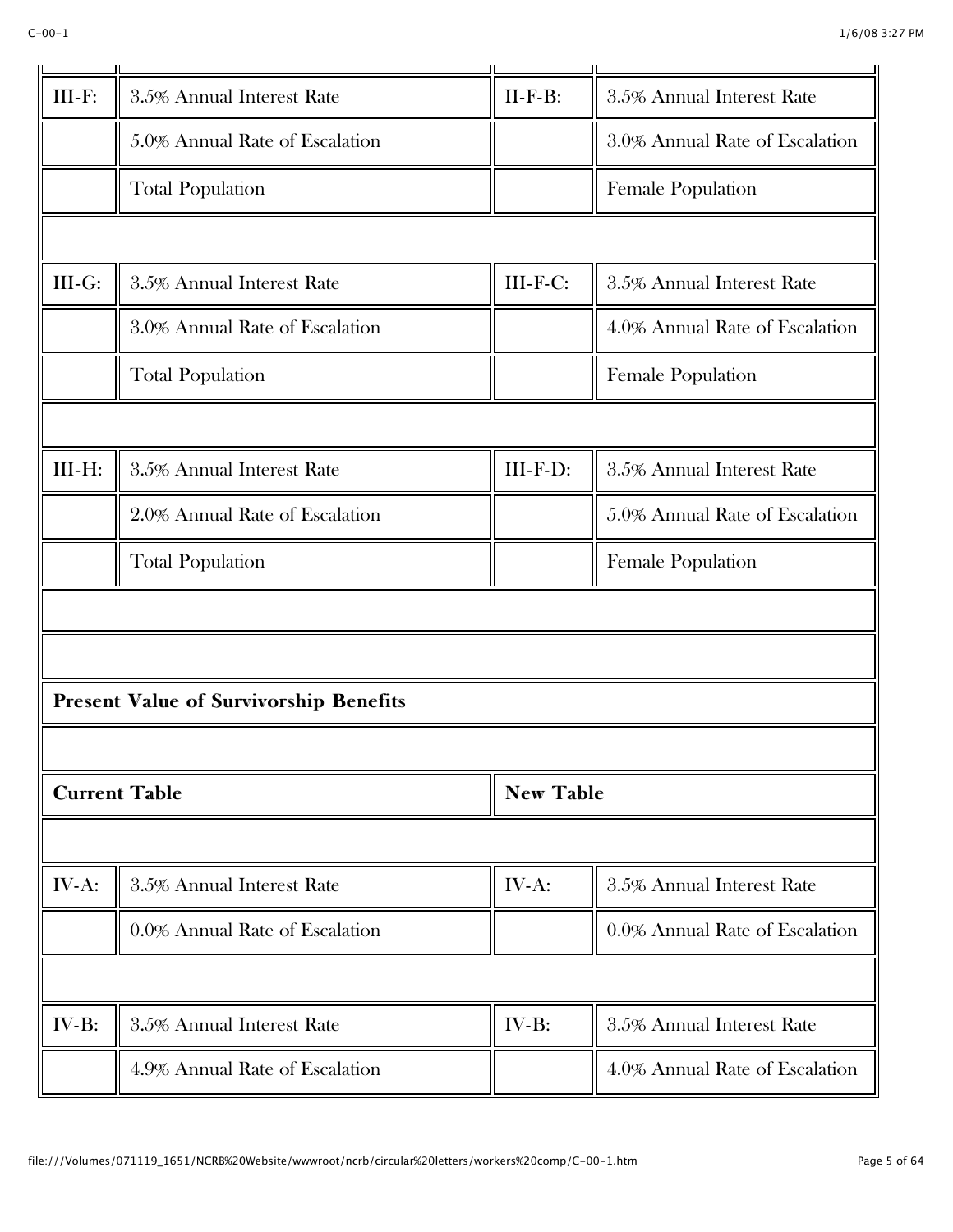# **ITEM U-1355—WCSP PENSION TABLE REVISIONS (89–91 MORTALITY)**

## Basic and Supplemental Benefits for Florida

# Current Table Current Table New Table New Table

5.0% Annual Rate of Escalation

V-A: 3.5% Annual Interest Rate

| V-A: | 3.5% Annual Interest Rate      |
|------|--------------------------------|
|      | 5.0% Annual Rate of Escalation |

Additionally, there are four examples in the Pension Table Section that demonstrate the use of the tables. The proposal is to replace these four examples with the four attached examples that reflect the updated data.

There are also references to the current tables scattered throughout the Workers Compensation Statistical Plan. For example, Page 20 of the Workers Compensation Statistical Plan includes references to specific tables. These references would have to be altered to reference the proper proposed tables.

Additionally, the Table of Contents will have to be altered to correspond to the new tables.

Also, the Pension Table Guide for Part XII of the Workers Compensation Statistical Plan will have to be altered to correspond to the new tables.

## **IMPACT**

Updating the Pension Tables using the 1989–91 U.S. Decennial Life Tables will alter the level of losses and claim reserves used in ratemaking and experience rating. The tables reflect more recent mortality studies.

## **IMPLEMENTATION**

It is proposed that the new tables become effective for all evaluations on or after April 1, 2000. Attached exhibits are copies of the new pension tables and Pension Table Guide. Upon approval, the guide and new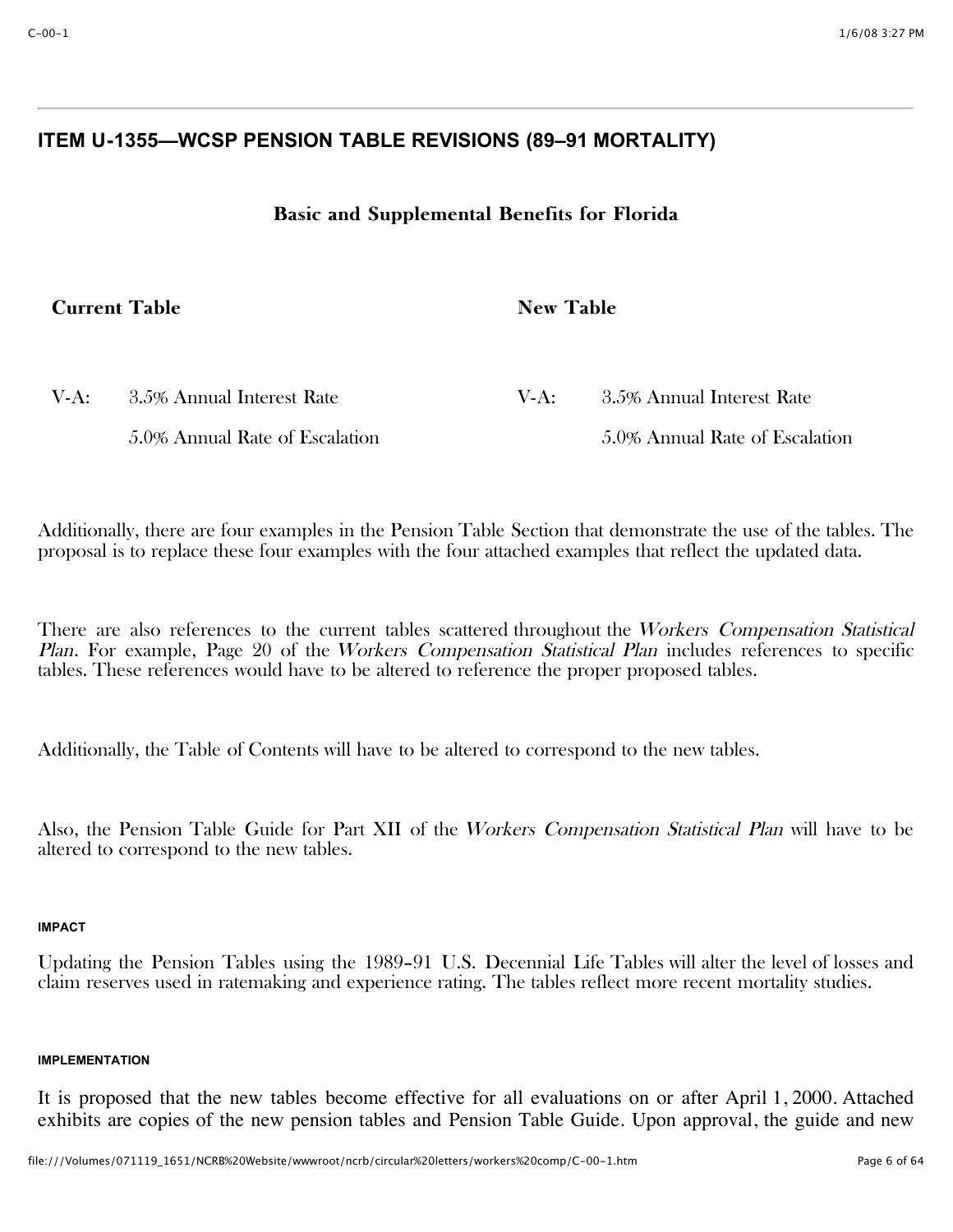tables will be incorporated in the *Workers Compensation Statistical Plan* (Part XII).

## **Page 1**

# **ITEM U-1355—WCSP PENSION TABLE REVISION (89–91 MORTALITY)**

## **PART XII**

## **PENSION TABLES**

## **PENSION TABLE GUIDE**

## **I. SURVIVING SPOUSE PENSION TABLES**

| Table | <b>STATE/ACT APPLICABILITY</b>                                                                                   | <b>NOTES</b>                                                                                                                                                         | <b>PAGE</b> |
|-------|------------------------------------------------------------------------------------------------------------------|----------------------------------------------------------------------------------------------------------------------------------------------------------------------|-------------|
| I-A   | All states excluding Connecticut, District<br>of Columbia, Maine, Rhode Island,<br>USL&HW, Vermont, and Virginia |                                                                                                                                                                      | 102         |
| I-B   | Connecticut                                                                                                      | Accidents on or after 07/26/82                                                                                                                                       | 105         |
|       | District of Columbia                                                                                             | Accidents prior to 01/01/93                                                                                                                                          |             |
|       | Maine                                                                                                            | Accidents on or after 10/01/72                                                                                                                                       |             |
|       | Rhode Island                                                                                                     | Accidents on or after 07/01/83                                                                                                                                       |             |
|       | USL&HW Act                                                                                                       | Lifetime Benefits only                                                                                                                                               |             |
|       | Vermont                                                                                                          |                                                                                                                                                                      |             |
| IC    | Virginia                                                                                                         | Accidents on or after 07/01/75, If the<br>workers compensation benefit plus<br>Social Security Benefit is less than 80%<br>of the employee's average monthly<br>wage | 108         |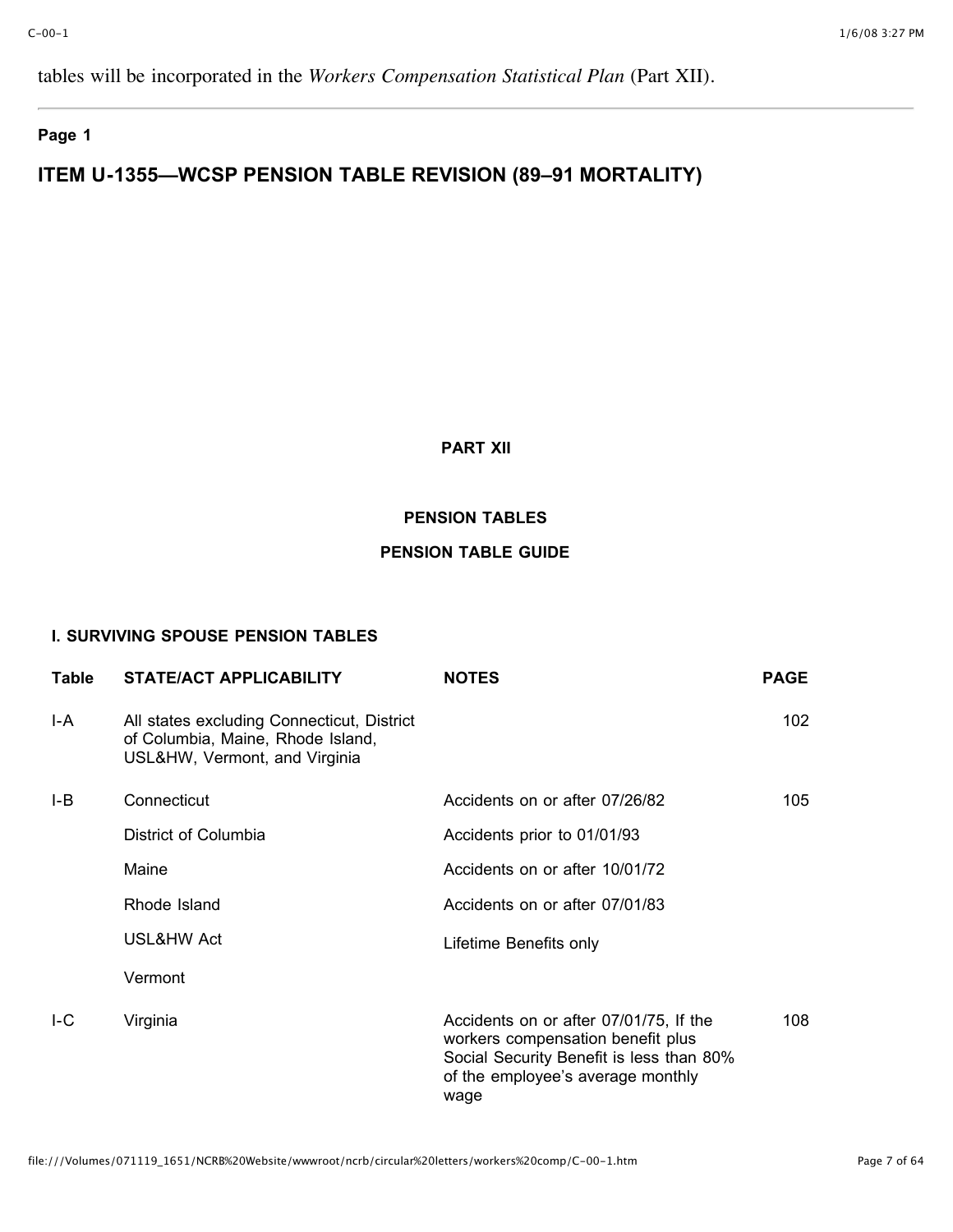## **II. PRESENT VALUE OF REMARRIAGE DOWRY TABLES**

| II-A | All states with provisions for remarriage<br>dowry excluding District of Columbia and<br>USL&HW Act |                                | 111 |
|------|-----------------------------------------------------------------------------------------------------|--------------------------------|-----|
| II-B | District of Columbia                                                                                | Accidents on or after 07/26/82 |     |
|      | USL&HW Act                                                                                          | Accidents on or after 10/01/72 | 114 |

### **Page 2**

# **ITEM U-1355—WCSP PENSION TABLE REVISION (89–91 MORTALITY)**

## **PENSION TABLE GUIDE**

## **III. PENSION TABLE (OTHER THAN SURVIVING SPOUSE)**

| <b>Table</b>          | <b>STATE/ACT APPLICABILITY</b>                                                                                                                                                                                           | <b>NOTES</b>                       | <b>PAGE</b>       |
|-----------------------|--------------------------------------------------------------------------------------------------------------------------------------------------------------------------------------------------------------------------|------------------------------------|-------------------|
| III-M-A<br>&III-F-A   | All states excluding Connecticut, District of<br>Columbia, Hawaii, Idaho, Maine,<br>Maryland, Montana, New Hampshire,<br>Rhode Island, South Dakota, USL&HW<br>Act, Vermont, and Virginia. For Florida<br>see Table V-A. |                                    | 117<br>and<br>121 |
| III-M-B               | Hawaii                                                                                                                                                                                                                   | Accidents prior to 01/01/92        | 118               |
| & III-F-<br>B         | Montana                                                                                                                                                                                                                  | Permanent Total (PT) injuries only | and<br>122        |
|                       | South Dakota                                                                                                                                                                                                             | Accidents on or after 07/01/87     |                   |
|                       |                                                                                                                                                                                                                          | Permanent Total (PT) injuries only |                   |
|                       |                                                                                                                                                                                                                          | Accidents on or after 07/01/88     |                   |
|                       |                                                                                                                                                                                                                          | Permanent Total (PT) injuries only |                   |
| $III-M-C$<br>& III-F- | Connecticut                                                                                                                                                                                                              | Permanent Total (PT) injuries only | 119<br>and        |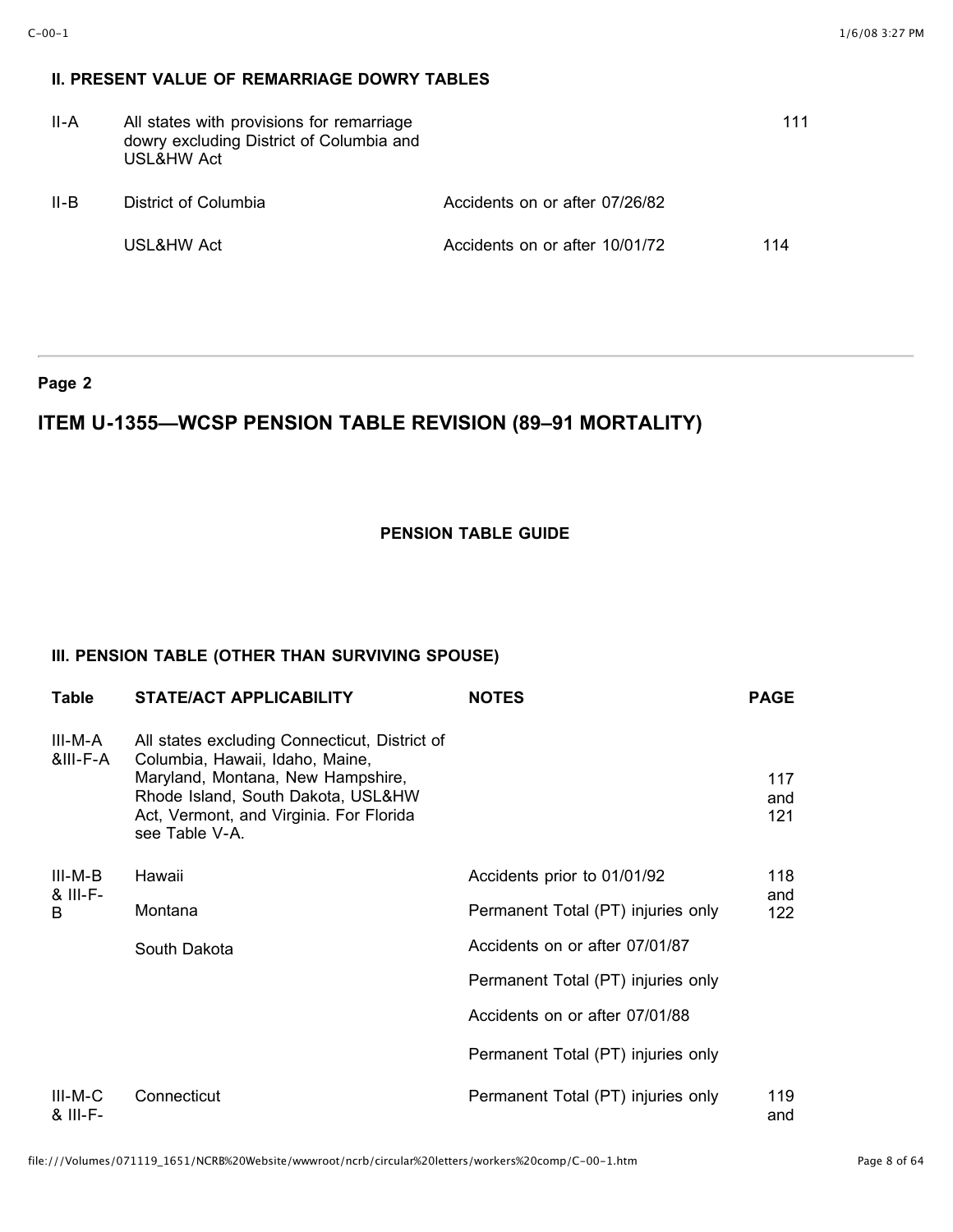| C                   | District of Columbia  | Accidents on or after 07/26/82                                    | 123        |
|---------------------|-----------------------|-------------------------------------------------------------------|------------|
|                     | Idaho                 | Accidents on or after 04/03/74                                    |            |
|                     | Maine                 | Permanent Total (PT) injuries only                                |            |
|                     | Maryland              | Accidents prior to 01/01/93                                       |            |
|                     | New Hampshire         | Accidents on or after 01/01/88                                    |            |
|                     |                       | Accidents on or after 07/01/63                                    |            |
|                     |                       | Permanent Total (PT) injuries only                                |            |
|                     |                       | Only if employee is not entitled to<br>benefits under the federal |            |
| Rhode Island        |                       | Social Security Act                                               |            |
|                     | <b>USL&amp;HW Act</b> | Permanent Total (PT) injuries only                                |            |
|                     | Vermont               | Accidents on or after 10/01/72                                    |            |
|                     |                       | Accidents on or after 07/01/83                                    |            |
|                     |                       | Lifetime Benefits only                                            |            |
| III-M-D<br>& III-F- | Virginia              | Accidents on or after 07/01/75                                    | 120<br>and |
| D                   |                       | Permanent Total (PT) injuries only                                | 124        |

## **IV. PRESENT VALUE OF SURVIVORSHIP BENEFITS**

| IV-A | District of Columbia | Accidents on or after 07/26/82 | 125 |
|------|----------------------|--------------------------------|-----|
|      | USL&HW Act           | Accidents on or after 10/01/72 |     |

## **V. BASIC AND SUPPLEMENTAL BENEFITS FOR FLORIDA**

| -V-A | Florida | Accidents on or after 07/01/84 | 127 |
|------|---------|--------------------------------|-----|
|      |         |                                |     |

## **Page 3**

# **ITEM U-1355—WCSP PENSION TABLE REVISION (89–91 MORTALITY)**

## **PENSION TABLE GUIDE**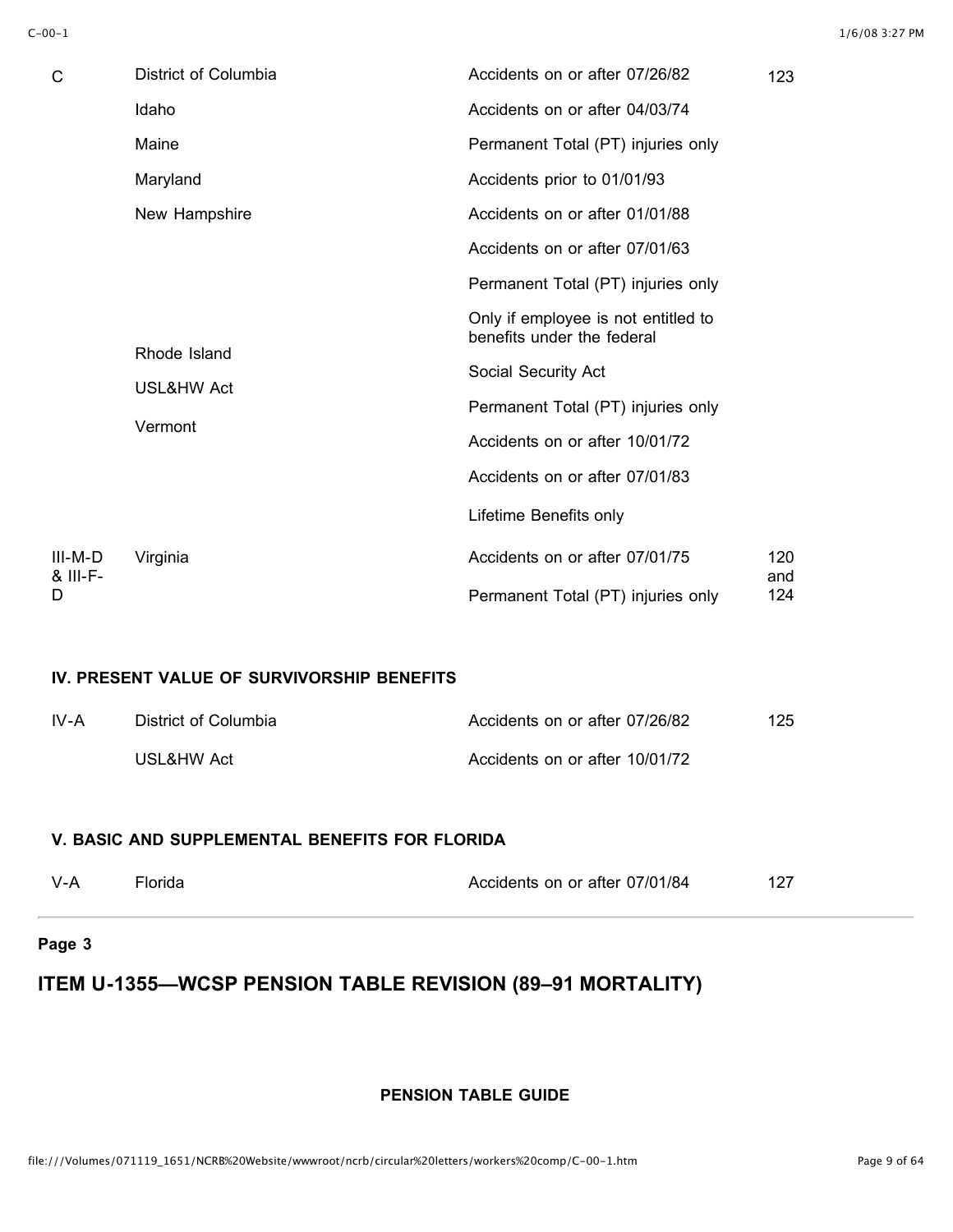## **EXAMPLES PAGE**

|                      |           | Surviving Spouse Pension Table (I-A)                               | 129 |
|----------------------|-----------|--------------------------------------------------------------------|-----|
| EXAMPLE I            | Usage of: | and Present Value of Remarriage Dowry (II-A)                       |     |
| EXAMPLE II           | Usage of: | Pension Table—Other Than Surviving Spouse (III-M-A<br>and III-M-B) | 130 |
|                      | Usage of: | Surviving Spouse Pension Table (I-B and I-C)                       | 131 |
| EXAMPLE III          |           | and Present Value of Remarriage Dowry (II-A)                       |     |
|                      | Usage of: | Pension Table—Other Than Surviving Spouse                          | 132 |
| <b>EXAMPLE</b><br>IV |           | $(III-M-B, III-M-C, III-M-D, III-F-B, III-F-C, and III-F-D)$       |     |

**Page 4**

# **ITEM U-1355—WCSP PENSION TABLE REVISION (89–91 MORTALITY)**

## **TABLE I-A**

|        |           |           |           |           |           | <b>Attained</b> |
|--------|-----------|-----------|-----------|-----------|-----------|-----------------|
| a      | a         | a         | a         | a         | a         | Age**           |
|        | $[x] + 1$ | $[x] + 2$ | $[x] + 3$ | $[x] + 4$ | $[x] + 5$ | $(X + 5)$       |
|        |           |           |           |           |           |                 |
| 8.097  | 7.926     | 8.595     | 9.524     | 10.439    | 11.252    | 21              |
| 8.798  | 8.642     | 9.319     | 10.245    | 11.152    | 11.956    | 22              |
| 9.504  | 9.361     | 10.036    | 10.951    | 11.840    | 12.625    | 23              |
| 10.208 | 10.076    | 10.741    | 11.635    | 12.499    | 13.257    | 24              |
| 10.906 | 10.781    | 11.431    | 12.296    | 13.128    | 13.855    | 25              |
| 11.592 | 11.472    | 12.099    | 12.930    | 13.725    | 14.417    | 26              |
|        |           |           |           |           |           |                 |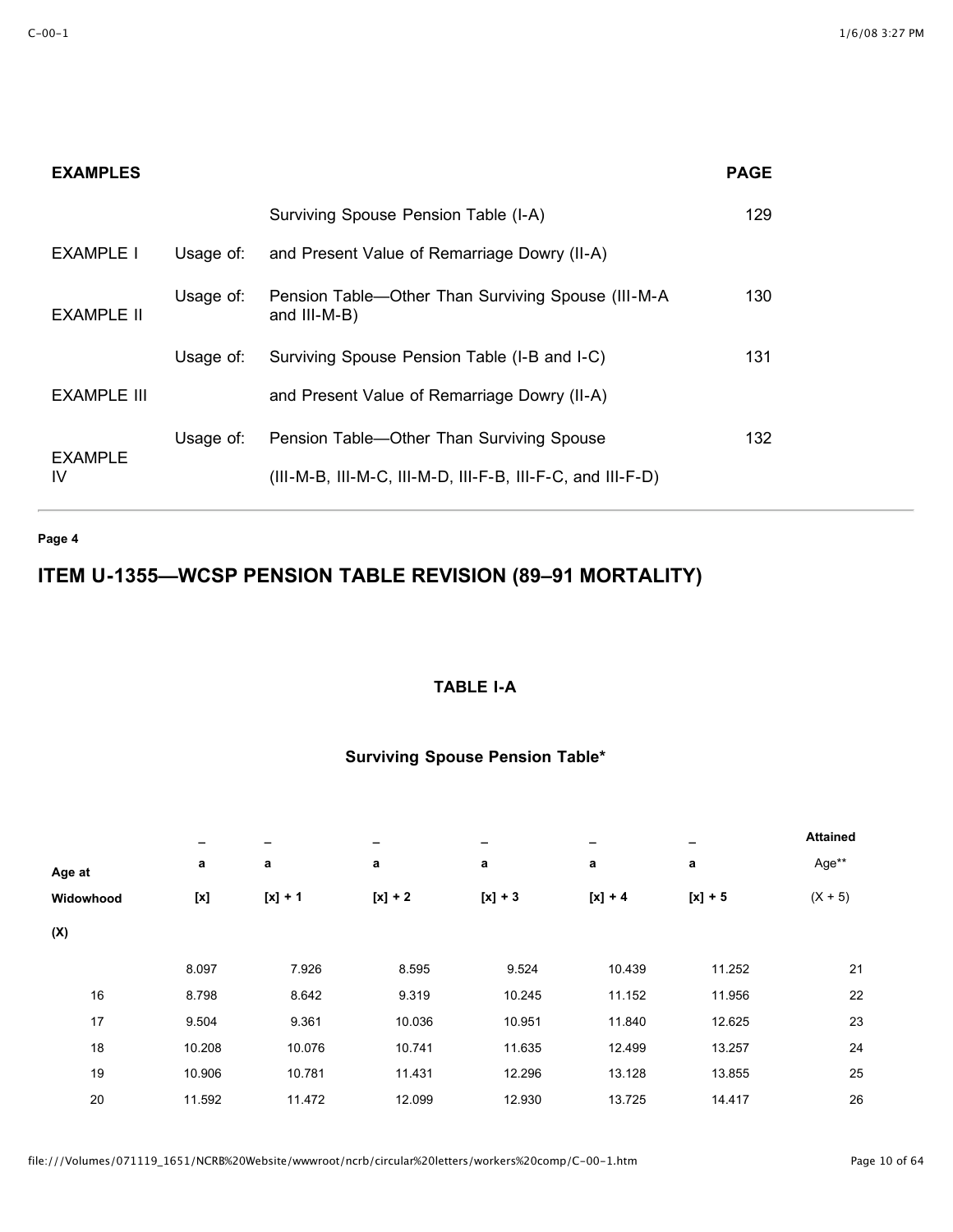| 21     | 12.262 | 12.145 | 12.746 | 13.538 | 14.292 | 14.946 | 27     |
|--------|--------|--------|--------|--------|--------|--------|--------|
| 22     | 12.912 | 12.796 | 13.336 | 14.116 | 14.826 | 15.439 | 28     |
| 23     | 13.535 | 13.419 | 13.954 | 14.659 | 15.323 | 15.894 | 29     |
| 24     | 14.127 | 14.009 | 14.508 | 15.165 | 15.782 | 16.310 | 30     |
| 25     | 14.686 | 14.564 | 15.025 | 15.633 | 16.202 | 16.686 | 31     |
| 26     | 15.209 | 15.082 | 15.503 | 16.061 | 16.582 | 17.023 | 32     |
| 27     | 15.692 | 15.560 | 15.941 | 16.450 | 16.922 | 17.319 | 33     |
| 28     | 16.137 | 15.998 | 16.339 | 16.798 | 17.223 | 17.577 | 34     |
| 29     | 16.542 | 16.396 | 16.698 | 17.108 | 17.485 | 17.797 | 35     |
| $30\,$ | 16.906 | 16.753 | 17.015 | 17.377 | 17.709 | 17.979 | 36     |
| 31     | 17.230 | 17.069 | 17.293 | 17.609 | 17.896 | 18.126 | $37\,$ |
| 32     | 17.515 | 17.345 | 17.531 | 17.802 | 18.046 | 18.238 | 38     |
| 33     | 17.759 | 17.582 | 17.731 | 17.959 | 18.161 | 18.315 | $39\,$ |
| 34     | 17.966 | 17.780 | 17.894 | 18.080 | 18.243 | 18.361 | 40     |
| 35     | 18.135 | 17.940 | 18.021 | 18.167 | 18.292 | 18.376 | 41     |
| 36     | 18.268 | 18.065 | 18.113 | 18.222 | 18.311 | 18.362 | 42     |
| 37     | 18.367 | 18.155 | 18.173 | 18.246 | 18.301 | 18.320 | 43     |
| 38     | 18.434 | 18.212 | 18.201 | 18.240 | 18.262 | 18.253 | 44     |
| 39     | 18.469 | 18.239 | 18.200 | 18.207 | 18.198 | 18.161 | 45     |
| 40     | 18.474 | 18.235 | 18.170 | 18.146 | 18.110 | 18.046 | 46     |
| 41     | 18.451 | 18.204 | 18.115 | 18.063 | 18.999 | 17.911 | 47     |
| 42     | 18.402 | 18.146 | 18.034 | 17.956 | 17.867 | 17.757 | 48     |
| 43     | 18.327 | 18.064 | 17.930 | 17.828 | 17.716 | 17.583 | 49     |
| 44     | 18.229 | 17.958 | 17.805 | 17.680 | 17.546 | 17.393 | 50     |
| 45     | 18.109 | 17.831 | 17.659 | 17.513 | 17.358 | 17.186 | 51     |
| 46     | 17.968 | 17.684 | 17.495 | 17.328 | 17.154 | 16.964 | 52     |
| 47     | 17.809 | 17.518 | 17.312 | 17.126 | 16.934 | 16.728 | 53     |
| 48     | 17.632 | 17.334 | 17.112 | 16.910 | 16.701 | 16.479 | 54     |
| 49     | 17.437 | 17.132 | 16.897 | 16.679 | 16.454 | 16.218 | 55     |
| 50     | 17.226 | 16.916 | 16.667 | 16.434 | 16.194 | 15.944 | 56     |
| 51     | 17.001 | 16.685 | 16.424 | 16.176 | 15.923 | 15.659 | 57     |
| 52     | 16.762 | 16.440 | 16.167 | 15.906 | 15.639 | 15.364 | 58     |
| 53     | 16.509 | 16.182 | 15.898 | 15.624 | 15.346 | 15.060 | 59     |
| 54     | 16.245 | 15.912 | 15.617 | 15.332 | 15.044 | 14.748 | 60     |
| 55     | 15.968 | 15.630 | 15.326 | 15.031 | 14.733 | 14.429 | 61     |
| 56     | 15.681 | 15.337 | 15.026 | 14.722 | 14.415 | 14.101 | 62     |
| 57     | 15.383 | 15.036 | 14.717 | 14.404 | 14.088 | 13.766 | 63     |
| 58     | 15.077 | 14.726 | 14.400 | 14.079 | 13.754 | 13.424 | 64     |
| 59     | 14.763 | 14.408 | 14.074 | 13.745 | 13.413 | 13.075 | 65     |
| 60     |        |        |        |        |        |        |        |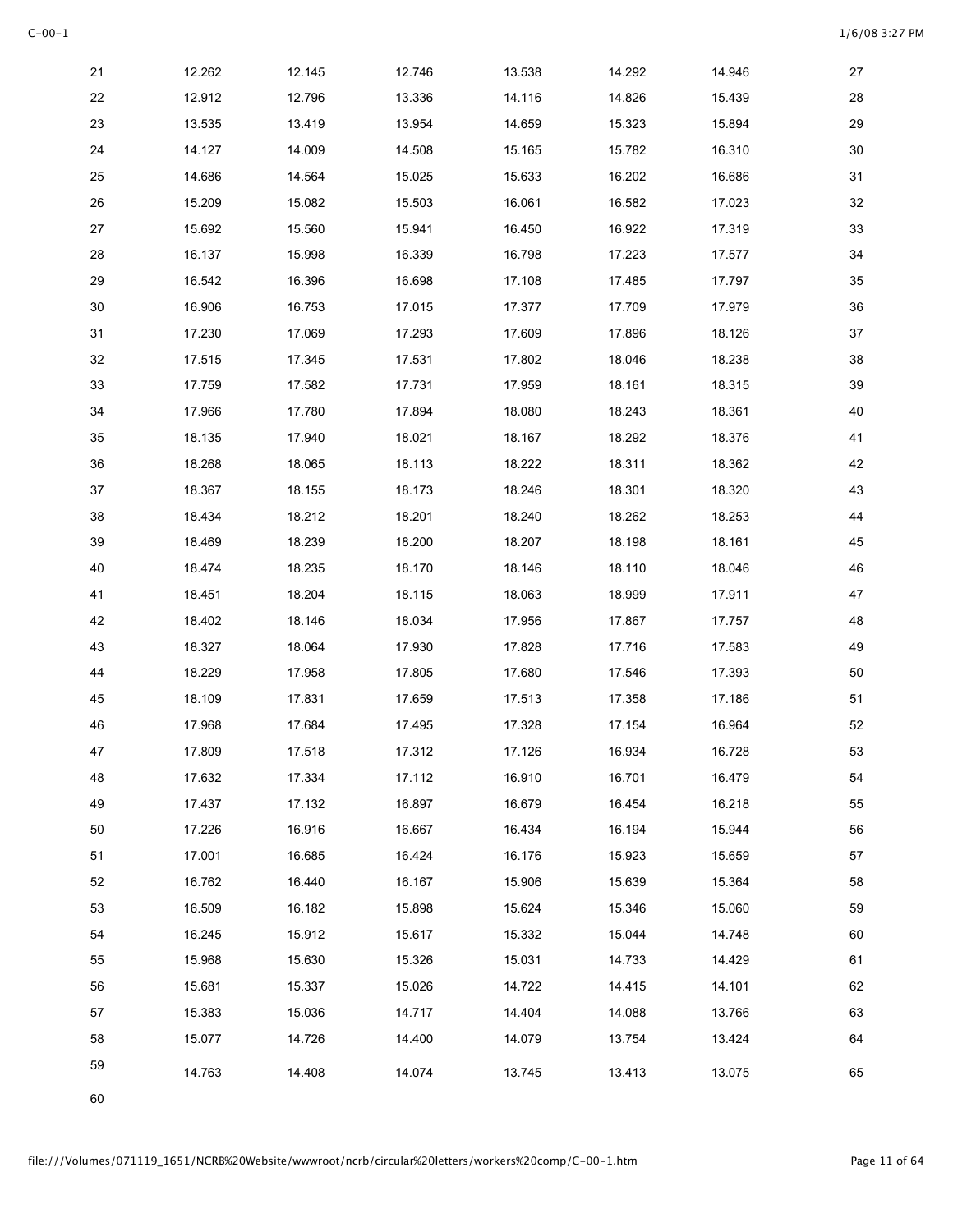\* 89–91 U.S. Decennial Life Table for Female Population

Remarriage rates based on 1979 NCCI study

Annual Rate of Interest = 3.5%

Annual Rate of Escalation = 0.0%

For State/Act Applicability, refer to Pension Table Guide on pp. 99–101.

\*\* For durations beyond 5 years from death of claimant, use the annuity value in the column for age (X + 5) corresponding to the beneficiary's attained age.

**Page 5**

# **ITEM U-1355—WCSP PENSION TABLE REVISION (89–91 MORTALITY)**

## **TABLE I-A**

|           |        |           |           |           |           |           | <b>Attained</b> |
|-----------|--------|-----------|-----------|-----------|-----------|-----------|-----------------|
| Age at    | а      | a         | а         | a         | а         | a         | Age**           |
| Widowhood |        | $[x] + 1$ | $[x] + 2$ | $[x] + 3$ | $[x] + 4$ | $[x] + 5$ | $(X + 5)$       |
| (X)       |        |           |           |           |           |           |                 |
|           | 14.441 | 14.082    | 13.741    | 13.405    | 13.065    | 12.720    | 66              |
| 61        | 14.111 | 13.748    | 13.401    | 13.058    | 12.711    | 12.358    | 67              |
| 62        | 13.774 | 13.407    | 13.054    | 12.704    | 12.350    | 11.991    | 68              |
| 63        | 13.430 | 13.059    | 12.701    | 12.343    | 11.983    | 11.618    | 69              |
| 64        | 13.080 | 12.705    | 12.340    | 11.977    | 11.610    | 11.242    | 70              |
| 65        | 12.723 | 12.344    | 11.974    | 11.605    | 11.235    | 10.864    | 71              |
| 66        | 12.360 | 11.977    | 11.602    | 11.230    | 10.857    | 10.484    | 72              |
| 67        | 11.991 | 11.605    | 11.227    | 10.852    | 10.478    | 10.104    | 73              |
| 68        | 11.617 | 11.229    | 10.850    | 10.473    | 10.098    | 9.724     | 74              |
| 69        | 11.240 | 10.851    | 10 4 7 1  | 10.094    | 9.718     | 9.342     | 75              |
| 70        | 10.861 | 10.472    | 10.092    | 9.714     | 9.337     | 8.959     | 76              |
| 71        | 10.481 | 10.093    | 9.712     | 9.334     | 8.955     | 8.574     | 77              |
| 72        | 10.101 | 9.714     | 9.332     | 8.951     | 8.570     | 8.189     | 78              |
| 73        | 9.720  | 9.333     | 8.949     | 8.567     | 8.185     | 7.807     | 79              |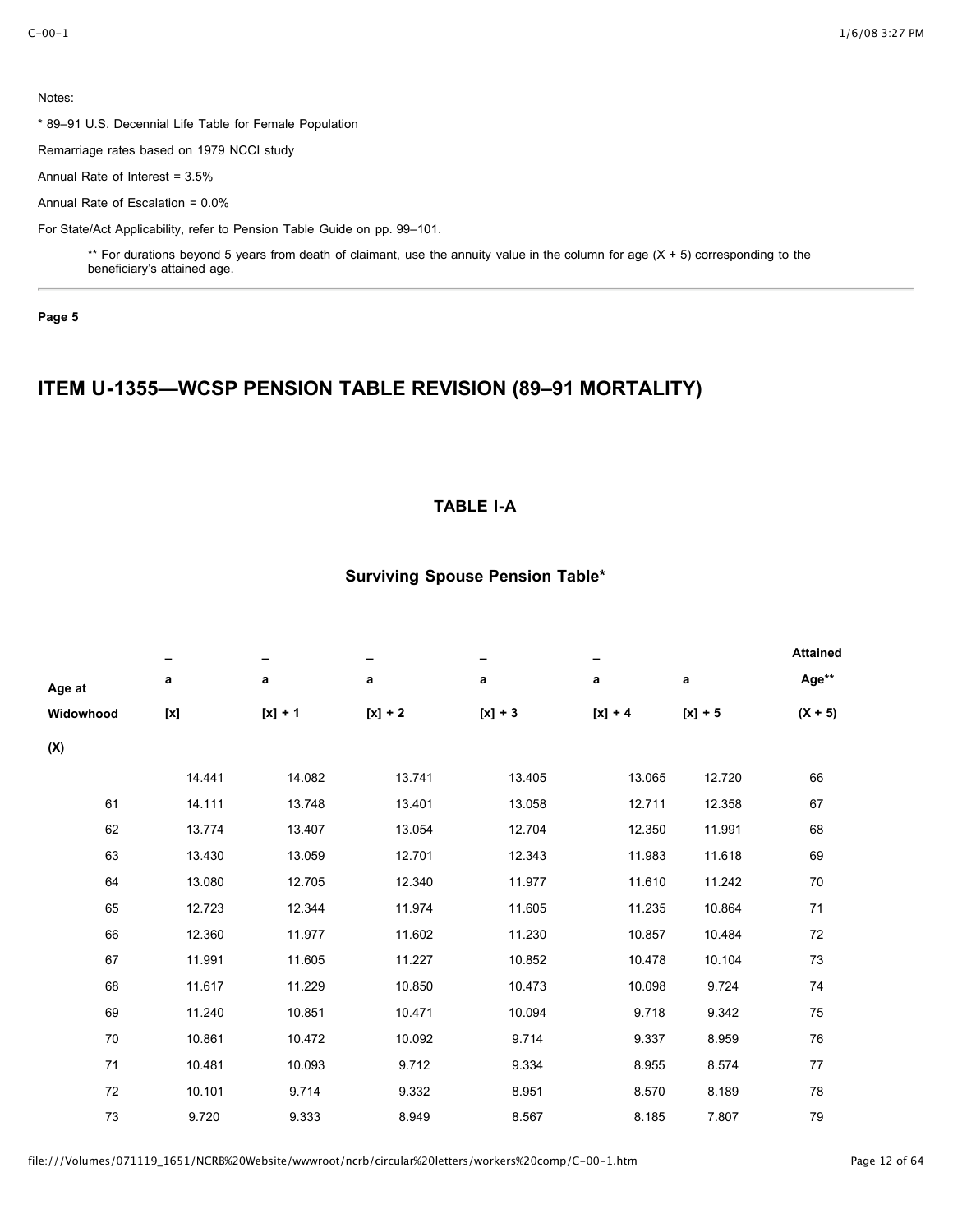| 74  | 9.338 | 8.950 | 8.565 | 8.182 | 7.803 | 7.431 | 80  |
|-----|-------|-------|-------|-------|-------|-------|-----|
| 75  | 8.955 | 8.566 | 8.181 | 7.801 | 7.427 | 7.062 | 81  |
| 76  | 8.570 | 8.181 | 7.799 | 7.425 | 7.059 | 6.701 | 82  |
| 77  | 8.185 | 7.800 | 7.424 | 7.057 | 6.699 | 6.349 | 83  |
| 78  | 7.803 | 7.424 | 7.056 | 6.697 | 6.347 | 6.005 | 84  |
| 79  | 7.427 | 7.056 | 6.696 | 6.345 | 6.003 | 5.670 | 85  |
| 80  | 7.058 | 6.696 | 6.344 | 6.002 | 5.668 | 5.346 | 86  |
| 81  | 6.698 | 6.345 | 6.001 | 5.667 | 5.344 | 5.035 | 87  |
| 82  | 6.346 | 6.001 | 5.666 | 5.343 | 5.034 | 4.738 | 88  |
| 83  | 6.003 | 5.667 | 5.343 | 5.033 | 4.737 | 4.454 | 89  |
| 84  | 5.668 | 5.343 | 5.033 | 4.736 | 4.453 | 4.183 | 90  |
| 85  | 5.344 | 5.033 | 4.736 | 4.452 | 4.182 | 3.928 | 91  |
| 86  | 5.034 | 4.736 | 4.452 | 4.181 | 3.927 | 3.695 | 92  |
| 87  | 4.737 | 4.452 | 4.181 | 3.927 | 3.695 | 3.482 | 93  |
| 88  | 4.453 | 4.181 | 3.926 | 3.694 | 3.482 | 3.285 | 94  |
| 89  | 4.181 | 3.927 | 3.694 | 3.481 | 3.284 | 3.100 | 95  |
| 90  | 3.927 | 3.694 | 3.481 | 3.284 | 3.099 | 2.927 | 96  |
| 91  | 3.694 | 3.481 | 3.284 | 3.099 | 2.926 | 2.768 | 97  |
| 92  | 3.482 | 3.284 | 3.099 | 2.926 | 2.767 | 2.621 | 98  |
| 93  | 3.284 | 3.099 | 2.926 | 2.767 | 2.620 | 2.481 | 99  |
| 94  | 3.099 | 2.926 | 2.767 | 2.620 | 2.481 | 2.346 | 100 |
| 95  | 2.926 | 2.767 | 2.620 | 2.480 | 2.345 | 2.215 | 101 |
| 96  | 2.767 | 2.620 | 2.480 | 2.345 | 2.214 | 2.088 | 102 |
| 97  | 2.620 | 2.481 | 2.345 | 2.214 | 2.088 | 1.962 | 103 |
| 98  | 2.481 | 2.345 | 2.214 | 2.088 | 1.962 | 1.840 | 104 |
| 99  | 2.345 | 2.214 | 2.088 | 1.962 | 1.840 | 1.720 | 105 |
| 100 | 2.214 | 2.088 | 1.962 | 1.840 | 1.719 | 1.590 | 106 |
| 101 | 2.088 | 1.962 | 1.840 | 1.719 | 1.589 | 1.438 | 107 |
| 102 | 1.962 | 1.840 | 1.719 | 1.589 | 1.438 | 1.254 | 108 |
| 103 | 1.840 | 1.719 | 1.589 | 1.438 | 1.254 | 0.983 | 109 |
| 104 | 1.720 | 1.589 | 1.438 | 1.254 | 0.983 | 0.500 | 110 |
| 105 |       |       |       |       |       |       |     |

\* 89–91 U.S. Decennial Life Table for Female Population

Remarriage rates based on 1979 NCCI study

Annual Rate of Interest = 3.5%

Annual Rate of Escalation = 0.0%

For State/Act Applicability, refer to Pension Table Guide on pp. 99–101.

\*\* For durations beyond 5 years from death of claimant, use the annuity value in the column for age (X + 5) corresponding to the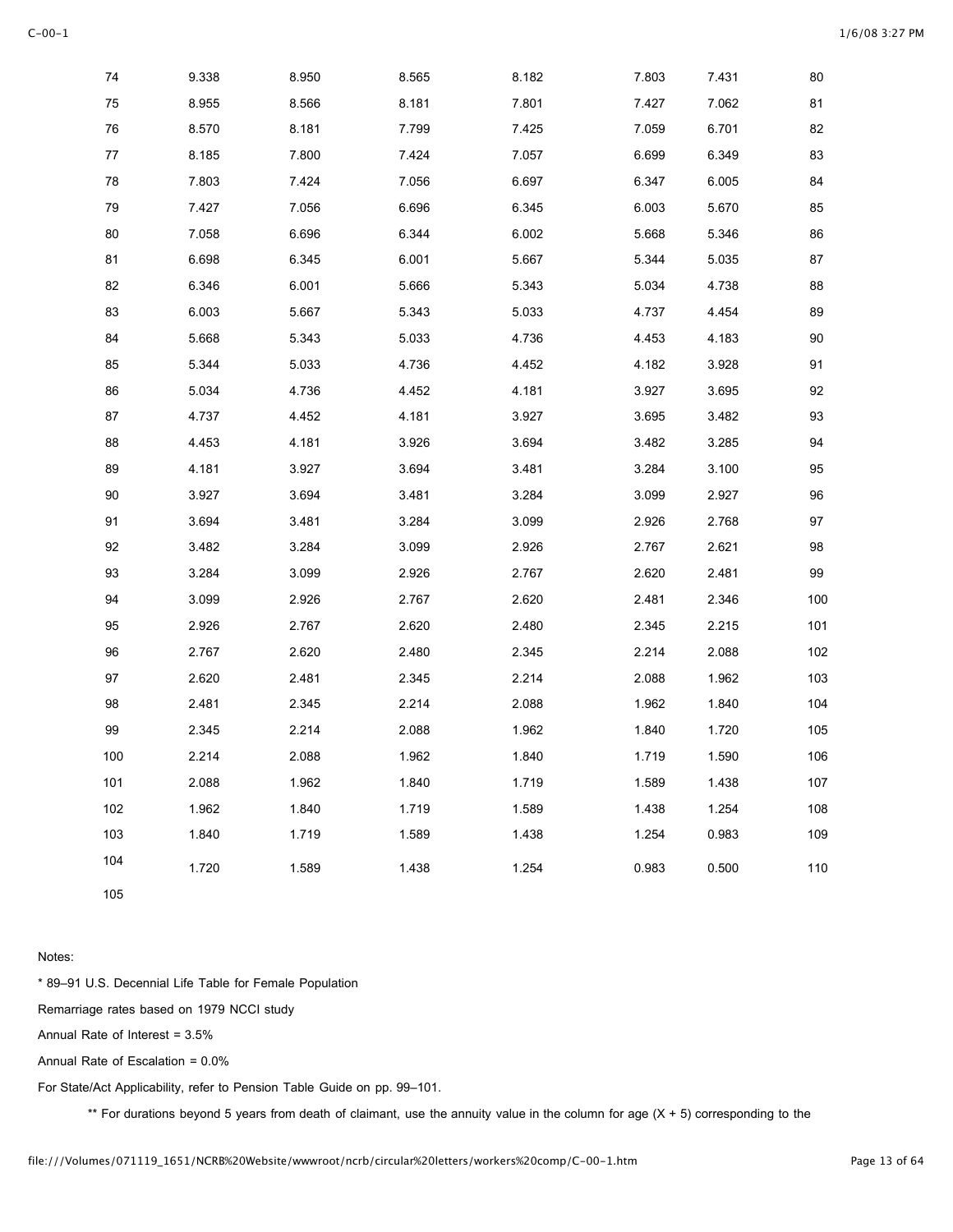## **Page 6**

# **ITEM U-1355—WCSP PENSION TABLE REVISION (89–91 MORTALITY)**

## **TABLE I-A**

|           | -     | -         | $\overline{\phantom{0}}$ | -         | $\overline{\phantom{0}}$ |           | <b>Attained</b> |
|-----------|-------|-----------|--------------------------|-----------|--------------------------|-----------|-----------------|
| Age at    | a     | a         | a                        | a         | a                        | a         | Age**           |
| Widowhood |       | $[x] + 1$ | $[x] + 2$                | $[x] + 3$ | $[x] + 4$                | $[x] + 5$ | $(X + 5)$       |
| (X)       |       |           |                          |           |                          |           |                 |
| 106       | 1.589 | 1.438     | 1.254                    | 0.983     | 0.500                    | 0.000     | 111             |
| 107       | 1.438 | 1.254     | 0.983                    | 0.500     | 0.000                    | 0.000     | 112             |
| 108       | 1.254 | 0.983     | 0.500                    | 0.000     | 0.000                    | 0.000     | 113             |
| 109       | 0.983 | 0.500     | 0.000                    | 0.000     | 0.000                    | 0.000     | 114             |
| 110       | 0.500 | 0.000     | 0.000                    | 0.000     | 0.000                    | 0.000     | 115             |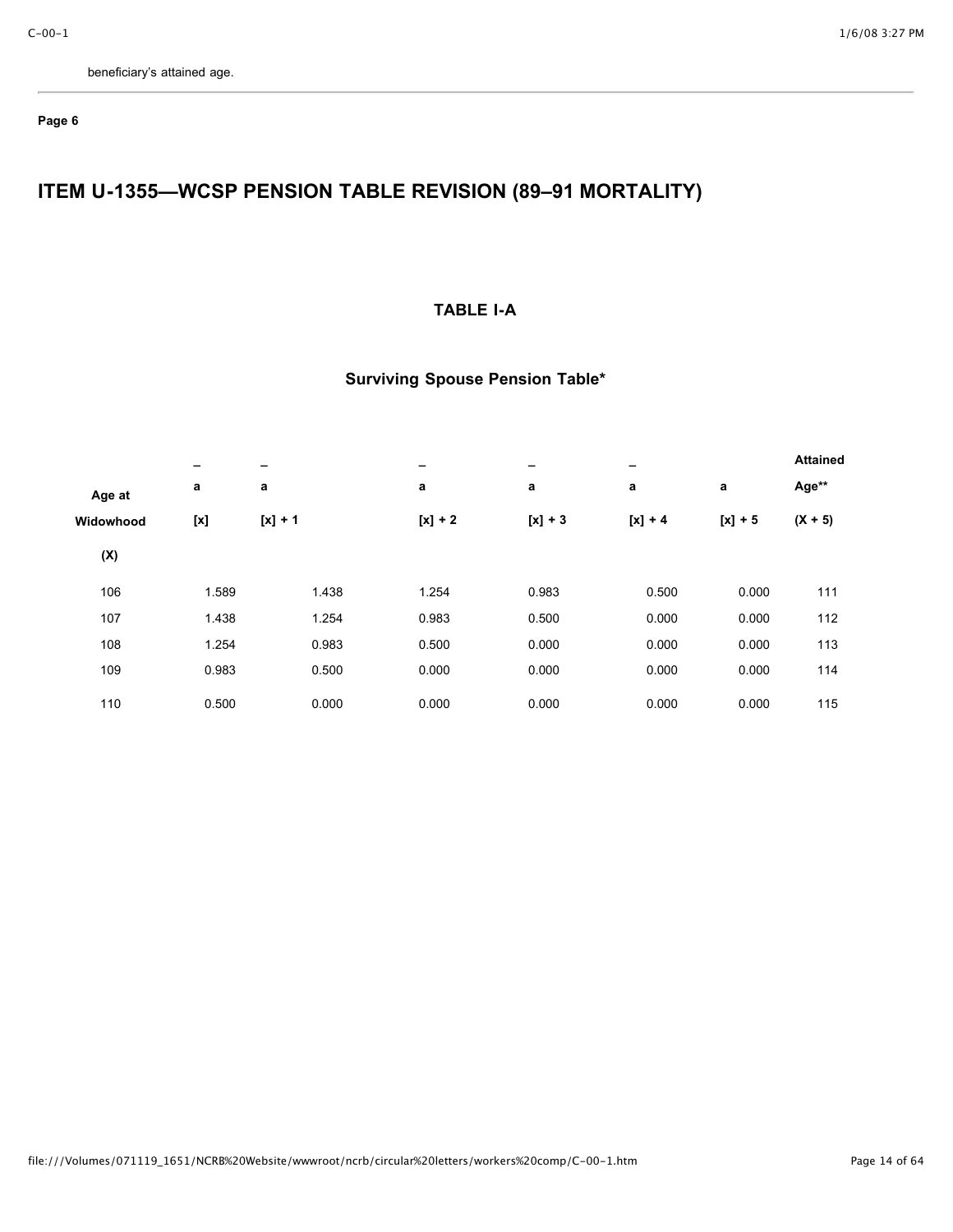\* 89–91 U.S. Decennial Life Table for Female Population

Remarriage rates based on 1979 NCCI study

Annual Rate of Interest = 3.5%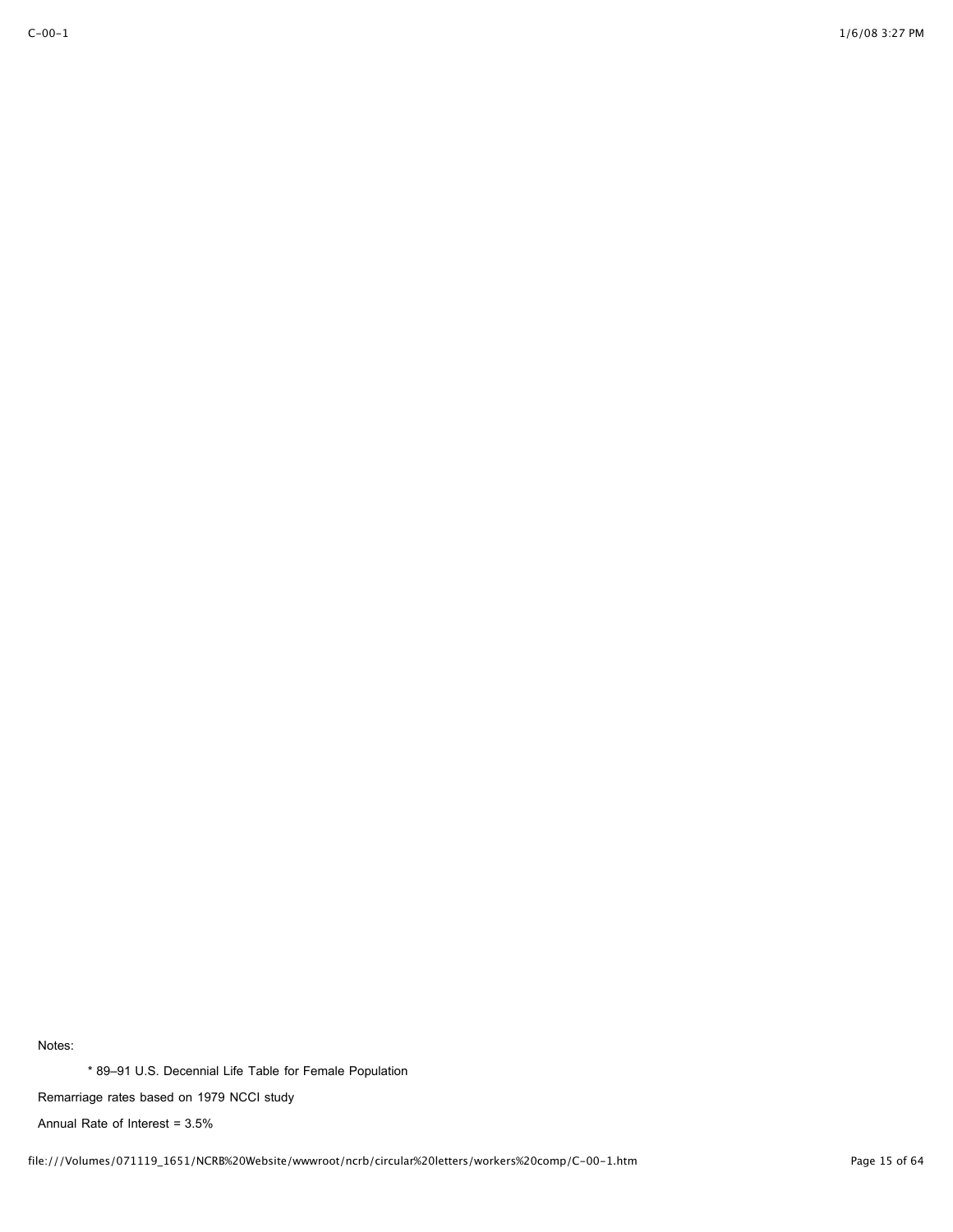Annual Rate of Escalation = 0.0%

For State/Act Applicability, refer to Pension Table Guide on pp. 99–101.

\*\* For durations beyond 5 years from death of claimant, use the annuity value in the column for age (X + 5) corresponding to the beneficiary's attained age.

### **Page 7**

# **ITEM U-1355—WCSP PENSION TABLE REVISION (89–91 MORTALITY)**

## **TABLE I-B**

|           |        |           |           |           |           |           | <b>Attained</b> |
|-----------|--------|-----------|-----------|-----------|-----------|-----------|-----------------|
| Age at    | a      | a         | a         | a         | a         | a         | Age**           |
| Widowhood |        | $[x] + 1$ | $[x] + 2$ | $[x] + 3$ | $[x] + 4$ | $[x] + 5$ | $(X + 5)$       |
| (X)       |        |           |           |           |           |           |                 |
| 16        | 16.455 | 16.515    | 18.360    | 20.765    | 23.122    | 25.219    | 21              |
| 17        | 18.357 | 18.419    | 20.277    | 22.670    | 24.990    | 27.034    | 22              |
| 18        | 20.275 | 20.326    | 22.167    | 24.515    | 26.767    | 28.731    | 23              |
| 19        | 22.179 | 22.209    | 24.005    | 26.280    | 28.437    | 30.300    | 24              |
| 20        | 24.052 | 24.051    | 25.778    | 27.953    | 29.997    | 31.743    | 25              |
| 21        | 25.870 | 25.831    | 27.469    | 29.525    | 31.439    | 33.055    | 26              |
| 22        | 27.621 | 27.536    | 29.070    | 30.991    | 32.762    | 34.241    | 27              |
| 23        | 29.285 | 29.150    | 30.565    | 32.340    | 33.961    | 35.297    | 28              |
| 24        | 30.843 | 30.654    | 31.941    | 33.561    | 35.026    | 36.218    | 29              |
| 25        | 32.283 | 32.037    | 33.190    | 34.649    | 35.957    | 37.003    | 30              |
| 26        | 33.595 | 33.291    | 34.305    | 35.603    | 36.752    | 37.654    | 31              |
| 27        | 34.773 | 34.410    | 35.284    | 36.420    | 37.414    | 38.174    | 32              |
| 28        | 35.812 | 35.392    | 36.127    | 37.104    | 37.945    | 38.568    | 33              |
| 29        | 36.712 | 36.236    | 36.836    | 37.656    | 38.350    | 38.841    | 34              |
| 30        | 37.474 | 36.945    | 37.413    | 38.083    | 38.635    | 38.999    | 35              |
| 31        | 38.101 | 37.521    | 37.861    | 38.387    | 38.805    | 39.050    | 36              |
| 32        | 38.595 | 37.967    | 38.186    | 38.576    | 38.866    | 38.999    | 37              |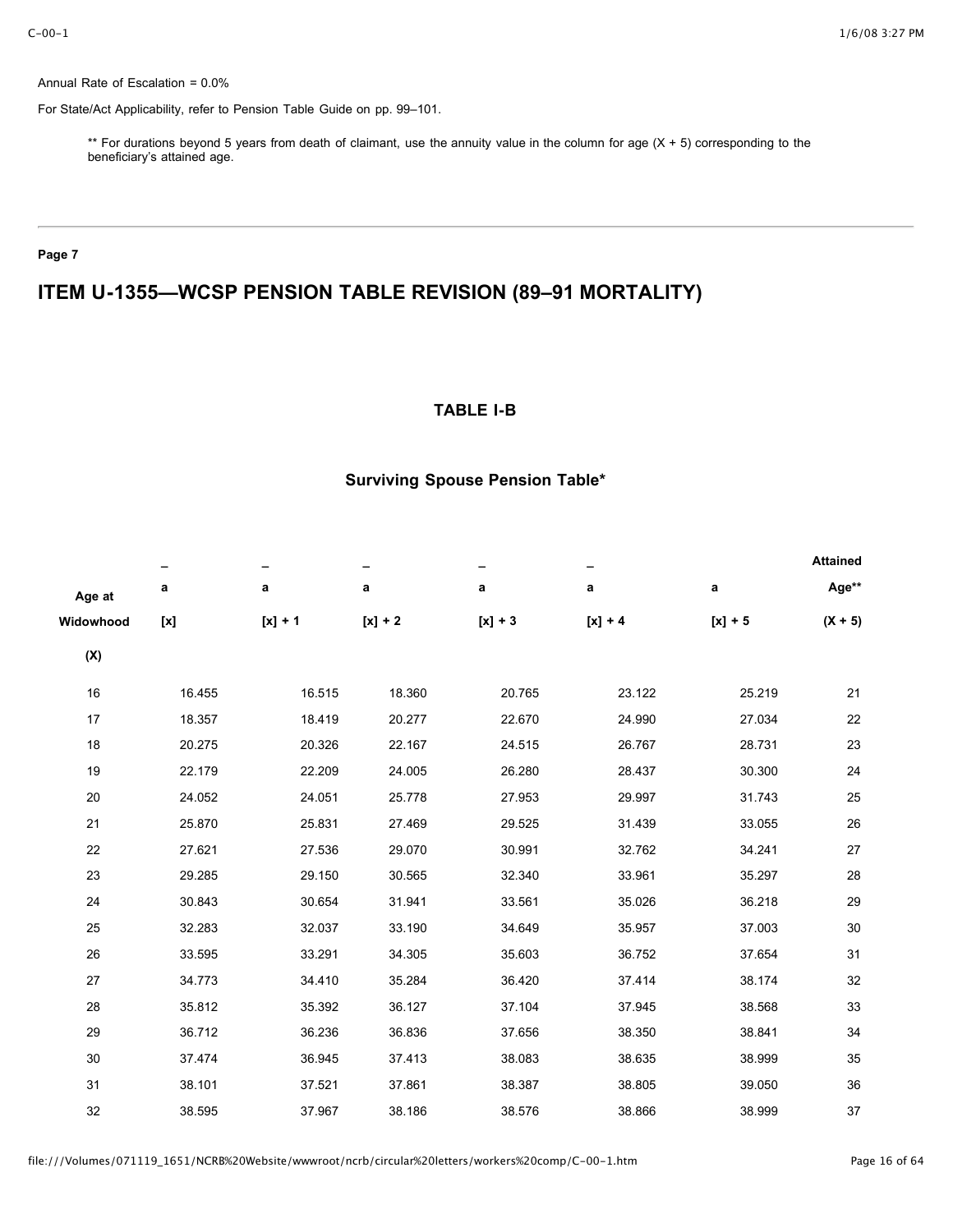| 33 | 38.962 | 38.288 | 38.392 | 38.654 | 38.824 | 38.852 | 38 |
|----|--------|--------|--------|--------|--------|--------|----|
| 34 | 39.206 | 38.491 | 38.487 | 38.628 | 38.688 | 38.618 | 39 |
| 35 | 39.335 | 38.582 | 38.477 | 38.507 | 38.463 | 38.304 | 40 |
| 36 | 39.356 | 38.567 | 38.371 | 38.297 | 38.158 | 37.915 | 41 |
| 37 | 39.275 | 38.455 | 38.173 | 38.005 | 37.779 | 37.460 | 42 |
| 38 | 39.102 | 38.253 | 37.894 | 37.639 | 37.333 | 36.945 | 43 |
| 39 | 38.842 | 37.969 | 37.539 | 37.204 | 36.827 | 36.377 | 44 |
| 40 | 38.505 | 37.610 | 37.115 | 36.710 | 36.268 | 35.762 | 45 |
| 41 | 38.096 | 37.182 | 36.631 | 36.161 | 35.661 | 35.106 | 46 |
| 42 | 37.623 | 36.693 | 36.090 | 35.564 | 35.013 | 34.415 | 47 |
| 43 | 37.093 | 36.149 | 35.502 | 34.926 | 34.330 | 33.694 | 48 |
| 44 | 36.510 | 35.556 | 34.870 | 34.251 | 33.616 | 32.947 | 49 |
| 45 | 35.882 | 34.921 | 34.202 | 33.545 | 32.875 | 32.176 | 50 |
| 46 | 35.215 | 34.249 | 33.502 | 32.811 | 32.111 | 31.388 | 51 |
| 47 | 34.514 | 33.545 | 32.773 | 32.054 | 31.329 | 30.585 | 52 |
| 48 | 33.783 | 32.814 | 32.021 | 31.277 | 30.531 | 29.771 | 53 |
| 49 | 33.028 | 32.058 | 31.248 | 30.485 | 29.722 | 28.947 | 54 |
| 50 | 32.250 | 31.283 | 30.460 | 29.681 | 28.903 | 28.117 | 55 |
| 51 | 31.454 | 30.491 | 29.658 | 28.866 | 28.077 | 27.282 | 56 |
| 52 | 30.645 | 29.687 | 28.846 | 28.044 | 27.246 | 26.444 | 57 |
| 53 | 29.825 | 28.873 | 28.027 | 27.216 | 26.411 | 25.606 | 58 |
| 54 | 28.996 | 28.051 | 27.201 | 26.384 | 25.576 | 24.772 | 59 |
| 55 | 28.160 | 27.222 | 26.371 | 25.552 | 24.745 | 23.942 | 60 |
| 56 | 27.320 | 26.391 | 25.541 | 24.723 | 23.917 | 23.116 | 61 |
| 57 | 26.478 | 25.559 | 24.713 | 23.897 | 23.094 | 22.296 | 62 |
| 58 | 25.635 | 24.728 | 23.888 | 23.076 | 22.276 | 21.482 | 63 |
| 59 | 24.796 | 23.902 | 23.068 | 22.260 | 21.463 | 20.676 | 64 |
| 60 | 23.962 | 23.080 | 22.252 | 21.449 | 20.659 | 19.878 | 65 |

\* 89–91 U.S. Decennial Life Table for Female Population

Remarriage rates based on 1979 NCCI study

Annual Rate of Interest = 3.5%

Annual Rate of Escalation = 4.0%

For State/Act Applicability, refer to Pension Table Guide on pp. 99–101.

\*\* For durations beyond 5 years from death of claimant, use the annuity value in the column for age (X + 5) corresponding to the beneficiary's attained age.

### **Page 8**

# **ITEM U-1355—WCSP PENSION TABLE REVISION (89–91 MORTALITY)**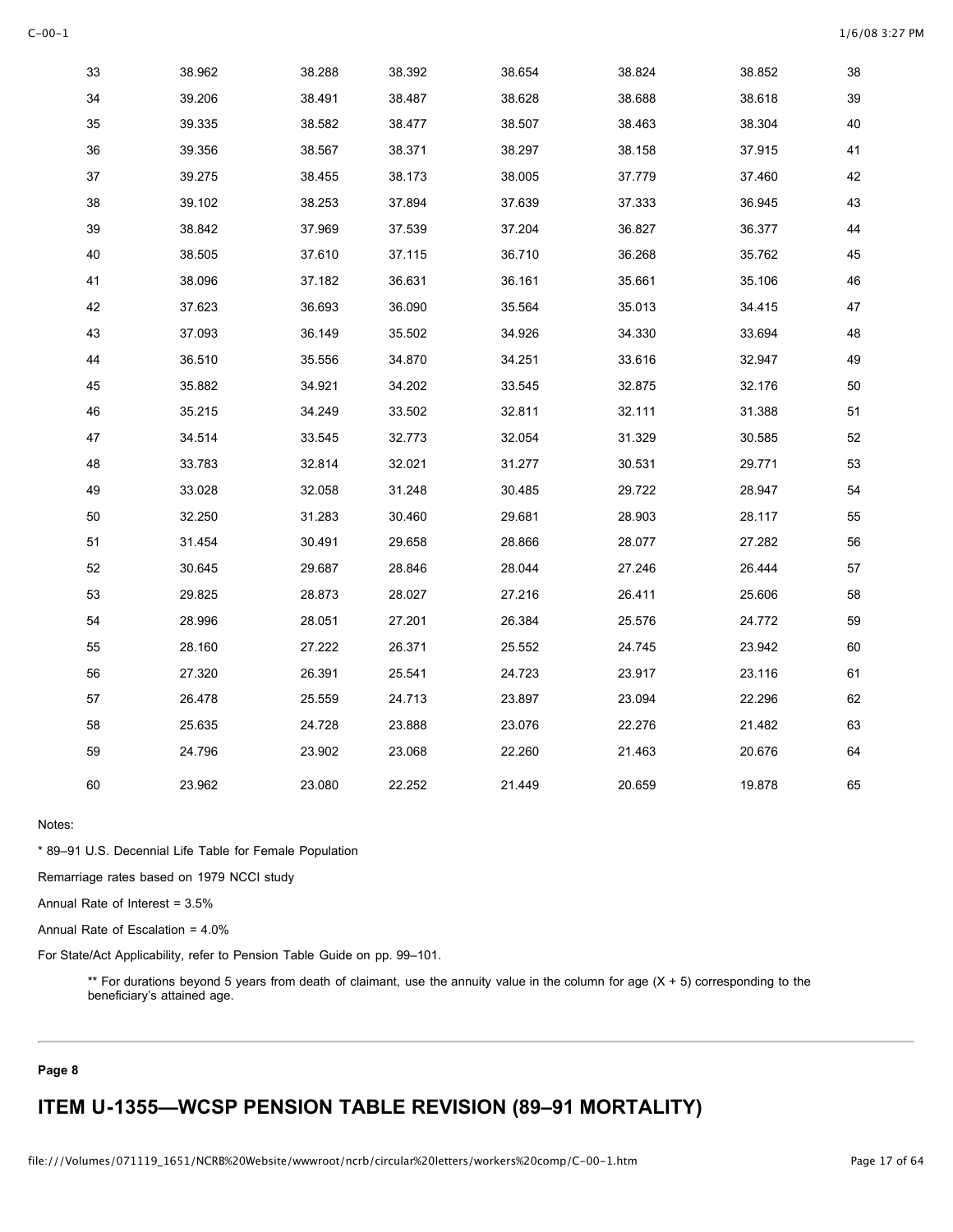### **TABLE I-B**

|            |              |           |           |           |           |           | <b>Attained</b> |
|------------|--------------|-----------|-----------|-----------|-----------|-----------|-----------------|
| Age at     | a            | a         | а         | a         | a         | a         | Age**           |
| Widowhood  | $[{\times}]$ | $[x] + 1$ | $[x] + 2$ | $[x] + 3$ | $[x] + 4$ | $[x] + 5$ | $(X + 5)$       |
| (X)        |              |           |           |           |           |           |                 |
| 61         | 23.134       | 22.263    | 21.442    | 20.646    | 19.862    | 19.088    | 66              |
| 62         | 22.310       | 21.452    | 20.640    | 19.850    | 19.074    | 18.307    | 67              |
| 63         | 21.494       | 20.648    | 19.845    | 19.063    | 18.294    | 17.535    | 68              |
| 64         | 20.684       | 19.852    | 19.057    | 18.284    | 17.523    | 16.774    | 69              |
| 65         | 19.883       | 19.064    | 18.279    | 17.514    | 16.763    | 16.026    | 70              |
| 66         | 19.091       | 18.284    | 17.509    | 16.754    | 16.016    | 15.293    | 71              |
| 67         | 18.308       | 17.513    | 16.750    | 16.008    | 15.283    | 14.575    | 72              |
| 68         | 17.534       | 16.753    | 16.004    | 15.276    | 14.567    | 13.874    | 73              |
| 69         | 16.771       | 16.007    | 15.272    | 14.560    | 13.866    | 13.190    | 74              |
| $70\,$     | 16.022       | 15.274    | 14.556    | 13.860    | 13.182    | 12.520    | 75              |
| $71$       | 15.288       | 14.558    | 13.857    | 13.177    | 12.513    | 11.864    | 76              |
| $72\,$     | 14.570       | 13.859    | 13.174    | 12.508    | 11.858    | 11.221    | 77              |
| 73         | 13.868       | 13.175    | 12.505    | 11.853    | 11.216    | 10.594    | 78              |
| 74         | 13.184       | 12.506    | 11.851    | 11.211    | 10.589    | 9.986     | 79              |
| 75         | 12.514       | 11.851    | 11.209    | 10.585    | 9.981     | 9.399     | 80              |
| ${\bf 76}$ | 11.858       | 11.210    | 10.583    | 9.978     | 9.395     | 8.836     | 81              |
| 77         | 11.215       | 10.584    | 9.976     | 9.392     | 8.833     | 8.297     | 82              |
| 78         | 10.588       | 9.976     | 9.391     | 8.830     | 8.294     | 7.781     | 83              |
| 79         | 9.980        | 9.391     | 8.829     | 8.291     | 7.778     | 7.286     | 84              |
| 80         | 9.394        | 8.829     | 8.290     | 7.775     | 7.283     | 6.813     | 85              |
| 81         | 8.832        | 8.290     | 7.774     | 7.281     | 6.811     | 6.363     | 86              |
| 82         | 8.293        | 7.775     | 7.281     | 6.809     | 6.361     | 5.940     | 87              |
| 83         | 7.777        | 7.281     | 6.808     | 6.360     | 5.938     | 5.542     | 88              |
| 84         | 7.283        | 6.808     | 6.359     | 5.937     | 5.540     | 5.166     | 89              |
| 85         | 6.810        | 6.359     | 5.936     | 5.539     | 5.165     | 4.813     | 90              |
| 86         | 6.361        | 5.937     | 5.538     | 5.164     | 4.812     | 4.487     | 91              |
| 87         | 5.938        | 5.539     | 5.164     | 4.811     | 4.486     | 4.192     | 92              |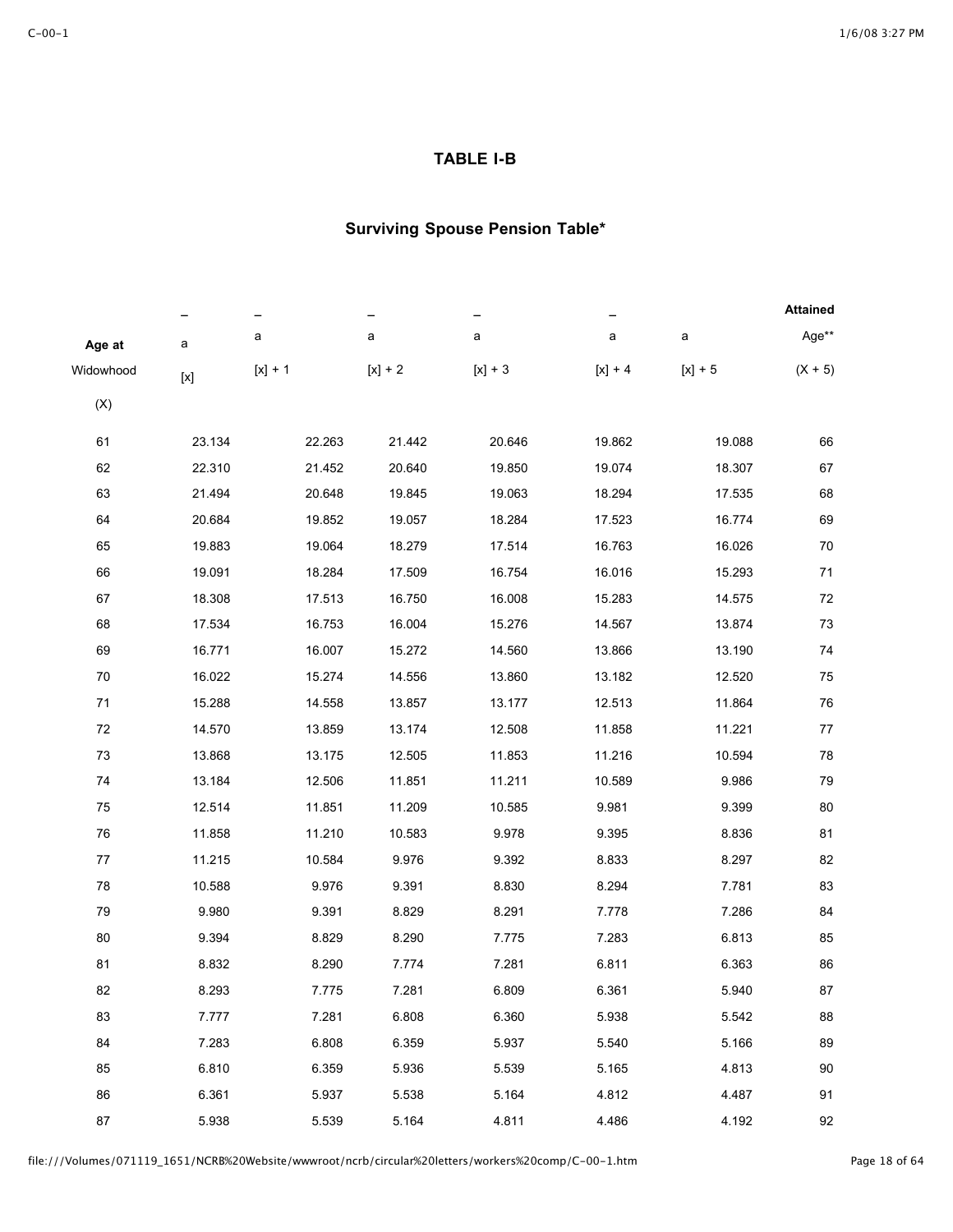| 88     | 5.540 | 5.164 | 4.811 | 4.485 | 4.191 | 3.924 | 93  |
|--------|-------|-------|-------|-------|-------|-------|-----|
| 89     | 5.165 | 4.811 | 4.485 | 4.190 | 3.923 | 3.678 | 94  |
| $90\,$ | 4.812 | 4.485 | 4.190 | 3.923 | 3.677 | 3.450 | 95  |
| 91     | 4.486 | 4.190 | 3.923 | 3.677 | 3.449 | 3.239 | 96  |
| 92     | 4.191 | 3.923 | 3.677 | 3.449 | 3.238 | 3.046 | 97  |
| 93     | 3.923 | 3.677 | 3.449 | 3.238 | 3.046 | 2.869 | 98  |
| 94     | 3.677 | 3.449 | 3.238 | 3.046 | 2.869 | 2.703 | 99  |
| 95     | 3.449 | 3.238 | 3.046 | 2.869 | 2.702 | 2.542 | 100 |
| 96     | 3.238 | 3.046 | 2.869 | 2.702 | 2.542 | 2.388 | 101 |
| 97     | 3.046 | 2.869 | 2.702 | 2.542 | 2.388 | 2.241 | 102 |
| 98     | 2.869 | 2.702 | 2.542 | 2.388 | 2.241 | 2.095 | 103 |
| 99     | 2.702 | 2.542 | 2.388 | 2.240 | 2.095 | 1.954 | 104 |
| 100    | 2.542 | 2.388 | 2.240 | 2.095 | 1.954 | 1.816 | 105 |
| 101    | 2.388 | 2.241 | 2.095 | 1.954 | 1.816 | 1.668 | 106 |
| 102    | 2.241 | 2.095 | 1.954 | 1.816 | 1.668 | 1.498 | 107 |
| 103    | 2.095 | 1.954 | 1.816 | 1.668 | 1.498 | 1.295 | 108 |
| 104    | 1.954 | 1.816 | 1.668 | 1.498 | 1.294 | 1.002 | 109 |
| 105    | 1.816 | 1.668 | 1.498 | 1.294 | 1.002 | 0.500 | 110 |

\* 89–91 U.S. Decennial Life Table for Female Population

Remarriage rates based on 1979 NCCI study

Annual Rate of Interest = 3.5%

Annual Rate of Escalation = 4.0%

For State/Act Applicability, refer to Pension Table Guide on pp. 99–101.

\*\* For durations beyond 5 years from death of claimant, use the annuity value in the column for age  $(X + 5)$  corresponding to the beneficiary's attained age.

#### **Page 9**

## **ITEM U-1355—WCSP PENSION TABLE REVISION (89–91 MORTALITY)**

#### **TABLE I-B**

|        | - | $\overline{\phantom{0}}$ | $\overline{\phantom{0}}$ | - | $\overline{\phantom{0}}$ | <b>Attained</b> |
|--------|---|--------------------------|--------------------------|---|--------------------------|-----------------|
| Age at | ⊶ | u                        |                          |   |                          | Aqe**           |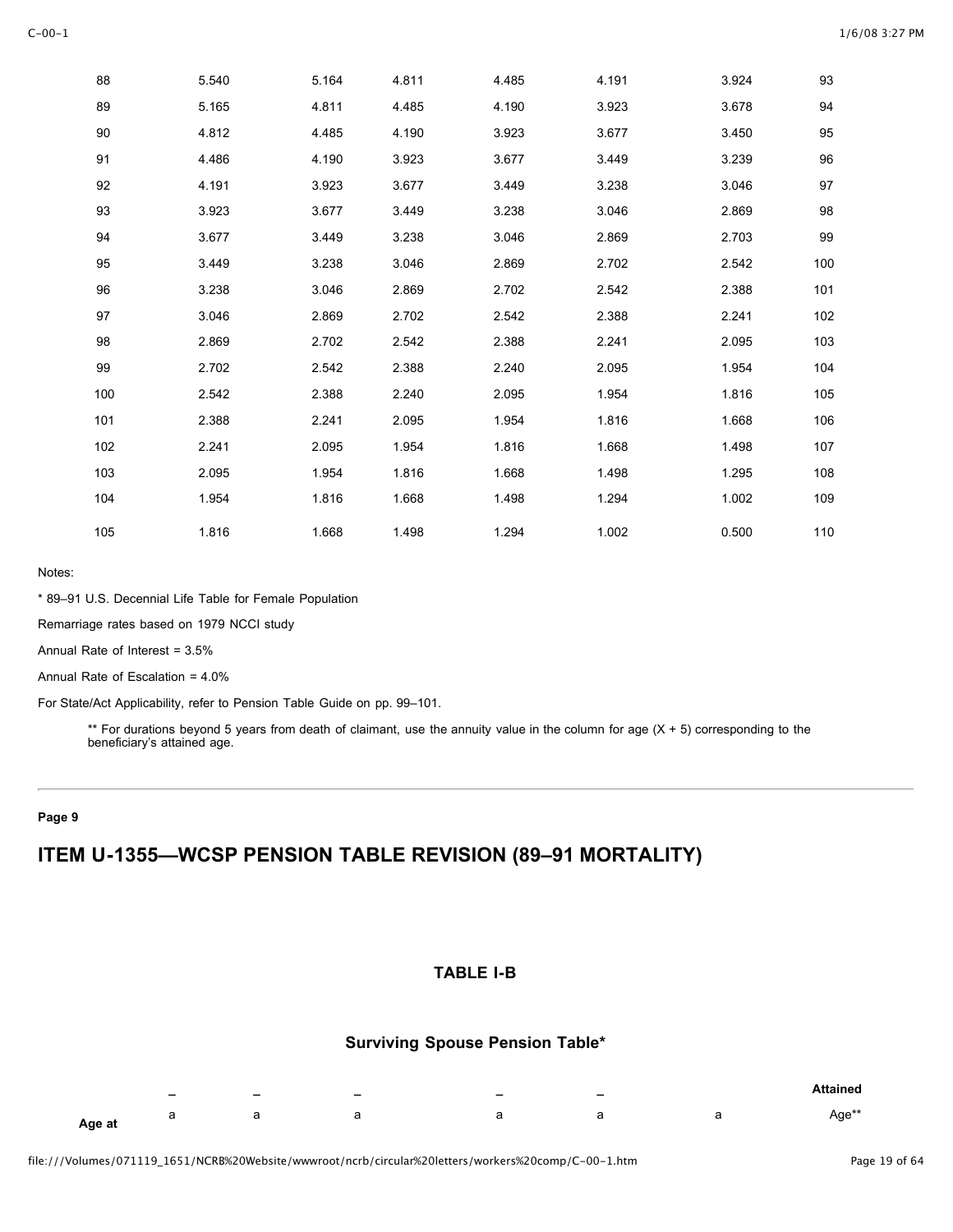| Widowhood | [x]   | $[x] + 1$ | $[x] + 2$ | $[x] + 3$ | $[x] + 4$ | $[x] + 5$ | $(X + 5)$ |
|-----------|-------|-----------|-----------|-----------|-----------|-----------|-----------|
| (X)       |       |           |           |           |           |           |           |
| 106       | 1.668 | 1.498     | 1.294     | 1.002     | 0.500     | 0.000     | 111       |
| 107       | 1.498 | 1.294     | 1.002     | 0.500     | 0.000     | 0.000     | 112       |
| 108       | 1.294 | 1.002     | 0.500     | 0.000     | 0.000     | 0.000     | 113       |
| 109       | 1.002 | 0.500     | 0.000     | 0.000     | 0.000     | 0.000     | 114       |
| 110       | 0.500 | 0.000     | 0.000     | 0.000     | 0.000     | 0.000     | 115       |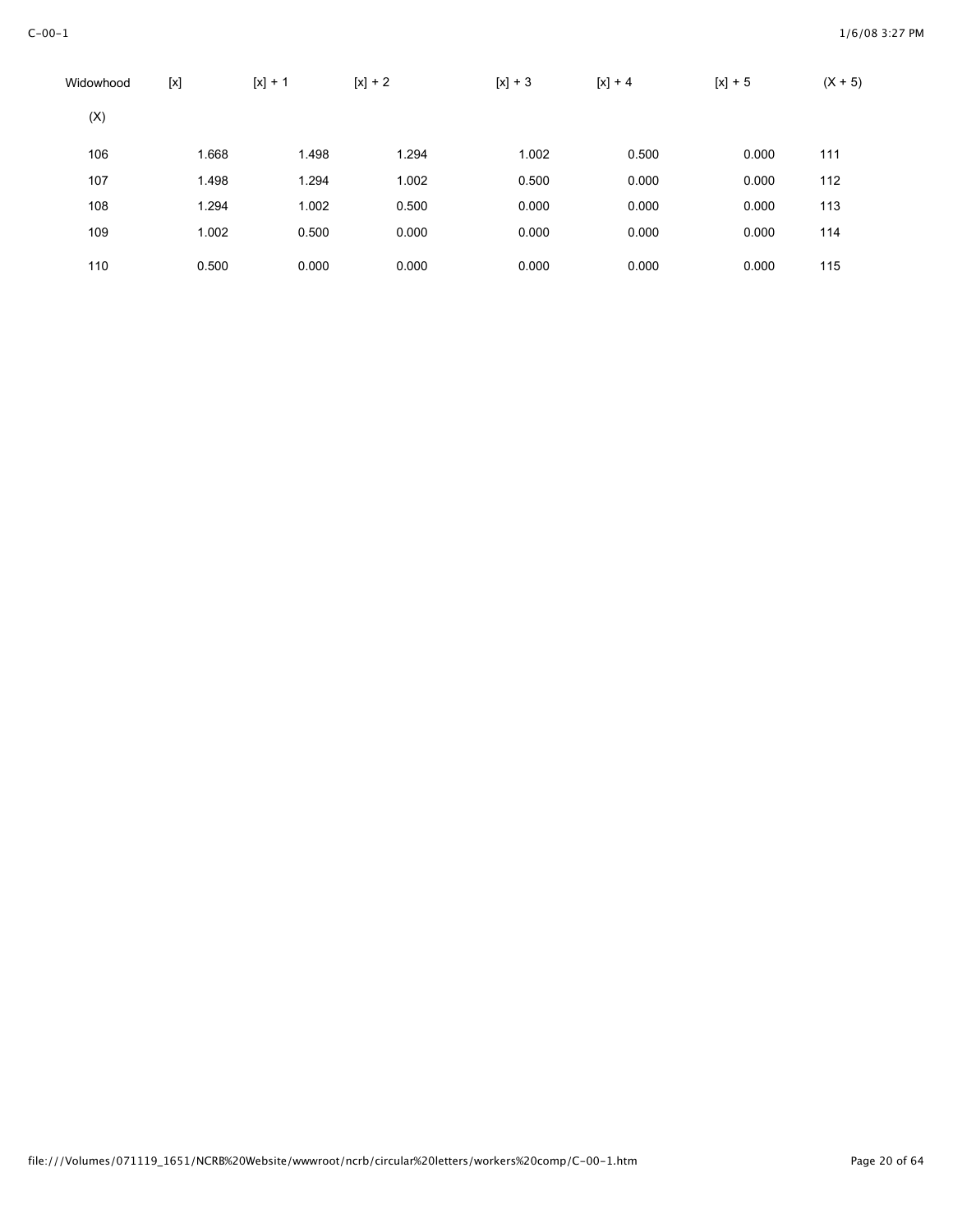\* 89–91 U.S. Decennial Life Table for Female Population

Remarriage rates based on 1979 NCCI study

Annual Rate of Interest = 3.5%

Annual Rate of Escalation = 4.0%

For State/Act Applicability, refer to Pension Table Guide on pp. 99–101.

\*\* For durations beyond 5 years from death of claimant, use the annuity value in the column for age (X + 5) corresponding to the beneficiary's attained age.

### **Page 10**

# **ITEM U-1355—WCSP PENSION TABLE REVISION (89–91 MORTALITY)**

## **TABLE I-C**

|           | -      | -         |           | -         |           |           | <b>Attained</b> |
|-----------|--------|-----------|-----------|-----------|-----------|-----------|-----------------|
| Age at    | a      | a         | a         | a         | a         | a         | Age**           |
| Widowhood |        | $[x] + 1$ | $[x] + 2$ | $[x] + 3$ | $[x] + 4$ | $[x] + 5$ | $(X + 5)$       |
| (X)       |        |           |           |           |           |           |                 |
| 16        | 21.498 | 21.679    | 24.204    | 27.454    | 30.620    | 33.418    | 21              |
| 17        | 24.104 | 24.269    | 26.798    | 30.017    | 33.113    | 35.817    | 22              |
| 18        | 26.719 | 26.849    | 29.338    | 32.478    | 35.462    | 38.036    | 23              |
| 19        | 29.301 | 29.382    | 31.791    | 34.810    | 37.646    | 40.063    | 24              |
| 20        | 31.821 | 31.839    | 34.135    | 37.000    | 39.660    | 41.898    | 25              |
| 21        | 34.250 | 34.194    | 36.349    | 39.031    | 41.495    | 43.538    | 26              |
| 22        | 36.565 | 36.428    | 38.420    | 40.899    | 43.151    | 44.991    | 27              |
| 23        | 38.742 | 38.516    | 40.329    | 42.591    | 44.622    | 46.253    | 28              |
| 24        | 40.755 | 40.437    | 42.058    | 44.092    | 45.896    | 47.318    | 29              |
| 25        | 42.588 | 42.176    | 43.597    | 45.398    | 46.976    | 48.189    | 30              |
| 26        | 44.229 | 43.723    | 44.941    | 46.510    | 47.862    | 48.872    | 31              |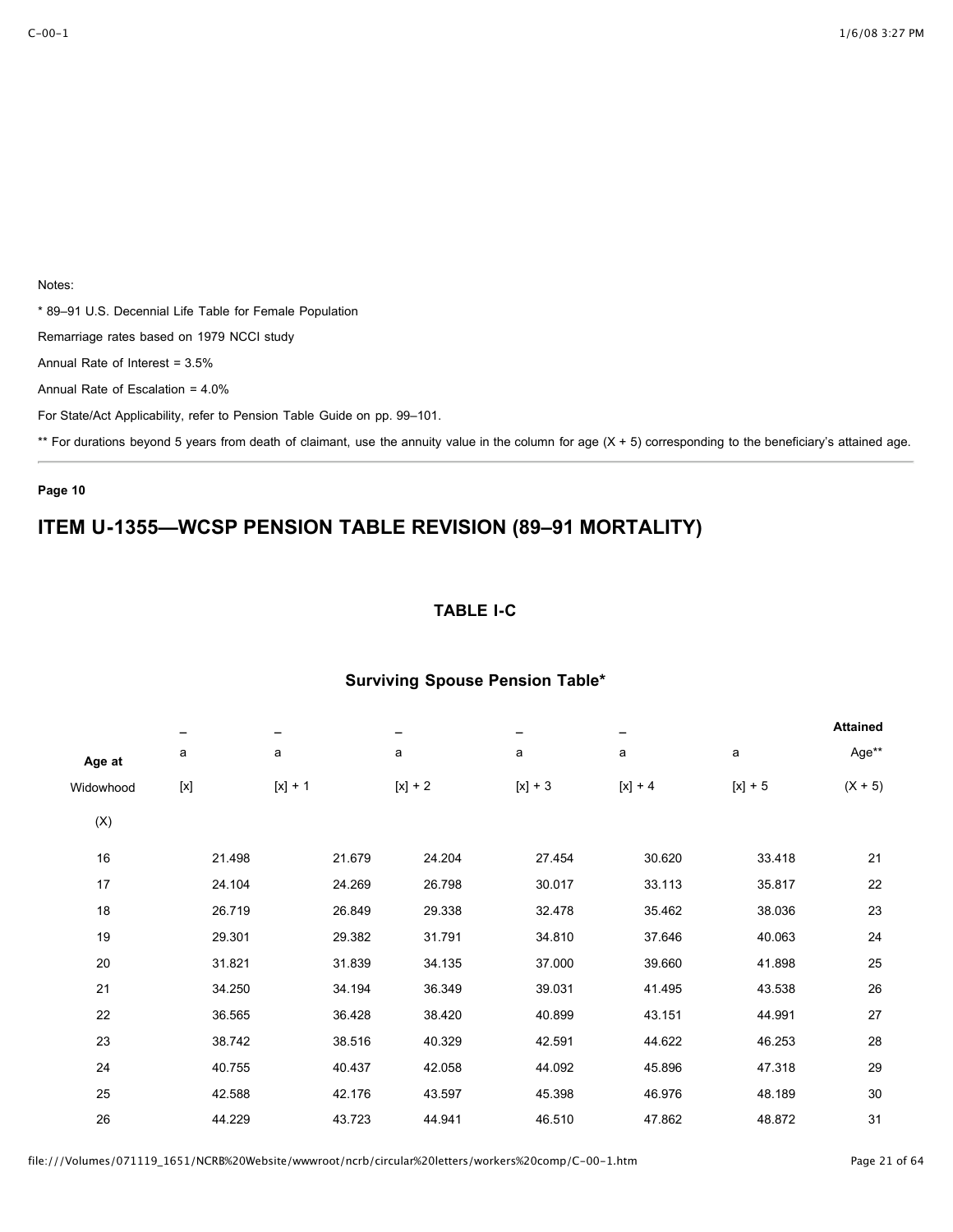| 27 | 45.671 | 45.072 | 46.088 | 47.426 | 48.559 | 49.372 | 32     |
|----|--------|--------|--------|--------|--------|--------|--------|
| 28 | 46.909 | 46.223 | 47.040 | 48.154 | 49.074 | 49.697 | 33     |
| 29 | 47.948 | 47.177 | 47.801 | 48.698 | 49.415 | 49.858 | 34     |
| 30 | 48.789 | 47.939 | 48.379 | 49.068 | 49.592 | 49.865 | 35     |
| 31 | 49.439 | 48.515 | 48.779 | 49.272 | 49.615 | 49.729 | $36\,$ |
| 32 | 49.904 | 48.911 | 49.010 | 49.320 | 49.494 | 49.460 | $37\,$ |
| 33 | 50.194 | 49.138 | 49.082 | 49.222 | 49.239 | 49.069 | 38     |
| 34 | 50.317 | 49.205 | 49.007 | 48.988 | 48.861 | 48.568 | 39     |
| 35 | 50.285 | 49.124 | 48.794 | 48.631 | 48.372 | 47.966 | 40     |
| 36 | 50.111 | 48.905 | 48.456 | 48.162 | 47.783 | 47.274 | 41     |
| 37 | 49.803 | 48.560 | 48.003 | 47.589 | 47.104 | 46.503 | 42     |
| 38 | 49.378 | 48.102 | 47.449 | 46.928 | 46.345 | 45.664 | 43     |
| 39 | 48.843 | 47.541 | 46.801 | 46.184 | 45.517 | 44.763 | 44     |
| 40 | 48.212 | 46.888 | 46.072 | 45.371 | 44.628 | 43.812 | 45     |
| 41 | 47.495 | 46.153 | 45.271 | 44.496 | 43.688 | 42.818 | 46     |
| 42 | 46.701 | 45.347 | 44.408 | 43.568 | 42.704 | 41.789 | $47\,$ |
| 43 | 45.841 | 44.478 | 43.490 | 42.597 | 41.685 | 40.732 | 48     |
| 44 | 44.923 | 43.556 | 42.528 | 41.589 | 40.638 | 39.652 | 49     |
| 45 | 43.955 | 42.589 | 41.529 | 40.551 | 39.566 | 38.554 | 50     |
| 46 | 42.948 | 41.585 | 40.498 | 39.489 | 38.476 | 37.444 | 51     |
| 47 | 41.906 | 40.550 | 39.442 | 38.407 | 37.373 | 36.325 | 52     |
| 48 | 40.838 | 39.490 | 38.366 | 37.311 | 36.261 | 35.203 | 53     |
| 49 | 39.748 | 38.411 | 37.276 | 36.206 | 35.145 | 34.080 | 54     |
| 50 | 38.641 | 37.316 | 36.175 | 35.096 | 34.028 | 32.959 | 55     |
| 51 | 37.521 | 36.212 | 35.069 | 33.983 | 32.911 | 31.842 | 56     |
| 52 | 36.395 | 35.103 | 33.960 | 32.872 | 31.799 | 30.731 | $57\,$ |
| 53 | 35.266 | 33.991 | 32.852 | 31.764 | 30.693 | 29.630 | 58     |
| 54 | 34.135 | 32.879 | 31.746 | 30.661 | 29.596 | 28.543 | 59     |
| 55 | 33.008 | 31.771 | 30.645 | 29.567 | 28.511 | 27.470 | 60     |
| 56 | 31.885 | 30.668 | 29.554 | 28.486 | 27.442 | 26.412 | 61     |
| 57 | 30.769 | 29.574 | 28.474 | 27.419 | 26.387 | 25.370 | 62     |
| 58 | 29.663 | 28.492 | 27.408 | 26.366 | 25.346 | 24.343 | 63     |
| 59 | 28.571 | 27.424 | 26.357 | 25.328 | 24.322 | 23.334 | 64     |
| 60 | 27.493 | 26.371 | 25.319 | 24.305 | 23.315 | 22.343 | 65     |

\* 89–91 U.S. Decennial Life Table for Female Population

Remarriage rates based on 1979 NCCI study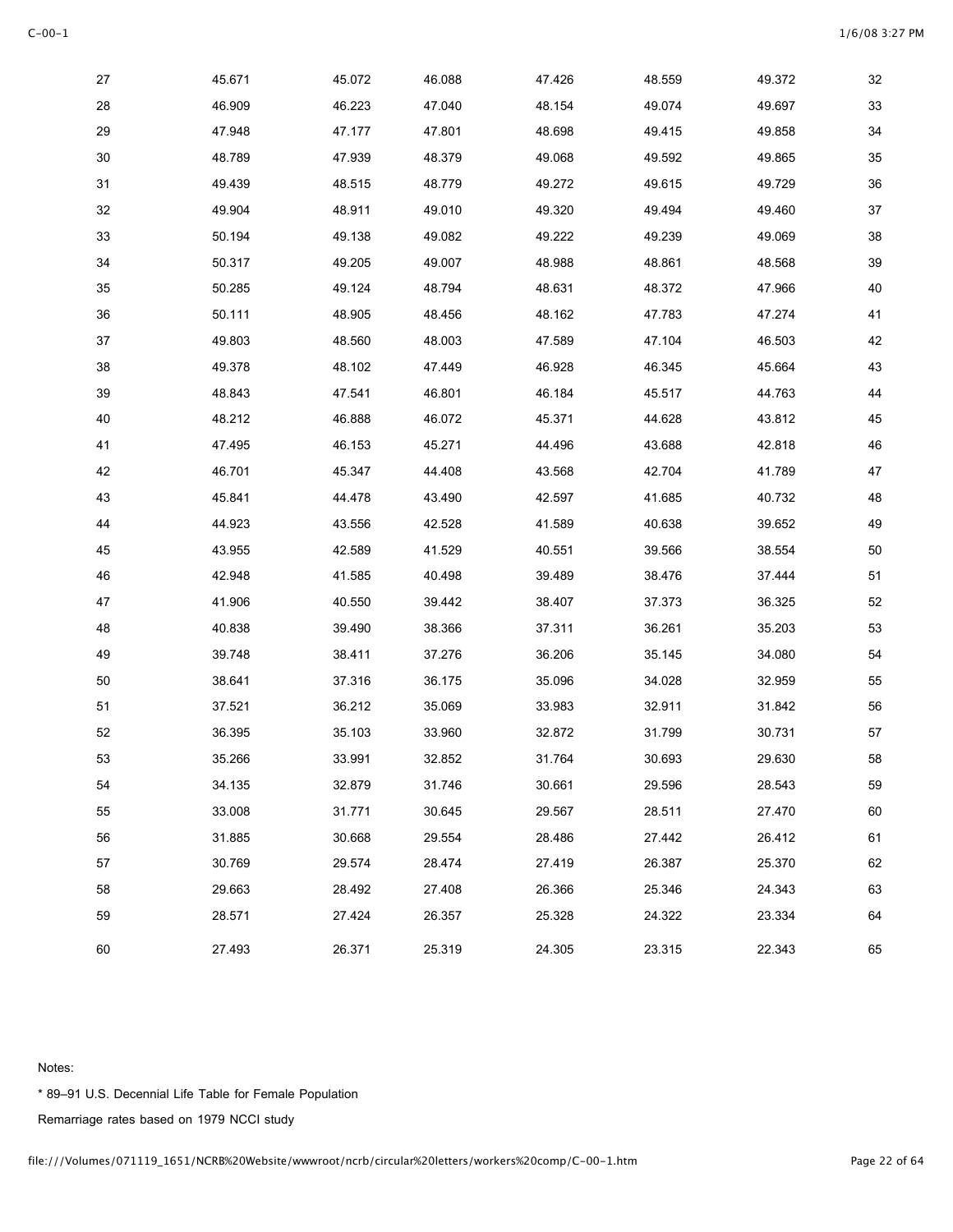Annual Rate of Interest = 3.5%

Annual Rate of Escalation = 4.0%

For State/Act Applicability, refer to Pension Table Guide on pp. 99–101.

\*\* For durations beyond 5 years from death of claimant, use the annuity value in the column for age (X + 5) corresponding to the beneficiary's attained age.

### **Page 11**

# **ITEM U-1355—WCSP PENSION TABLE REVISION (89–91 MORTALITY)**

### **TABLE I-C**

|                |                                                                                                                                                                                                                                                                                                                                                                                                            |           |           |           |             |           | <b>Attained</b> |
|----------------|------------------------------------------------------------------------------------------------------------------------------------------------------------------------------------------------------------------------------------------------------------------------------------------------------------------------------------------------------------------------------------------------------------|-----------|-----------|-----------|-------------|-----------|-----------------|
| Age at         | a                                                                                                                                                                                                                                                                                                                                                                                                          | a         | a         | a         | $\mathsf a$ | a         | Age**           |
| Widowhood      | $[{\mathsf{x}}] % \centering \includegraphics[width=0.5\textwidth]{images/Tr}_{\mathsf{X}}{\mathsf{X}} % \caption{The figure shows the function of the parameter $\mathsf{X}$ for the parameter $\mathsf{X}$. The figure shows the function of the parameter $\mathsf{X}$ for the parameter $\mathsf{X}$. The curve $\mathsf{X}$ is the number of elements of the parameter $\mathsf{X}$.} \label{fig:Tr}$ | $[x] + 1$ | $[x] + 2$ | $[x] + 3$ | $[x] + 4$   | $[x] + 5$ | $(X + 5)$       |
| $(\mathsf{X})$ |                                                                                                                                                                                                                                                                                                                                                                                                            |           |           |           |             |           |                 |
| 61             | 26.432                                                                                                                                                                                                                                                                                                                                                                                                     | 25.332    | 24.298    | 23.300    | 22.325      | 21.369    | 66              |
| 62             | 25.385                                                                                                                                                                                                                                                                                                                                                                                                     | 24.308    | 23.293    | 22.312    | 21.353      | 20.414    | 67              |
| 63             | 24.355                                                                                                                                                                                                                                                                                                                                                                                                     | 23.302    | 22.305    | 21.341    | 20.400      | 19.477    | 68              |
| 64             | 23.343                                                                                                                                                                                                                                                                                                                                                                                                     | 22.313    | 21.335    | 20.388    | 19.464      | 18.560    | 69              |
| 65             | 22.348                                                                                                                                                                                                                                                                                                                                                                                                     | 21.342    | 20.382    | 19.453    | 18.548      | 17.665    | 70              |
| 66             | 21.372                                                                                                                                                                                                                                                                                                                                                                                                     | 20.388    | 19.448    | 18.538    | 17.654      | 16.794    | 71              |
| 67             | 20.415                                                                                                                                                                                                                                                                                                                                                                                                     | 19.453    | 18.533    | 17.645    | 16.783      | 15.947    | 72              |
| 68             | 19.476                                                                                                                                                                                                                                                                                                                                                                                                     | 18.537    | 17.640    | 16.775    | 15.937      | 15.125    | 73              |
| 69             | 18.557                                                                                                                                                                                                                                                                                                                                                                                                     | 17.643    | 16.771    | 15.930    | 15.116      | 14.327    | 74              |
| 70             | 17.661                                                                                                                                                                                                                                                                                                                                                                                                     | 16.773    | 15.926    | 15.109    | 14.319      | 13.552    | 75              |
| 71             | 16.788                                                                                                                                                                                                                                                                                                                                                                                                     | 15.928    | 15.106    | 14.313    | 13.545      | 12.798    | 76              |
| 72             | 15.941                                                                                                                                                                                                                                                                                                                                                                                                     | 15.107    | 14.310    | 13.539    | 12.791      | 12.063    | 77              |
| 73             | 15.118                                                                                                                                                                                                                                                                                                                                                                                                     | 14.311    | 13.536    | 12.786    | 12.057      | 11.351    | 78              |
| 74             | 14.320                                                                                                                                                                                                                                                                                                                                                                                                     | 13.537    | 12.783    | 12.053    | 11.346      | 10.665    | 79              |
| 75             | 13.545                                                                                                                                                                                                                                                                                                                                                                                                     | 12.784    | 12.050    | 11.342    | 10.660      | 10.007    | 80              |
| 76             | 12.791                                                                                                                                                                                                                                                                                                                                                                                                     | 12.051    | 11.340    | 10.657    | 10.003      | 9.379     | 81              |
| 77             | 12.057                                                                                                                                                                                                                                                                                                                                                                                                     | 11.340    | 10.655    | 10.000    | 9.376       | 8.781     | 82              |
| 78             | 11.345                                                                                                                                                                                                                                                                                                                                                                                                     | 10.655    | 9.998     | 9.373     | 8.777       | 8.211     | 83              |
| 79             | 10.659                                                                                                                                                                                                                                                                                                                                                                                                     | 9.998     | 9.371     | 8.775     | 8.207       | 7.667     | 84              |
| 80             | 10.002                                                                                                                                                                                                                                                                                                                                                                                                     | 9.371     | 8.773     | 8.205     | 7.664       | 7.150     | 85              |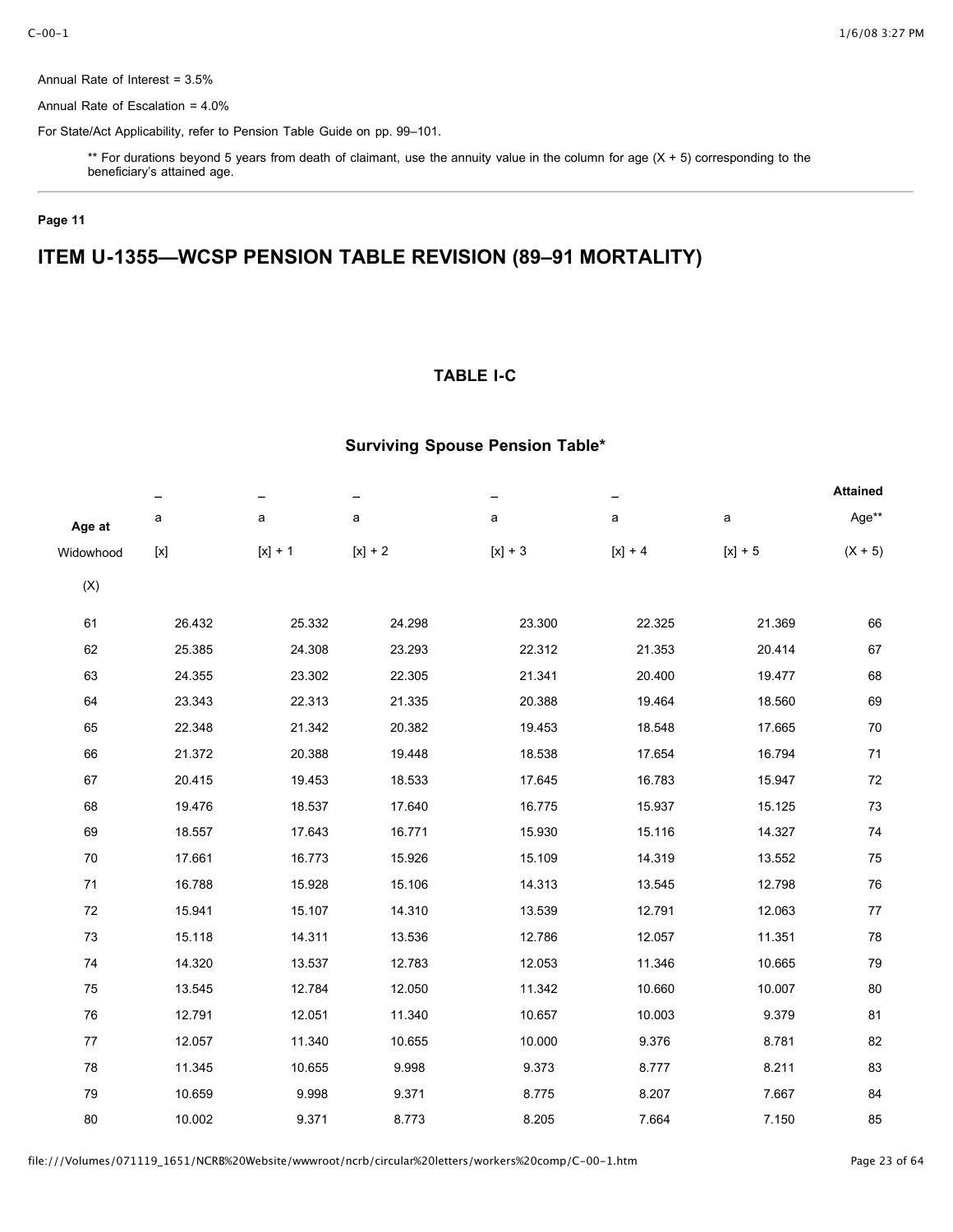| 81  | 9.374 | 8.774 | 8.204 | 7.663 | 7.148 | 6.661 | 86     |
|-----|-------|-------|-------|-------|-------|-------|--------|
| 82  | 8.776 | 8.204 | 7.662 | 7.146 | 6.659 | 6.203 | 87     |
| 83  | 8.206 | 7.662 | 7.145 | 6.658 | 6.201 | 5.773 | 88     |
| 84  | 7.664 | 7.145 | 6.657 | 6.200 | 5.771 | 5.370 | 89     |
| 85  | 7.147 | 6.657 | 6.199 | 5.770 | 5.369 | 4.993 | $90\,$ |
| 86  | 6.658 | 6.199 | 5.770 | 5.368 | 4.991 | 4.645 | 91     |
| 87  | 6.200 | 5.770 | 5.367 | 4.990 | 4.644 | 4.331 | 92     |
| 88  | 5.771 | 5.367 | 4.990 | 4.643 | 4.330 | 4.047 | 93     |
| 89  | 5.368 | 4.990 | 4.643 | 4.329 | 4.046 | 3.787 | 94     |
| 90  | 4.991 | 4.643 | 4.329 | 4.046 | 3.786 | 3.547 | 95     |
| 91  | 4.644 | 4.329 | 4.046 | 3.786 | 3.546 | 3.325 | 96     |
| 92  | 4.330 | 4.046 | 3.786 | 3.546 | 3.324 | 3.122 | 97     |
| 93  | 4.046 | 3.786 | 3.545 | 3.324 | 3.122 | 2.937 | 98     |
| 94  | 3.786 | 3.546 | 3.324 | 3.122 | 2.936 | 2.762 | 99     |
| 95  | 3.546 | 3.324 | 3.121 | 2.936 | 2.762 | 2.595 | 100    |
| 96  | 3.324 | 3.122 | 2.936 | 2.762 | 2.594 | 2.434 | 101    |
| 97  | 3.122 | 2.936 | 2.762 | 2.594 | 2.434 | 2.281 | 102    |
| 98  | 2.936 | 2.762 | 2.594 | 2.434 | 2.281 | 2.130 | 103    |
| 99  | 2.762 | 2.594 | 2.434 | 2.281 | 2.130 | 1.984 | 104    |
| 100 | 2.595 | 2.434 | 2.281 | 2.130 | 1.984 | 1.841 | 105    |
| 101 | 2.434 | 2.281 | 2.130 | 1.984 | 1.841 | 1.689 | 106    |
| 102 | 2.281 | 2.130 | 1.984 | 1.841 | 1.688 | 1.513 | 107    |
| 103 | 2.130 | 1.984 | 1.841 | 1.688 | 1.513 | 1.305 | 108    |
| 104 | 1.984 | 1.841 | 1.688 | 1.513 | 1.305 | 1.007 | 109    |
| 105 | 1.841 | 1.688 | 1.513 | 1.305 | 1.007 | 0.500 | 110    |

\* 89–91 U.S. Decennial Life Table for Female Population

Remarriage rates based on 1979 NCCI study

Annual Rate of Interest = 3.5%

Annual Rate of Escalation = 5.0%

For State/Act Applicability, refer to Pension Table Guide on pp. 99–101.

\*\* For durations beyond 5 years from death of claimant, use the annuity value in the column for age (X + 5) corresponding to the beneficiary's attained age.

#### **Page 12**

# **ITEM U-1355—WCSP PENSION TABLE REVISION (89–91 MORTALITY)**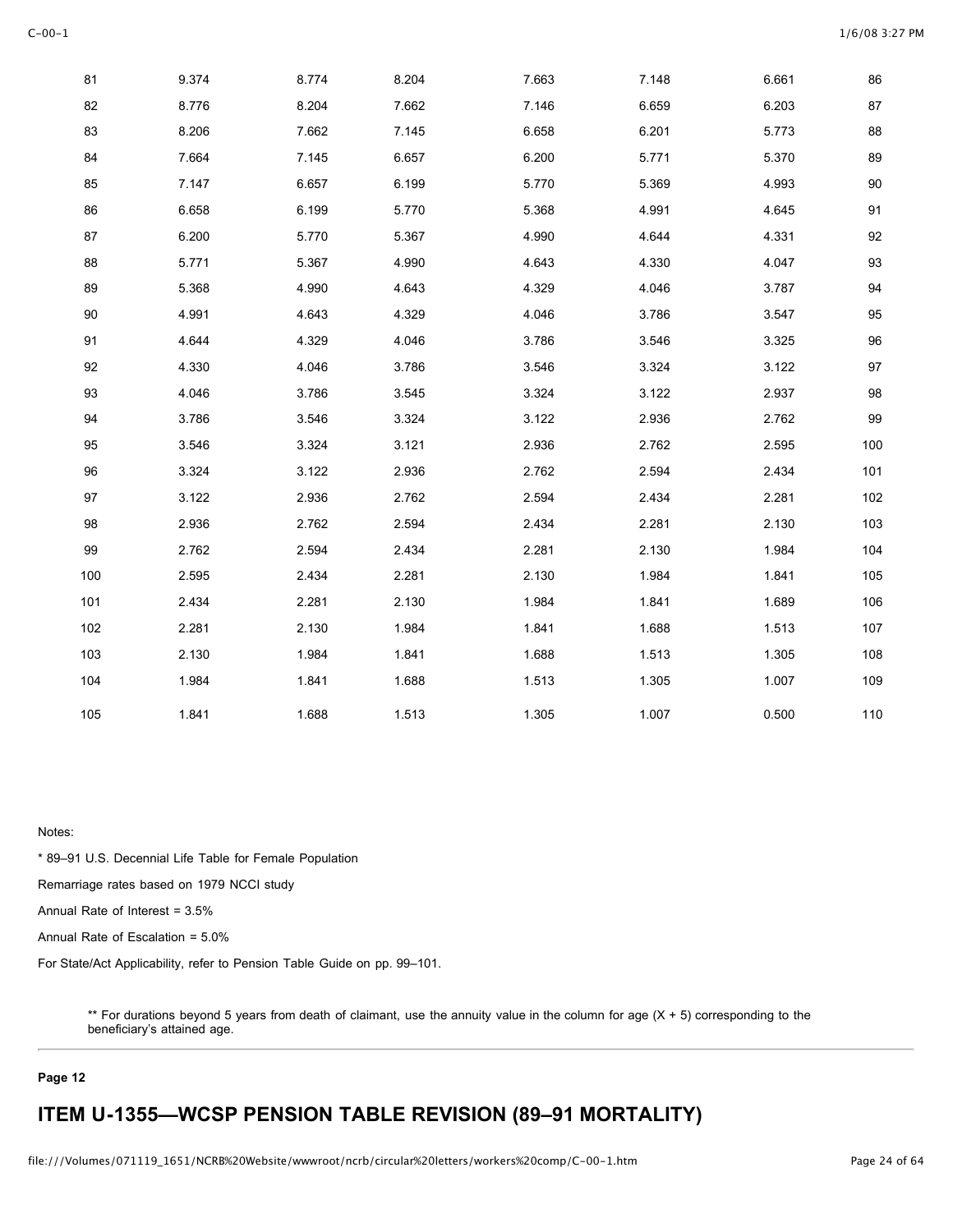## **TABLE I-C**

|           |              |           |           |           | -         |           | <b>Attained</b> |
|-----------|--------------|-----------|-----------|-----------|-----------|-----------|-----------------|
| Age at    | a            | a         | a         | a         | a         | a         | Age**           |
| Widowhood | $[ \times ]$ | $[x] + 1$ | $[x] + 2$ | $[x] + 3$ | $[x] + 4$ | $[x] + 5$ | $(X + 5)$       |
| (X)       |              |           |           |           |           |           |                 |
| 106       | 1.688        | 1.513     | 1.305     | 1.007     | 0.500     | 0.000     | 111             |
| 107       | 1.513        | 1.305     | 1.007     | 0.500     | 0.000     | 0.000     | 112             |
| 108       | 1.305        | 1.007     | 0.500     | 0.000     | 0.000     | 0.000     | 113             |
| 109       | 1.007        | 0.500     | 0.000     | 0.000     | 0.000     | 0.000     | 114             |
| 110       | 0.500        | 0.000     | 0.000     | 0.000     | 0.000     | 0.000     | 115             |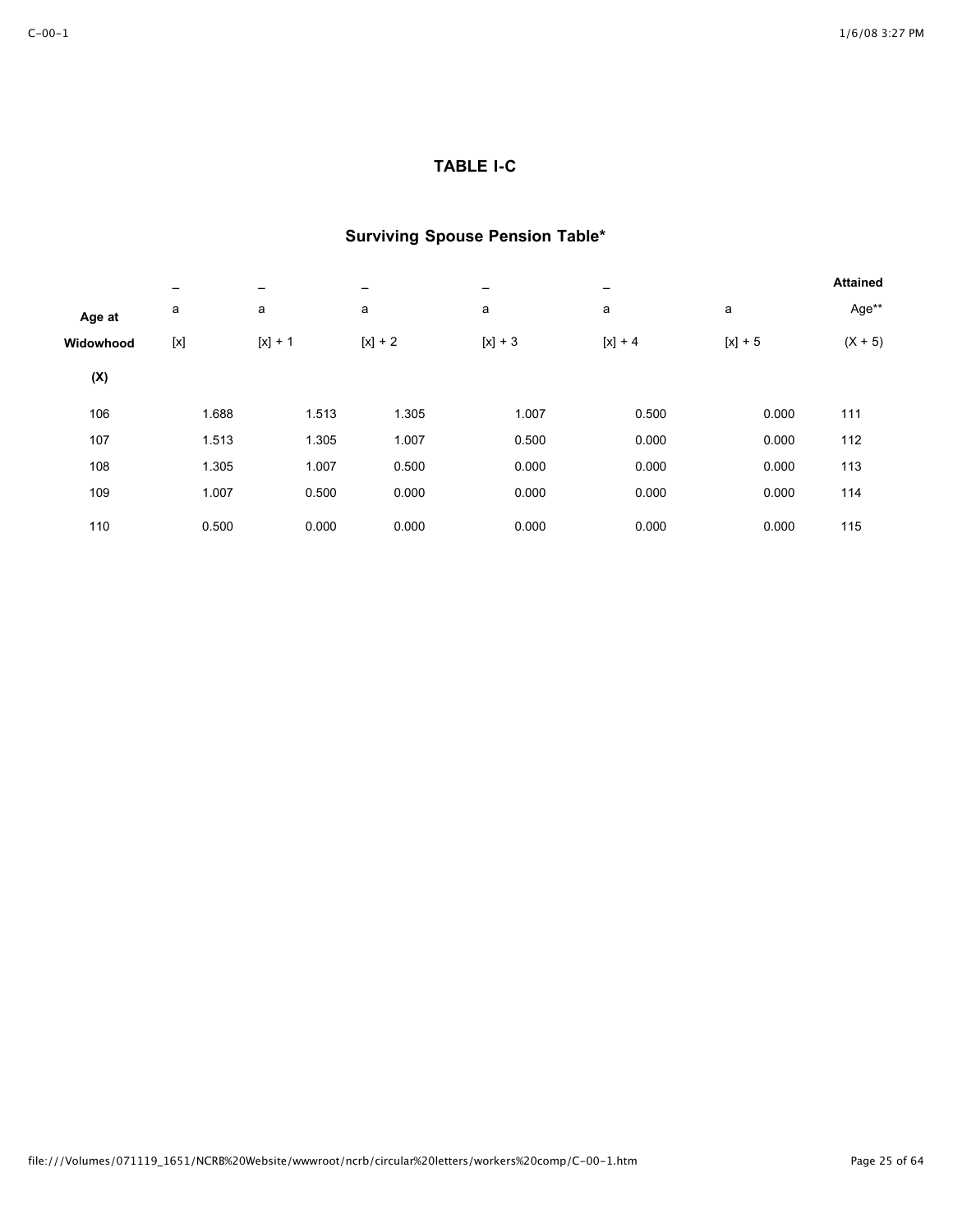\* 89–91 U.S. Decennial Life Table for Female Population

Remarriage rates based on 1979 NCCI study

Annual Rate of Interest = 3.5%

Annual Rate of Escalation = 5.0%

For State/Act Applicability, refer to Pension Table Guide on pp. 99–101.

\*\* For durations beyond 5 years from death of claimant, use the annuity value in the column for age (X + 5) corresponding to the beneficiary's attained age.

**Page 13**

# **ITEM U-1355—WCSP PENSION TABLE REVISION (89–91 MORTALITY)**

### **TABLE II-A**

### **Present Value of Remarriage Dowry\***

**Attained**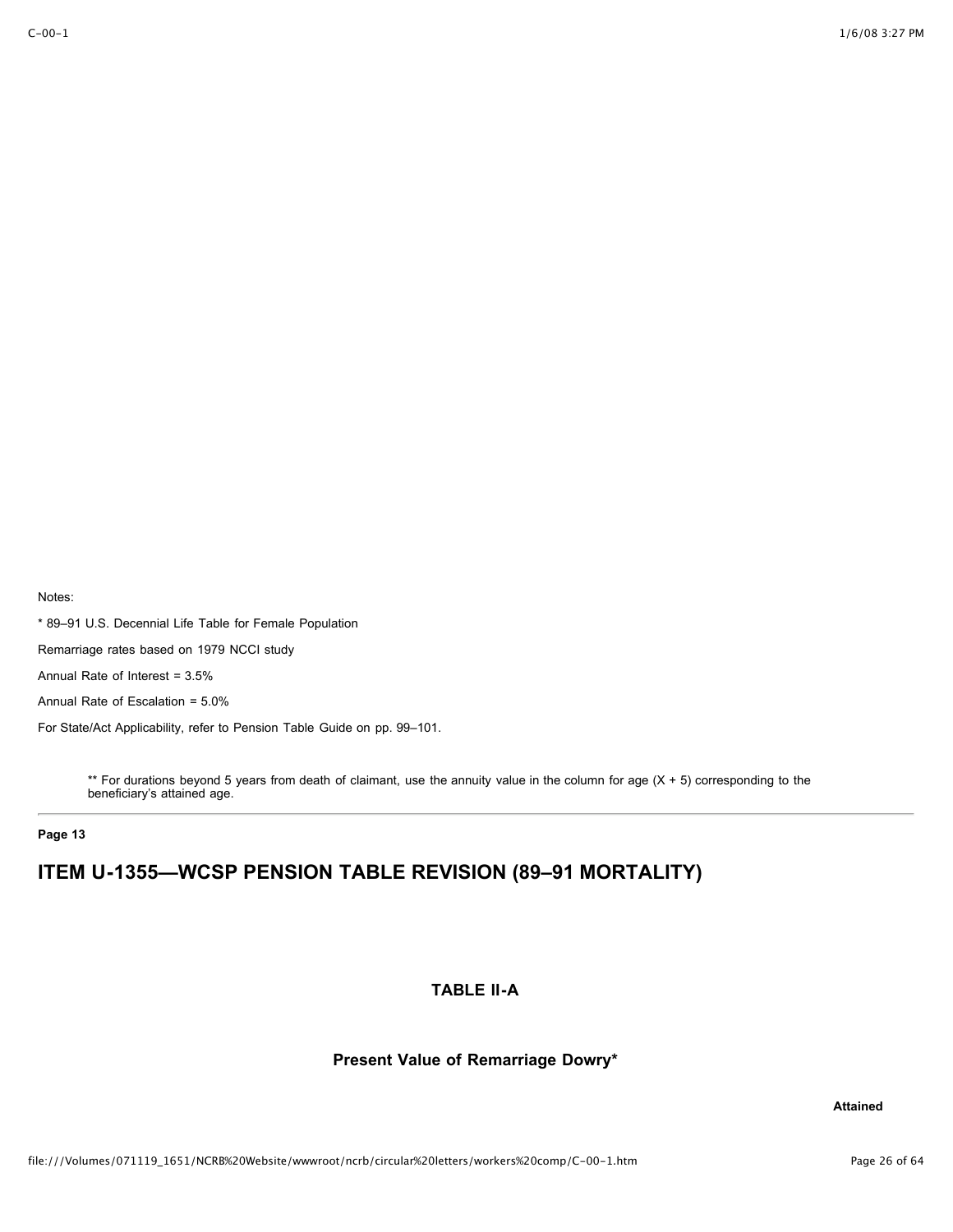| Age at    | А'               | $\mathsf{A}^{\mathsf{r}}$ | A'        | A'        | $\mathbf{A}^{\prime}$ | $\mathsf{A}^{\mathsf{r}}$ | Age**     |
|-----------|------------------|---------------------------|-----------|-----------|-----------------------|---------------------------|-----------|
| Widowhood | $[{\mathsf{x}}]$ | $[x] + 1$                 | $[x] + 2$ | $[x] + 3$ | $[x] + 4$             | $[x] + 5$                 | $(X + 5)$ |
| (X)       |                  |                           |           |           |                       |                           |           |
| 16        | 0.7006           | 0.7047                    | 0.6771    | 0.6392    | 0.6012                | 0.5666                    | 21        |
| 17        | 0.6722           | 0.6754                    | 0.6471    | 0.6087    | 0.5705                | 0.5357                    | 22        |
| 18        | 0.6430           | 0.6456                    | 0.6168    | 0.5783    | 0.5402                | 0.5056                    | 23        |
| 19        | 0.6135           | 0.6154                    | 0.5865    | 0.5482    | 0.5105                | 0.4763                    | 24        |
| 20        | 0.5837           | 0.5851                    | 0.5563    | 0.5185    | 0.4815                | 0.4479                    | 25        |
| 21        | 0.5539           | 0.5548                    | 0.5263    | 0.4893    | 0.4531                | 0.4204                    | 26        |
| 22        | 0.5241           | 0.5247                    | 0.4967    | 0.4606    | 0.4254                | 0.3936                    | 27        |
| 23        | 0.4947           | 0.4949                    | 0.4676    | 0.4326    | 0.3985                | 0.3678                    | 28        |
| 24        | 0.4657           | 0.4656                    | 0.4392    | 0.4054    | 0.3726                | 0.3430                    | 29        |
| 25        | 0.4374           | 0.4371                    | 0.4116    | 0.3791    | 0.3477                | 0.3193                    | 30        |
| 26        | 0.4099           | 0.4095                    | 0.3850    | 0.3539    | 0.3238                | 0.2967                    | 31        |
| 27        | 0.3833           | 0.3828                    | 0.3594    | 0.3298    | 0.3012                | 0.2753                    | 32        |
| 28        | 0.3577           | 0.3571                    | 0.3349    | 0.3068    | 0.2796                | 0.2551                    | 33        |
| 29        | 0.3333           | 0.3326                    | 0.3115    | 0.2850    | 0.2593                | 0.2361                    | 34        |
| 30        | 0.3099           | 0.3093                    | 0.2894    | 0.2643    | 0.2401                | 0.2181                    | 35        |
| 31        | 0.2878           | 0.2871                    | 0.2684    | 0.2448    | 0.2220                | 0.2013                    | 36        |
| 32        | 0.2668           | 0.2661                    | 0.2486    | 0.2264    | 0.2050                | 0.1855                    | 37        |
| 33        | 0.2470           | 0.2464                    | 0.2300    | 0.2092    | 0.1891                | 0.1708                    | 38        |
| 34        | 0.2284           | 0.2278                    | 0.2125    | 0.1931    | 0.1743                | 0.1572                    | 39        |
| 35        | 0.2109           | 0.2104                    | 0.1961    | 0.1781    | 0.1605                | 0.1445                    | 40        |
| 36        | 0.1946           | 0.1941                    | 0.1809    | 0.1641    | 0.1477                | 0.1327                    | 41        |
| 37        | 0.1794           | 0.1790                    | 0.1667    | 0.1510    | 0.1358                | 0.1218                    | 42        |
| 38        | 0.1652           | 0.1648                    | 0.1534    | 0.1389    | 0.1248                | 0.1117                    | 43        |
| 39        | 0.1520           | 0.1516                    | 0.1411    | 0.1277    | 0.1145                | 0.1024                    | 44        |
| 40        | 0.1397           | 0.1394                    | 0.1297    | 0.1173    | 0.1051                | 0.0938                    | 45        |
| 41        | 0.1283           | 0.1281                    | 0.1191    | 0.1077    | 0.0963                | 0.0859                    | 46        |
| 42        | 0.1178           | 0.1176                    | 0.1093    | 0.0987    | 0.0883                | 0.0785                    | 47        |
| 43        | 0.1080           | 0.1078                    | 0.1003    | 0.0905    | 0.0808                | 0.0718                    | 48        |
| 44        | 0.0990           | 0.0988                    | 0.0919    | 0.0829    | 0.0739                | 0.0656                    | 49        |
| 45        | 0.0906           | 0.0905                    | 0.0841    | 0.0759    | 0.0676                | 0.0598                    | 50        |
| 46        | 0.0829           | 0.0828                    | 0.0770    | 0.0694    | 0.0617                | 0.0546                    | 51        |
| 47        | 0.0758           | 0.0758                    | 0.0704    | 0.0634    | 0.0563                | 0.0497                    | 52        |
| 48        | 0.0692           | 0.0692                    | 0.0643    | 0.0579    | 0.0514                | 0.0452                    | 53        |
| 49        | 0.0632           | 0.0632                    | 0.0587    | 0.0528    | 0.0468                | 0.0411                    | 54        |
| 50        | 0.0576           | 0.0577                    | 0.0536    | 0.0481    | 0.0426                | 0.0373                    | 55        |
| 51        | 0.0525           | 0.0526                    | 0.0488    | 0.0438    | 0.0387                | 0.0339                    | 56        |
| 52        | 0.0478           | 0.0479                    | 0.0444    | 0.0398    | 0.0352                | 0.0307                    | 57        |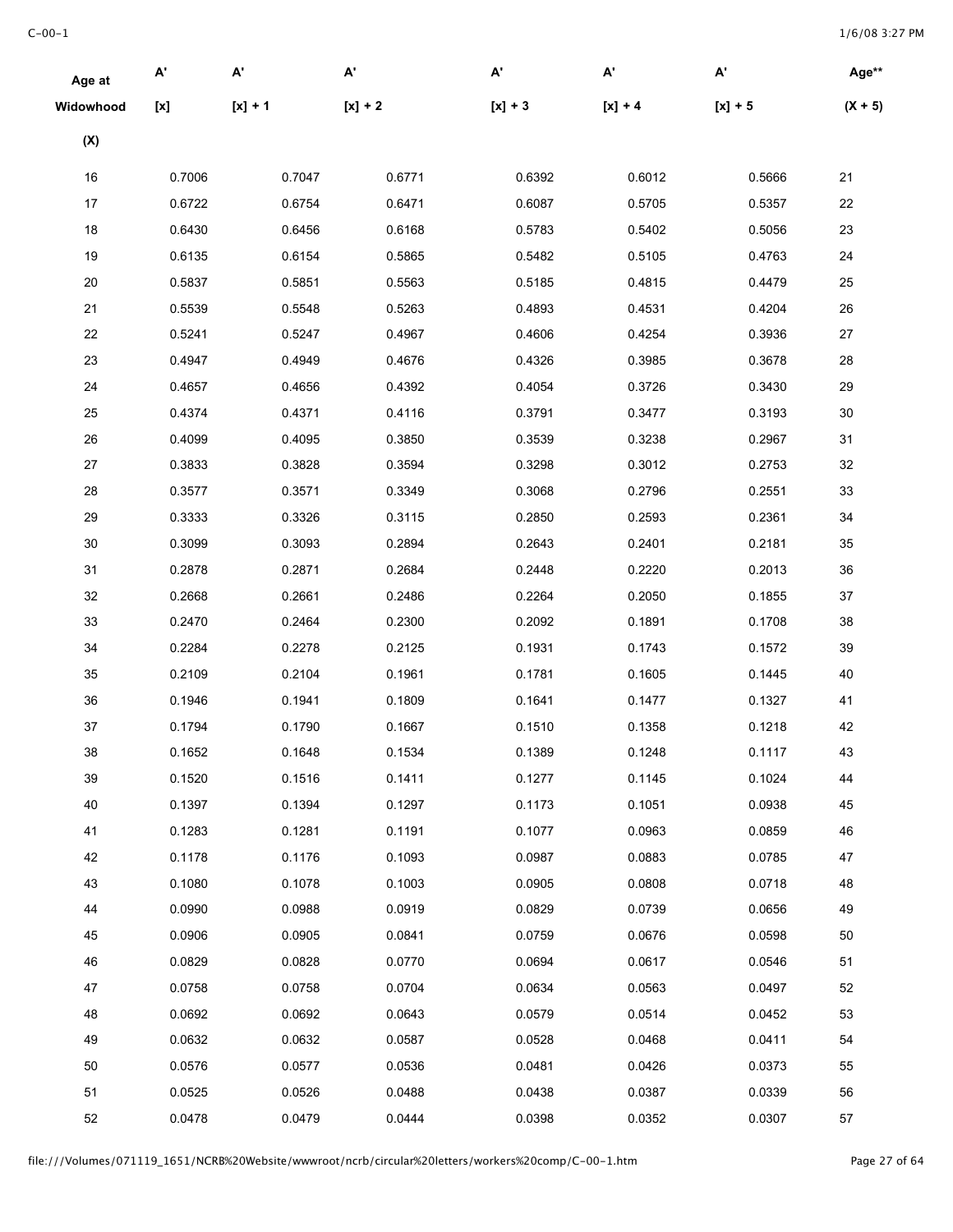| 53 | 0.0435 | 0.0435 | 0.0404 | 0.0362 | 0.0319 | 0.0277 | 58 |
|----|--------|--------|--------|--------|--------|--------|----|
| 54 | 0.0395 | 0.0396 | 0.0367 | 0.0329 | 0.0289 | 0.0250 | 59 |
| 55 | 0.0359 | 0.0360 | 0.0333 | 0.0298 | 0.0261 | 0.0226 | 60 |
| 56 | 0.0325 | 0.0326 | 0.0302 | 0.0270 | 0.0236 | 0.0203 | 61 |
| 57 | 0.0294 | 0.0295 | 0.0274 | 0.0244 | 0.0213 | 0.0182 | 62 |
| 58 | 0.0266 | 0.0267 | 0.0248 | 0.0220 | 0.0191 | 0.0163 | 63 |
| 59 | 0.0241 | 0.0242 | 0.0224 | 0.0198 | 0.0172 | 0.0146 | 64 |
| 60 | 0.0217 | 0.0218 | 0.0202 | 0.0179 | 0.0154 | 0.0130 | 65 |

\* 89–91 U.S. Decennial Life Table for Female Population

Remarriage rates based on 1979 NCCI study

Annual Rate of Interest = 3.5%

Annual Rate of Escalation = 5.0%

For State/Act Applicability, refer to Pension Table Guide on pp. 99–101.

\*\* For durations beyond 5 years from death of claimant, use the annuity value in the column for age  $(X + 5)$  corresponding to the beneficiary's attained age.

**Page 14**

# **ITEM U-1355—WCSP PENSION TABLE REVISION (89–91 MORTALITY)**

## **TABLE II-A**

### **Present Value of Remarriage Dowry\***

|           |                  |           |           |           |           |           | <b>Attained</b> |
|-----------|------------------|-----------|-----------|-----------|-----------|-----------|-----------------|
| Age at    | А'               | А'        | А'        | А'        | А'        | A'        | Age**           |
| Widowhood | $[{\mathsf{x}}]$ | $[x] + 1$ | $[x] + 2$ | $[x] + 3$ | $[x] + 4$ | $[x] + 5$ | $(X + 5)$       |
| (X)       |                  |           |           |           |           |           |                 |
| 61        | 0.0196           | 0.0197    | 0.0182    | 0.0160    | 0.0138    | 0.0116    | 66              |
| 62        | 0.0176           | 0.0177    | 0.0163    | 0.0144    | 0.0123    | 0.0103    | 67              |
| 63        | 0.0158           | 0.0159    | 0.0147    | 0.0129    | 0.0110    | 0.0091    | 68              |
| 64        | 0.0142           | 0.0143    | 0.0132    | 0.0115    | 0.0097    | 0.0080    | 69              |
| 65        | 0.0128           | 0.0129    | 0.0118    | 0.0103    | 0.0087    | 0.0070    | 70              |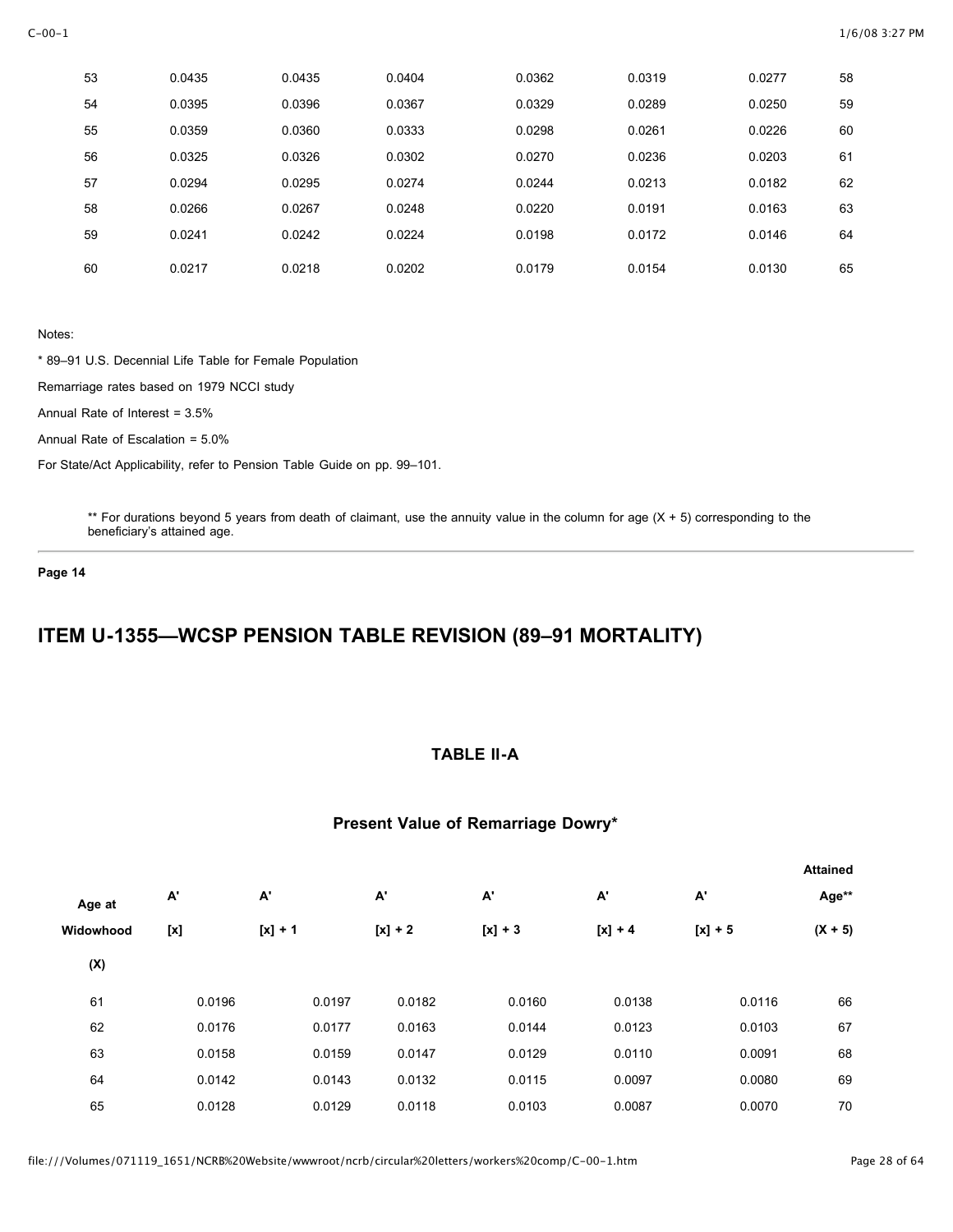| 66     | 0.0114 | 0.0115 | 0.0106 | 0.0092 | 0.0077 | 0.0062 | $71$   |
|--------|--------|--------|--------|--------|--------|--------|--------|
| 67     | 0.0102 | 0.0103 | 0.0094 | 0.0082 | 0.0068 | 0.0054 | $72\,$ |
| 68     | 0.0092 | 0.0092 | 0.0084 | 0.0073 | 0.0060 | 0.0047 | 73     |
| 69     | 0.0082 | 0.0083 | 0.0075 | 0.0065 | 0.0053 | 0.0041 | 74     |
| 70     | 0.0073 | 0.0074 | 0.0067 | 0.0057 | 0.0047 | 0.0035 | 75     |
| $71$   | 0.0065 | 0.0066 | 0.0060 | 0.0051 | 0.0041 | 0.0031 | 76     |
| $72\,$ | 0.0058 | 0.0059 | 0.0053 | 0.0045 | 0.0036 | 0.0026 | 77     |
| 73     | 0.0052 | 0.0053 | 0.0048 | 0.0040 | 0.0032 | 0.0023 | 78     |
| 74     | 0.0046 | 0.0047 | 0.0042 | 0.0036 | 0.0028 | 0.0019 | 79     |
| 75     | 0.0041 | 0.0042 | 0.0038 | 0.0031 | 0.0024 | 0.0017 | 80     |
| 76     | 0.0037 | 0.0037 | 0.0034 | 0.0028 | 0.0021 | 0.0014 | 81     |
| 77     | 0.0033 | 0.0033 | 0.0030 | 0.0025 | 0.0019 | 0.0012 | 82     |
| 78     | 0.0029 | 0.0030 | 0.0027 | 0.0022 | 0.0016 | 0.0010 | 83     |
| 79     | 0.0026 | 0.0026 | 0.0024 | 0.0019 | 0.0014 | 0.0009 | 84     |
| 80     | 0.0023 | 0.0024 | 0.0021 | 0.0017 | 0.0012 | 0.0007 | 85     |
| 81     | 0.0020 | 0.0021 | 0.0019 | 0.0015 | 0.0011 | 0.0006 | 86     |
| 82     | 0.0018 | 0.0019 | 0.0017 | 0.0013 | 0.0010 | 0.0005 | 87     |
| 83     | 0.0016 | 0.0017 | 0.0015 | 0.0012 | 0.0008 | 0.0004 | 88     |
| 84     | 0.0014 | 0.0015 | 0.0013 | 0.0011 | 0.0007 | 0.0004 | 89     |
| 85     | 0.0012 | 0.0013 | 0.0012 | 0.0009 | 0.0006 | 0.0003 | 90     |
| 86     | 0.0011 | 0.0012 | 0.0011 | 0.0008 | 0.0006 | 0.0002 | 91     |
| 87     | 0.0010 | 0.0010 | 0.0010 | 0.0008 | 0.0005 | 0.0002 | 92     |
| 88     | 0.0009 | 0.0009 | 0.0008 | 0.0007 | 0.0004 | 0.0002 | 93     |
| 89     | 0.0007 | 0.0008 | 0.0008 | 0.0006 | 0.0004 | 0.0001 | 94     |
| 90     | 0.0007 | 0.0007 | 0.0007 | 0.0006 | 0.0004 | 0.0001 | 95     |
| 91     | 0.0006 | 0.0007 | 0.0006 | 0.0005 | 0.0003 | 0.0001 | 96     |
| 92     | 0.0005 | 0.0006 | 0.0006 | 0.0004 | 0.0003 | 0.0001 | 97     |
| 93     | 0.0004 | 0.0005 | 0.0005 | 0.0004 | 0.0003 | 0.0001 | 98     |
| 94     | 0.0004 | 0.0005 | 0.0004 | 0.0004 | 0.0002 | 0.0001 | 99     |
| 95     | 0.0003 | 0.0004 | 0.0004 | 0.0003 | 0.0002 | 0.0000 | 100    |
| 96     | 0.0003 | 0.0004 | 0.0004 | 0.0003 | 0.0002 | 0.0000 | 101    |
| 97     | 0.0003 | 0.0003 | 0.0003 | 0.0003 | 0.0002 | 0.0000 | 102    |
| 98     | 0.0002 | 0.0003 | 0.0003 | 0.0002 | 0.0002 | 0.0000 | 103    |
| 99     | 0.0002 | 0.0003 | 0.0003 | 0.0002 | 0.0001 | 0.0000 | 104    |
| 100    | 0.0002 | 0.0002 | 0.0002 | 0.0002 | 0.0001 | 0.0000 | 105    |
| 101    | 0.0002 | 0.0002 | 0.0002 | 0.0002 | 0.0001 | 0.0000 | 106    |
| 102    | 0.0001 | 0.0002 | 0.0002 | 0.0002 | 0.0001 | 0.0000 | 107    |
| 103    | 0.0001 | 0.0002 | 0.0002 | 0.0001 | 0.0001 | 0.0000 | 108    |
| 104    | 0.0001 | 0.0001 | 0.0002 | 0.0001 | 0.0001 | 0.0000 | 109    |
| 105    | 0.0001 | 0.0001 | 0.0001 | 0.0001 | 0.0001 | 0.0000 | 110    |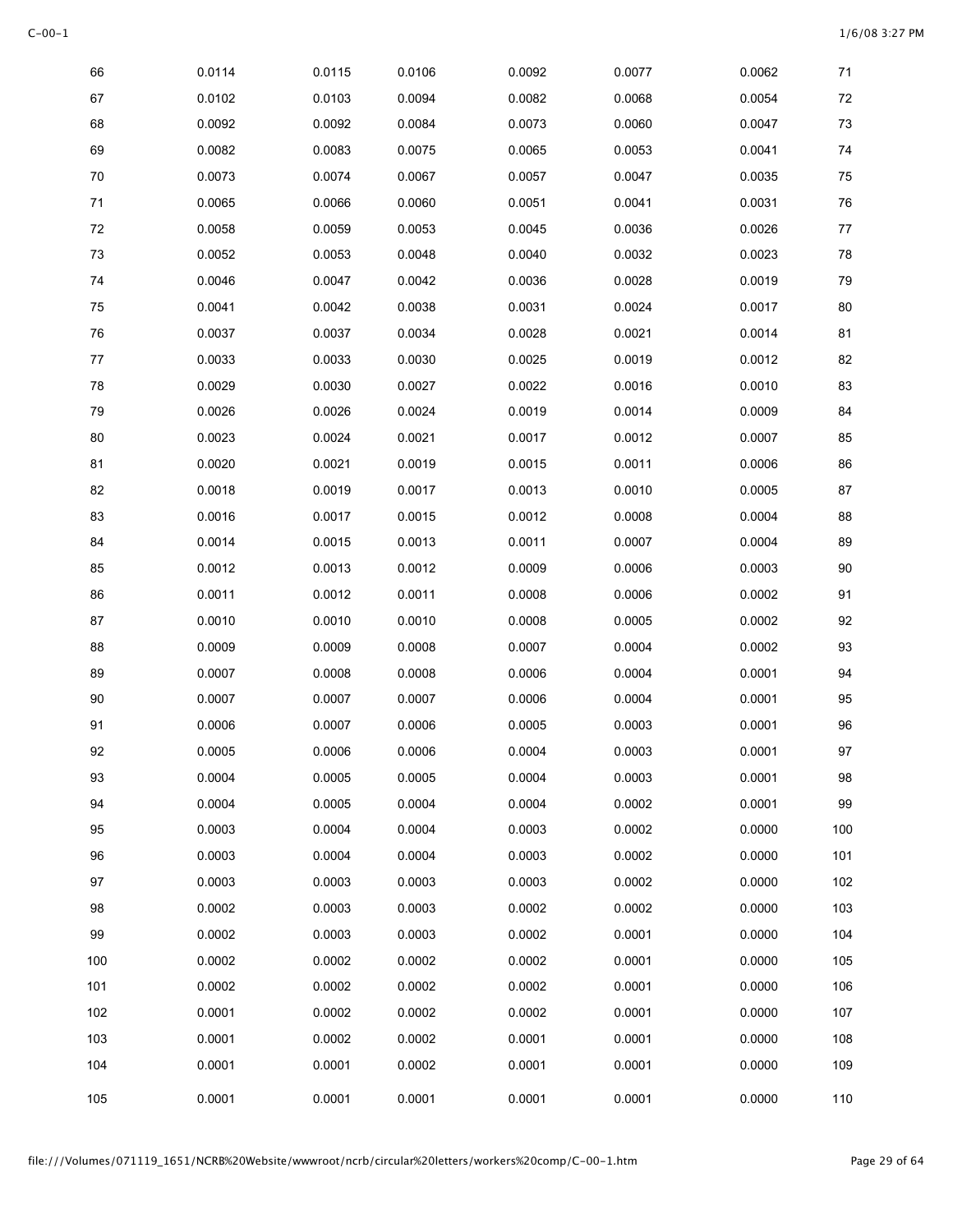**\* 89–91 U.S. Decennial Life Table for Female Population**

**Remarriage rates based on 1979 NCCI study**

**Annual Rate of Interest = 3.5%**

**Annual Rate of Escalation = 0.0%**

**For State/Act Applicability, refer to Pension Table Guide on pp. 99–101.**

**\*\* For durations beyond 5 years from death of claimant, use the annuity value in the column for age (X + 5) corresponding to the beneficiary's attained age.**

### **Page 15**

# **ITEM U-1355—WCSP PENSION TABLE REVISION (89–91 MORTALITY)**

## **TABLE II-A**

### **Present Value of Remarriage Dowry\***

|           |                  |           |           |           |           |           | <b>Attained</b> |
|-----------|------------------|-----------|-----------|-----------|-----------|-----------|-----------------|
| Age at    | А'               | А'        | A'        | А'        | A'        | А'        | Age**           |
| Widowhood | $[{\mathsf{x}}]$ | $[x] + 1$ | $[x] + 2$ | $[x] + 3$ | $[x] + 4$ | $[x] + 5$ | $(X + 5)$       |
| (X)       |                  |           |           |           |           |           |                 |
| 106       | 0.0000           | 0.0000    | 0.0000    | 0.0000    | 0.0000    | 0.0000    | 111             |
| 107       | 0.0000           | 0.0000    | 0.0000    | 0.0000    | 0.0000    | 0.0000    | 112             |
| 108       | 0.0000           | 0.0000    | 0.0000    | 0.0000    | 0.0000    | 0.0000    | 113             |
| 109       | 0.0000           | 0.0000    | 0.0000    | 0.0000    | 0.0000    | 0.0000    | 114             |
| 110       | 0.0000           | 0.0000    | 0.0000    | 0.0000    | 0.0000    | 0.0000    | 115             |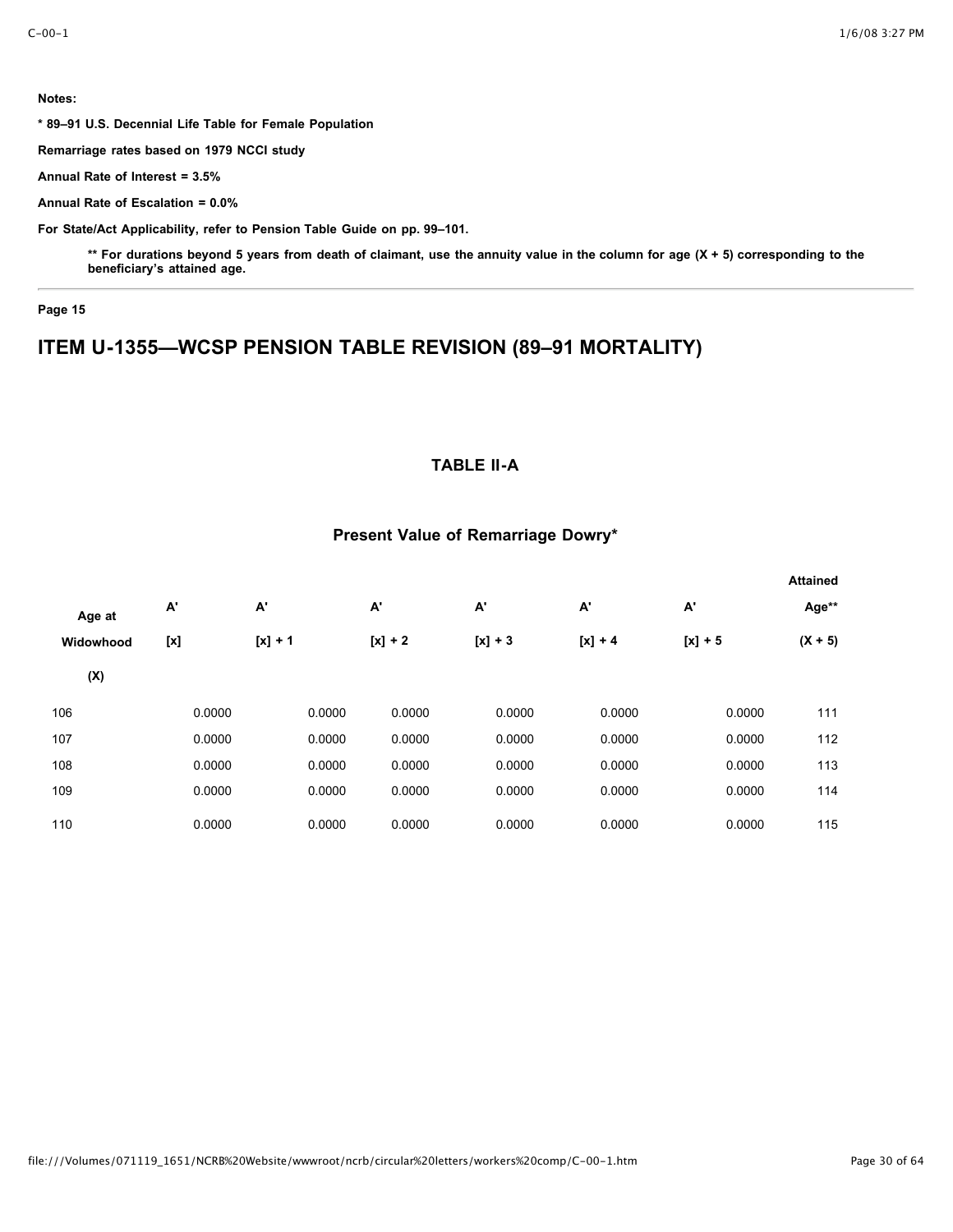\* 89–91 U.S. Decennial Life Table for Female Population

Remarriage rates based on 1979 NCCI study

Annual Rate of Interest = 3.5%

Annual Rate of Escalation = 0.0%

For State/Act Applicability, refer to Pension Table Guide on pp. 99–101.

\*\* For durations beyond 5 years from death of claimant, use the annuity value in the column for age (X + 5) corresponding to the beneficiary's attained age.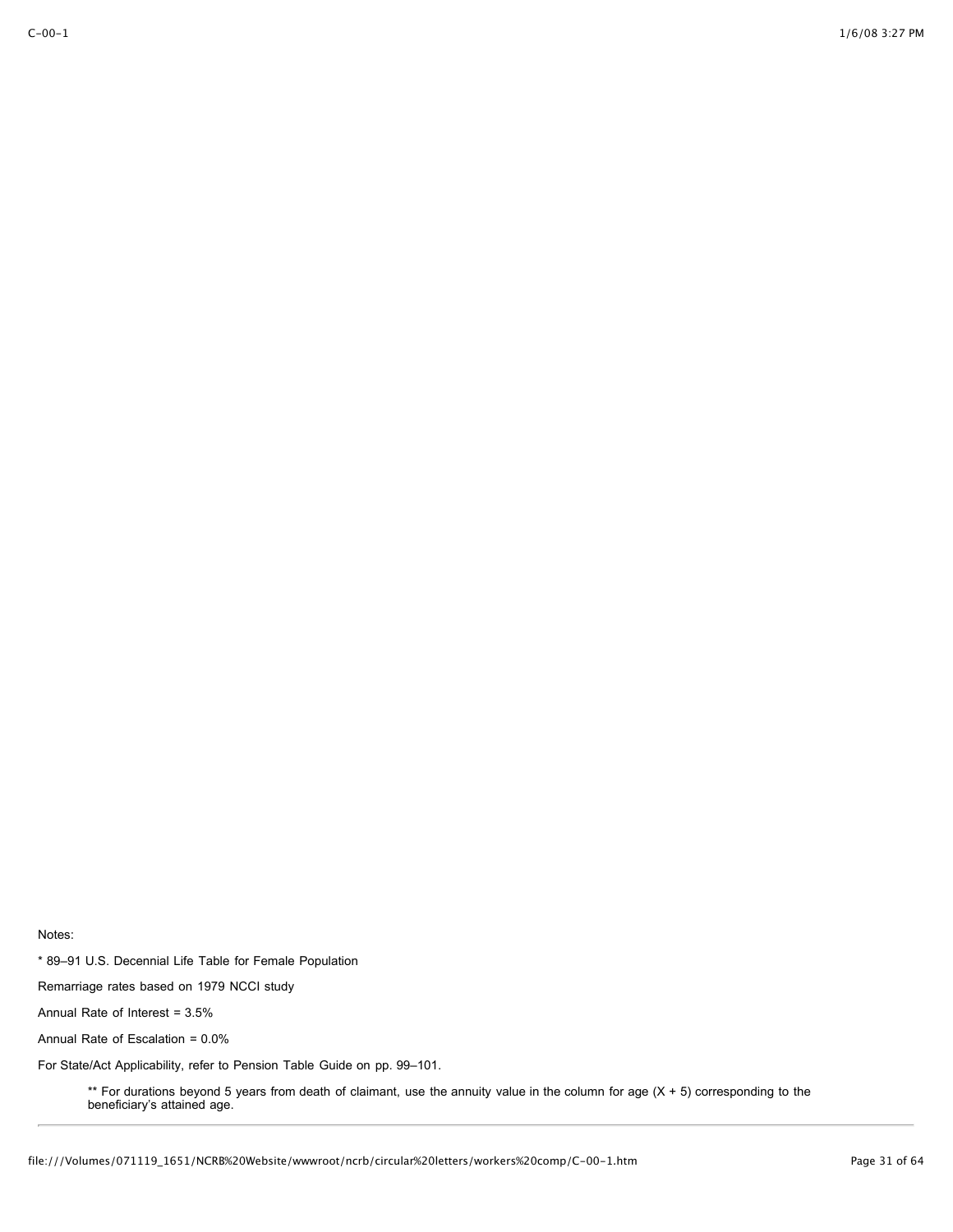# **ITEM U-1355—WCSP PENSION TABLE REVISION (89–91 MORTALITY)**

## **TABLE II-B**

## **Present Value of Remarriage Dowry\***

|           |                                                                                                                                                                                                                                                                                                                                                                                                                                                                                                                                        |           |           |           |           |                           | <b>Attained</b> |
|-----------|----------------------------------------------------------------------------------------------------------------------------------------------------------------------------------------------------------------------------------------------------------------------------------------------------------------------------------------------------------------------------------------------------------------------------------------------------------------------------------------------------------------------------------------|-----------|-----------|-----------|-----------|---------------------------|-----------------|
| Age at    | A'                                                                                                                                                                                                                                                                                                                                                                                                                                                                                                                                     | А'        | А'        | А'        | А'        | $\mathsf{A}^{\mathsf{r}}$ | Age**           |
| Widowhood | $\left[ \mathsf{x}\right] % &=& \mathsf{h} \left[ \mathsf{x}\right] =\left[ \mathsf{x}\right] =\left[ \mathsf{x}\right] =\left[ \mathsf{x}\right] =\left[ \mathsf{x}\right] =\left[ \mathsf{x}\right] =\left[ \mathsf{x}\right] =\left[ \mathsf{x}\right] =\left[ \mathsf{x}\right] =\left[ \mathsf{x}\right] =\left[ \mathsf{x}\right] =\left[ \mathsf{x}\right] =\left[ \mathsf{x}\right] =\left[ \mathsf{x}\right] =\left[ \mathsf{x}\right] =\left[ \mathsf{x}\right] =\left[ \mathsf{x}\right] =\left[ \mathsf{x}\right] =\left[$ | $[x] + 1$ | $[x] + 2$ | $[x] + 3$ | $[x] + 4$ | $[x] + 5$                 | $(X + 5)$       |
| (X)       |                                                                                                                                                                                                                                                                                                                                                                                                                                                                                                                                        |           |           |           |           |                           |                 |
| 16        | 0.8834                                                                                                                                                                                                                                                                                                                                                                                                                                                                                                                                 | 0.8711    | 0.8435    | 0.8090    | 0.7727    | 0.7370                    | 21              |
| 17        | 0.8566                                                                                                                                                                                                                                                                                                                                                                                                                                                                                                                                 | 0.8436    | 0.8140    | 0.7774    | 0.7395    | 0.7026                    | 22              |
| 18        | 0.8277                                                                                                                                                                                                                                                                                                                                                                                                                                                                                                                                 | 0.8141    | 0.7829    | 0.7447    | 0.7056    | 0.6679                    | 23              |
| 19        | 0.7971                                                                                                                                                                                                                                                                                                                                                                                                                                                                                                                                 | 0.7830    | 0.7505    | 0.7113    | 0.6714    | 0.6333                    | 24              |
| 20        | 0.7650                                                                                                                                                                                                                                                                                                                                                                                                                                                                                                                                 | 0.7506    | 0.7173    | 0.6773    | 0.6370    | 0.5988                    | 25              |
| 21        | 0.7318                                                                                                                                                                                                                                                                                                                                                                                                                                                                                                                                 | 0.7173    | 0.6833    | 0.6430    | 0.6027    | 0.5648                    | 26              |
| 22        | 0.6976                                                                                                                                                                                                                                                                                                                                                                                                                                                                                                                                 | 0.6831    | 0.6490    | 0.6087    | 0.5687    | 0.5312                    | 27              |
| 23        | 0.6629                                                                                                                                                                                                                                                                                                                                                                                                                                                                                                                                 | 0.6485    | 0.6145    | 0.5745    | 0.5351    | 0.4983                    | 28              |
| 24        | 0.6281                                                                                                                                                                                                                                                                                                                                                                                                                                                                                                                                 | 0.6138    | 0.5802    | 0.5408    | 0.5022    | 0.4664                    | 29              |
| 25        | 0.5933                                                                                                                                                                                                                                                                                                                                                                                                                                                                                                                                 | 0.5794    | 0.5463    | 0.5078    | 0.4703    | 0.4355                    | 30              |
| 26        | 0.5589                                                                                                                                                                                                                                                                                                                                                                                                                                                                                                                                 | 0.5453    | 0.5131    | 0.4757    | 0.4394    | 0.4059                    | 31              |
| 27        | 0.5251                                                                                                                                                                                                                                                                                                                                                                                                                                                                                                                                 | 0.5120    | 0.4808    | 0.4447    | 0.4097    | 0.3775                    | 32              |
| 28        | 0.4921                                                                                                                                                                                                                                                                                                                                                                                                                                                                                                                                 | 0.4796    | 0.4495    | 0.4148    | 0.3813    | 0.3504                    | 33              |
| 29        | 0.4601                                                                                                                                                                                                                                                                                                                                                                                                                                                                                                                                 | 0.4482    | 0.4193    | 0.3862    | 0.3541    | 0.3247                    | 34              |
| 30        | 0.4293                                                                                                                                                                                                                                                                                                                                                                                                                                                                                                                                 | 0.4179    | 0.3904    | 0.3588    | 0.3284    | 0.3004                    | 35              |
| 31        | 0.3997                                                                                                                                                                                                                                                                                                                                                                                                                                                                                                                                 | 0.3890    | 0.3628    | 0.3328    | 0.3039    | 0.2775                    | 36              |
| 32        | 0.3715                                                                                                                                                                                                                                                                                                                                                                                                                                                                                                                                 | 0.3613    | 0.3366    | 0.3082    | 0.2809    | 0.2559                    | 37              |
| 33        | 0.3446                                                                                                                                                                                                                                                                                                                                                                                                                                                                                                                                 | 0.3351    | 0.3118    | 0.2850    | 0.2593    | 0.2357                    | 38              |
| 34        | 0.3192                                                                                                                                                                                                                                                                                                                                                                                                                                                                                                                                 | 0.3103    | 0.2883    | 0.2632    | 0.2390    | 0.2168                    | 39              |
| 35        | 0.2951                                                                                                                                                                                                                                                                                                                                                                                                                                                                                                                                 | 0.2868    | 0.2663    | 0.2427    | 0.2200    | 0.1992                    | 40              |
| 36        | 0.2725                                                                                                                                                                                                                                                                                                                                                                                                                                                                                                                                 | 0.2648    | 0.2456    | 0.2235    | 0.2023    | 0.1829                    | 41              |
| 37        | 0.2513                                                                                                                                                                                                                                                                                                                                                                                                                                                                                                                                 | 0.2442    | 0.2263    | 0.2057    | 0.1858    | 0.1677                    | 42              |
| 38        | 0.2315                                                                                                                                                                                                                                                                                                                                                                                                                                                                                                                                 | 0.2249    | 0.2082    | 0.1890    | 0.1705    | 0.1536                    | 43              |
| 39        | 0.2129                                                                                                                                                                                                                                                                                                                                                                                                                                                                                                                                 | 0.2068    | 0.1913    | 0.1735    | 0.1563    | 0.1405                    | 44              |
| 40        | 0.1956                                                                                                                                                                                                                                                                                                                                                                                                                                                                                                                                 | 0.1900    | 0.1757    | 0.1591    | 0.1431    | 0.1285                    | 45              |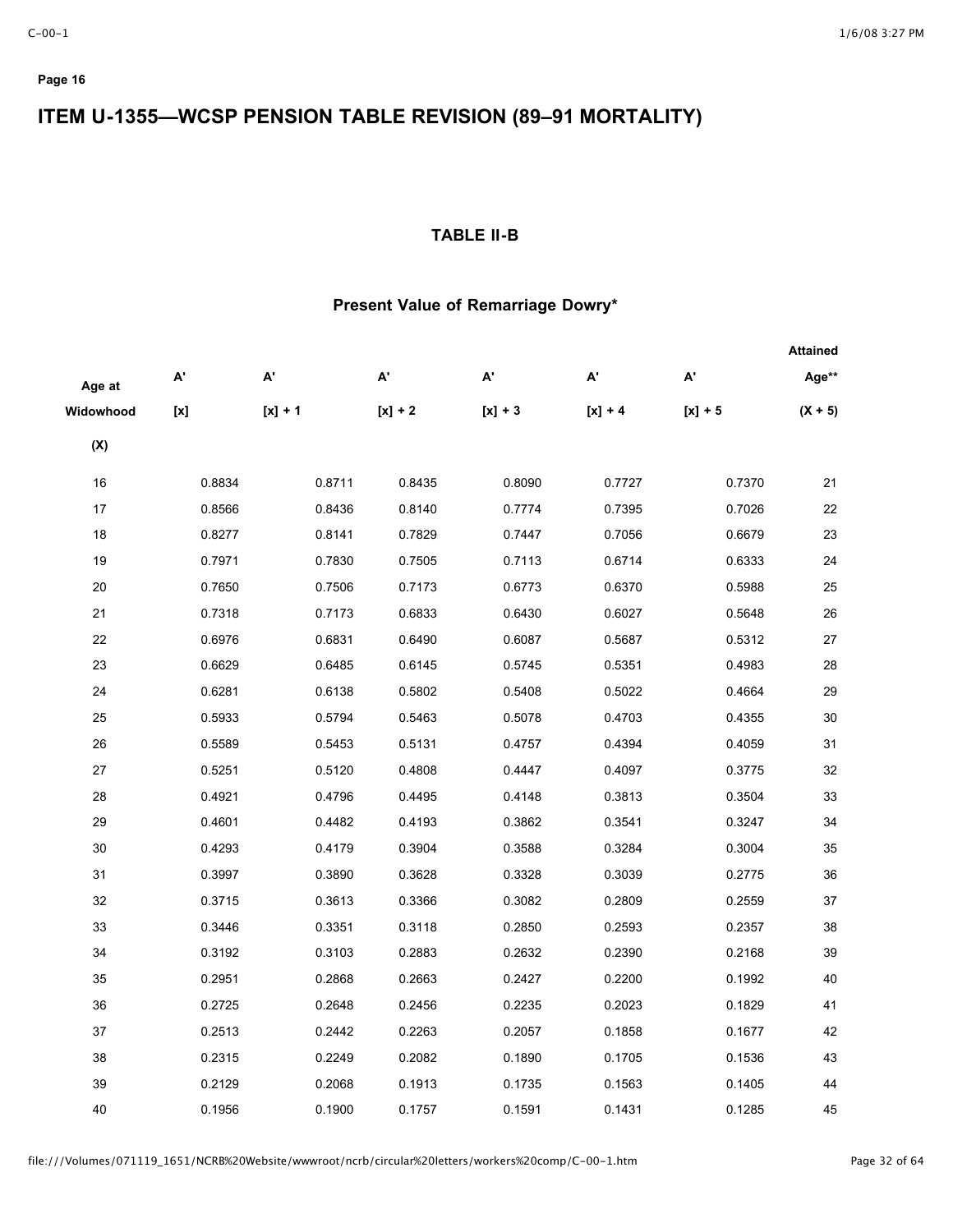| 41 | 0.1795 | 0.1744 | 0.1611 | 0.1458 | 0.1310 | 0.1173 | 46 |
|----|--------|--------|--------|--------|--------|--------|----|
| 42 | 0.1646 | 0.1599 | 0.1476 | 0.1334 | 0.1197 | 0.1070 | 47 |
| 43 | 0.1507 | 0.1464 | 0.1351 | 0.1220 | 0.1093 | 0.0976 | 48 |
| 44 | 0.1379 | 0.1339 | 0.1235 | 0.1114 | 0.0997 | 0.0888 | 49 |
| 45 | 0.1260 | 0.1224 | 0.1128 | 0.1017 | 0.0908 | 0.0808 | 50 |
| 46 | 0.1150 | 0.1117 | 0.1030 | 0.0927 | 0.0827 | 0.0734 | 51 |
| 47 | 0.1049 | 0.1019 | 0.0939 | 0.0844 | 0.0752 | 0.0666 | 52 |
| 48 | 0.0956 | 0.0929 | 0.0855 | 0.0768 | 0.0683 | 0.0604 | 53 |
| 49 | 0.0869 | 0.0845 | 0.0777 | 0.0698 | 0.0619 | 0.0547 | 54 |
| 50 | 0.0790 | 0.0768 | 0.0706 | 0.0633 | 0.0561 | 0.0494 | 55 |
| 51 | 0.0718 | 0.0698 | 0.0641 | 0.0574 | 0.0508 | 0.0446 | 56 |
| 52 | 0.0651 | 0.0633 | 0.0581 | 0.0520 | 0.0459 | 0.0402 | 57 |
| 53 | 0.0590 | 0.0574 | 0.0526 | 0.0470 | 0.0414 | 0.0362 | 58 |
| 54 | 0.0534 | 0.0519 | 0.0476 | 0.0425 | 0.0373 | 0.0325 | 59 |
| 55 | 0.0482 | 0.0469 | 0.0430 | 0.0383 | 0.0336 | 0.0291 | 60 |
| 56 | 0.0435 | 0.0424 | 0.0388 | 0.0345 | 0.0302 | 0.0261 | 61 |
| 57 | 0.0392 | 0.0382 | 0.0350 | 0.0310 | 0.0271 | 0.0233 | 62 |
| 58 | 0.0353 | 0.0344 | 0.0315 | 0.0278 | 0.0242 | 0.0208 | 63 |
| 59 | 0.0318 | 0.0309 | 0.0283 | 0.0250 | 0.0216 | 0.0185 | 64 |
| 60 | 0.0285 | 0.0278 | 0.0254 | 0.0223 | 0.0193 | 0.0164 | 65 |

\* 89–91 U.S. Decennial Life Table for Female Population

Remarriage rates based on 1979 NCCI study

Annual Rate of Interest = 3.5%

Annual Rate of Escalation = 0.0%

For State/Act Applicability, refer to Pension Table Guide on pp. 99–101.

\*\* For durations beyond 5 years from death of claimant, use the annuity value in the column for age (X + 5) corresponding to the beneficiary's attained age.

#### **Page 17**

# **ITEM U-1355—WCSP PENSION TABLE REVISION (89–91 MORTALITY)**

## **TABLE II-B**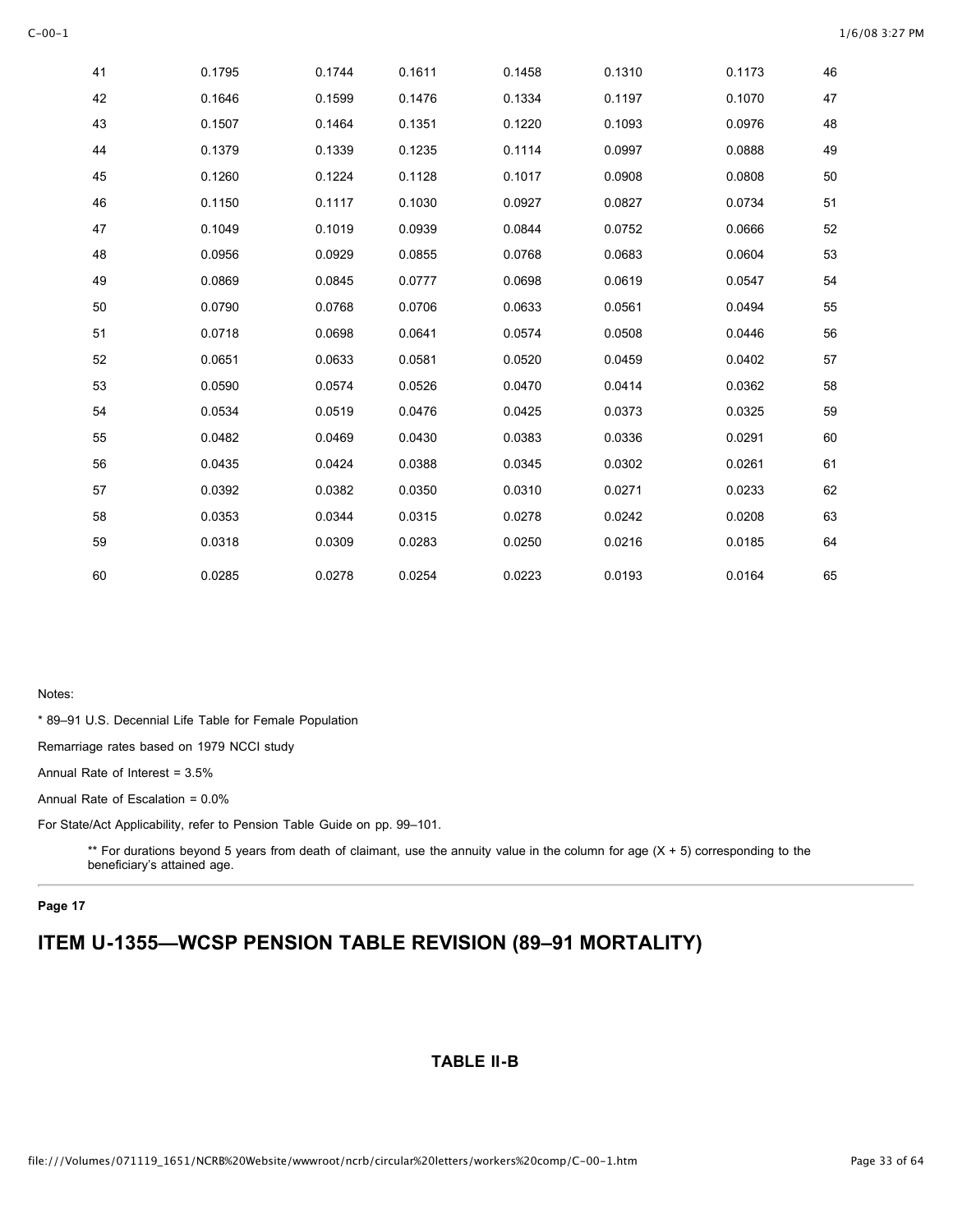## **Present Value of Remarriage Dowry\***

|                |                           |                           |                       |           |                           |                           | <b>Attained</b> |
|----------------|---------------------------|---------------------------|-----------------------|-----------|---------------------------|---------------------------|-----------------|
| Age at         | $\mathsf{A}^{\mathsf{r}}$ | $\mathsf{A}^{\mathsf{r}}$ | $\mathbf{A}^{\prime}$ | A'        | $\mathsf{A}^{\mathsf{r}}$ | $\mathsf{A}^{\mathsf{r}}$ | Age**           |
| Widowhood      | [x]                       | $[x] + 1$                 | $[x] + 2$             | $[x] + 3$ | $[x] + 4$                 | $[x] + 5$                 | $(X + 5)$       |
| $(\mathsf{X})$ |                           |                           |                       |           |                           |                           |                 |
| 61             | 0.0256                    | 0.0249                    | 0.0227                | 0.0200    | 0.0172                    | 0.0145                    | 66              |
| 62             | 0.0229                    | 0.0223                    | 0.0203                | 0.0178    | 0.0152                    | 0.0128                    | 67              |
| 63             | 0.0204                    | 0.0200                    | 0.0181                | 0.0158    | 0.0135                    | 0.0112                    | 68              |
| 64             | 0.0183                    | 0.0178                    | 0.0162                | 0.0141    | 0.0119                    | 0.0098                    | 69              |
| 65             | 0.0163                    | 0.0159                    | 0.0144                | 0.0125    | 0.0105                    | 0.0086                    | 70              |
| 66             | 0.0145                    | 0.0142                    | 0.0128                | 0.0111    | 0.0093                    | 0.0075                    | 71              |
| 67             | 0.0129                    | 0.0126                    | 0.0114                | 0.0098    | 0.0081                    | 0.0065                    | 72              |
| 68             | 0.0115                    | 0.0112                    | 0.0101                | 0.0087    | 0.0071                    | 0.0057                    | 73              |
| 69             | 0.0102                    | 0.0100                    | 0.0090                | 0.0077    | 0.0063                    | 0.0049                    | 74              |
| 70             | 0.0091                    | 0.0089                    | 0.0080                | 0.0067    | 0.0055                    | 0.0042                    | 75              |
| 71             | 0.0080                    | 0.0079                    | 0.0071                | 0.0059    | 0.0048                    | 0.0036                    | 76              |
| 72             | 0.0071                    | 0.0070                    | 0.0062                | 0.0052    | 0.0042                    | 0.0031                    | 77              |
| 73             | 0.0063                    | 0.0062                    | 0.0055                | 0.0046    | 0.0036                    | 0.0027                    | 78              |
| 74             | 0.0056                    | 0.0055                    | 0.0049                | 0.0041    | 0.0032                    | 0.0023                    | 79              |
| 75             | 0.0050                    | 0.0049                    | 0.0043                | 0.0036    | 0.0028                    | 0.0019                    | 80              |
| 76             | 0.0044                    | 0.0043                    | 0.0038                | 0.0031    | 0.0024                    | 0.0016                    | 81              |
| 77             | 0.0039                    | 0.0038                    | 0.0034                | 0.0028    | 0.0021                    | 0.0014                    | 82              |
| 78             | 0.0034                    | 0.0034                    | 0.0030                | 0.0024    | 0.0018                    | 0.0012                    | 83              |
| 79             | 0.0030                    | 0.0030                    | 0.0027                | 0.0021    | 0.0016                    | 0.0010                    | 84              |
| 80             | 0.0027                    | 0.0027                    | 0.0024                | 0.0019    | 0.0014                    | 0.0008                    | .85             |
| 81             | 0.0024                    | 0.0024                    | 0.0021                | 0.0017    | 0.0012                    | 0.0007                    | 86              |
| 82             | 0.0021                    | 0.0021                    | 0.0018                | 0.0015    | 0.0010                    | 0.0006                    | 87              |
| 83             | 0.0018                    | 0.0019                    | 0.0016                | 0.0013    | 0.0009                    | 0.0005                    | 88              |
| 84             | 0.0016                    | 0.0016                    | 0.0015                | 0.0011    | 0.0008                    | 0.0004                    | 89              |
| 85             | 0.0014                    | 0.0014                    | 0.0013                | 0.0010    | 0.0007                    | 0.0003                    | 90              |
| 86             | 0.0012                    | 0.0013                    | 0.0011                | 0.0009    | 0.0006                    | 0.0003                    | 91              |
| 87             | 0.0011                    | 0.0012                    | 0.0010                | 0.0008    | 0.0005                    | 0.0002                    | 92              |
| 88             | 0.0010                    | 0.0010                    | 0.0009                | 0.0007    | 0.0005                    | 0.0002                    | 93              |
| 89             | 0.0008                    | 0.0009                    | 0.0008                | 0.0006    | 0.0004                    | 0.0002                    | 94              |
| 90             | 0.0007                    | 0.0008                    | 0.0007                | 0.0006    | 0.0004                    | 0.0001                    | 95              |
| 91             | 0.0006                    | 0.0007                    | 0.0007                | 0.0005    | 0.0003                    | 0.0001                    | 96              |
| 92             | 0.0006                    | 0.0006                    | 0.0006                | 0.0005    | 0.0003                    | 0.0001                    | 97              |
| 93             | 0.0005                    | 0.0006                    | 0.0005                | 0.0004    | 0.0003                    | 0.0001                    | 98              |
| 94             | 0.0004                    | 0.0005                    | 0.0005                | 0.0004    | 0.0002                    | 0.0001                    | 99              |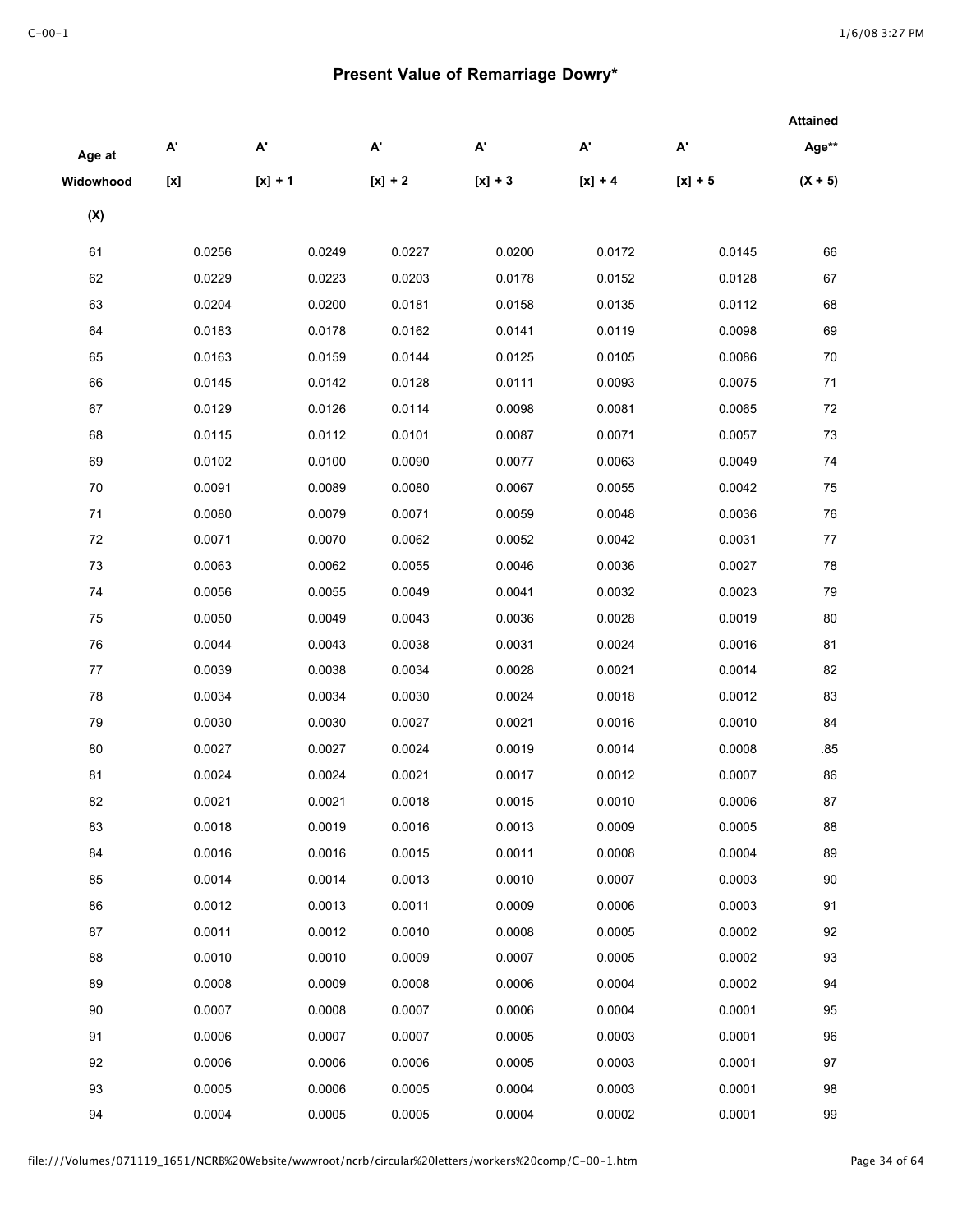| 95  | 0.0004 | 0.0004 | 0.0004 | 0.0003 | 0.0002 | 0.0001 | 100 |
|-----|--------|--------|--------|--------|--------|--------|-----|
| 96  | 0.0003 | 0.0004 | 0.0004 | 0.0003 | 0.0002 | 0.0000 | 101 |
| 97  | 0.0003 | 0.0004 | 0.0003 | 0.0003 | 0.0002 | 0.0000 | 102 |
| 98  | 0.0003 | 0.0003 | 0.0003 | 0.0002 | 0.0002 | 0.0000 | 103 |
| 99  | 0.0002 | 0.0003 | 0.0003 | 0.0002 | 0.0001 | 0.0000 | 104 |
| 100 | 0.0002 | 0.0003 | 0.0002 | 0.0002 | 0.0001 | 0.0000 | 105 |
| 101 | 0.0002 | 0.0002 | 0.0002 | 0.0002 | 0.0001 | 0.0000 | 106 |
| 102 | 0.0002 | 0.0002 | 0.0002 | 0.0002 | 0.0001 | 0.0000 | 107 |
| 103 | 0.0001 | 0.0002 | 0.0002 | 0.0001 | 0.0001 | 0.0000 | 108 |
| 104 | 0.0001 | 0.0002 | 0.0002 | 0.0001 | 0.0001 | 0.0000 | 109 |
| 105 | 0.0001 | 0.0001 | 0.0001 | 0.0001 | 0.0001 | 0.0000 | 110 |

\* 89–91 U.S. Decennial Life Table for Female Population

Remarriage rates based on 1979 NCCI study

Annual Rate of Interest = 3.5%

Annual Rate of Escalation = 4.0%

For State/Act Applicability, refer to Pension Table Guide on pp. 99–101.

\*\* For durations beyond 5 years from death of claimant, use the annuity value in the column for age  $(X + 5)$  corresponding to the beneficiary's attained age.

**Page 18**

# **ITEM U-1355—WCSP PENSION TABLE REVISION (89–91 MORTALITY)**

### **TABLE II-B**

### **Present Value of Remarriage Dowry\***

|           |        |           |           |           |           |           | <b>Attained</b> |
|-----------|--------|-----------|-----------|-----------|-----------|-----------|-----------------|
| Age at    | A'     | А.        | А'        | A'        | А'        | А'        | Age**           |
| Widowhood | [x]    | $[x] + 1$ | $[x] + 2$ | $[x] + 3$ | $[x] + 4$ | $[x] + 5$ | $(X + 5)$       |
| (X)       |        |           |           |           |           |           |                 |
| 106       | 0.0000 | 0.0000    | 0.0000    | 0.0000    | 0.0000    | 0.0000    | 111             |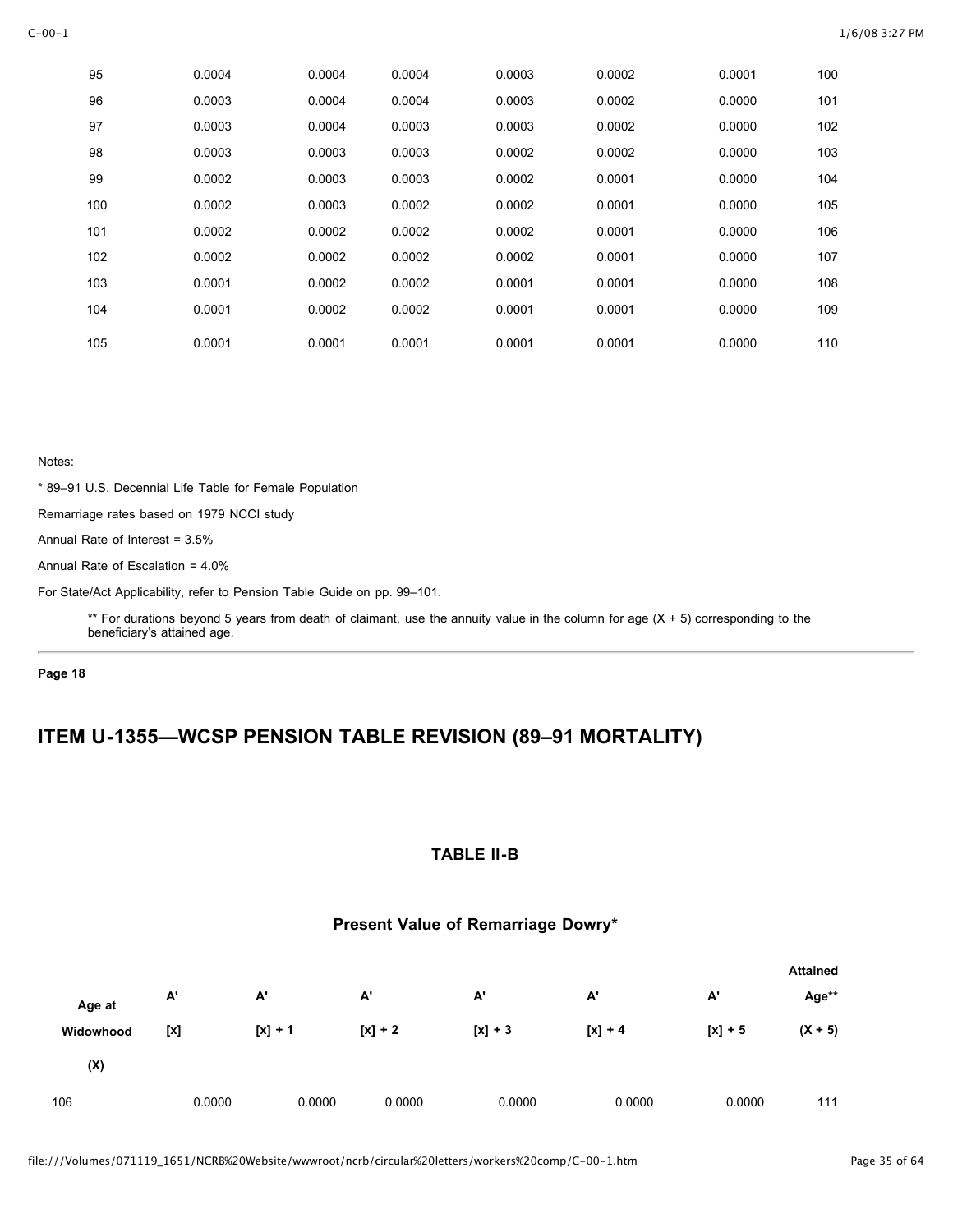| 107 | 0.0000 | 0.0000 | 0.0000 | 0.0000 | 0.0000 | 0.0000 | 112 |
|-----|--------|--------|--------|--------|--------|--------|-----|
| 108 | 0.0000 | 0.0000 | 0.0000 | 0.0000 | 0.0000 | 0.0000 | 113 |
| 109 | 0.0000 | 0.0000 | 0.0000 | 0.0000 | 0.0000 | 0.0000 | 114 |
| 110 | 0.0000 | 0.0000 | 0.0000 | 0.0000 | 0.0000 | 0.0000 | 115 |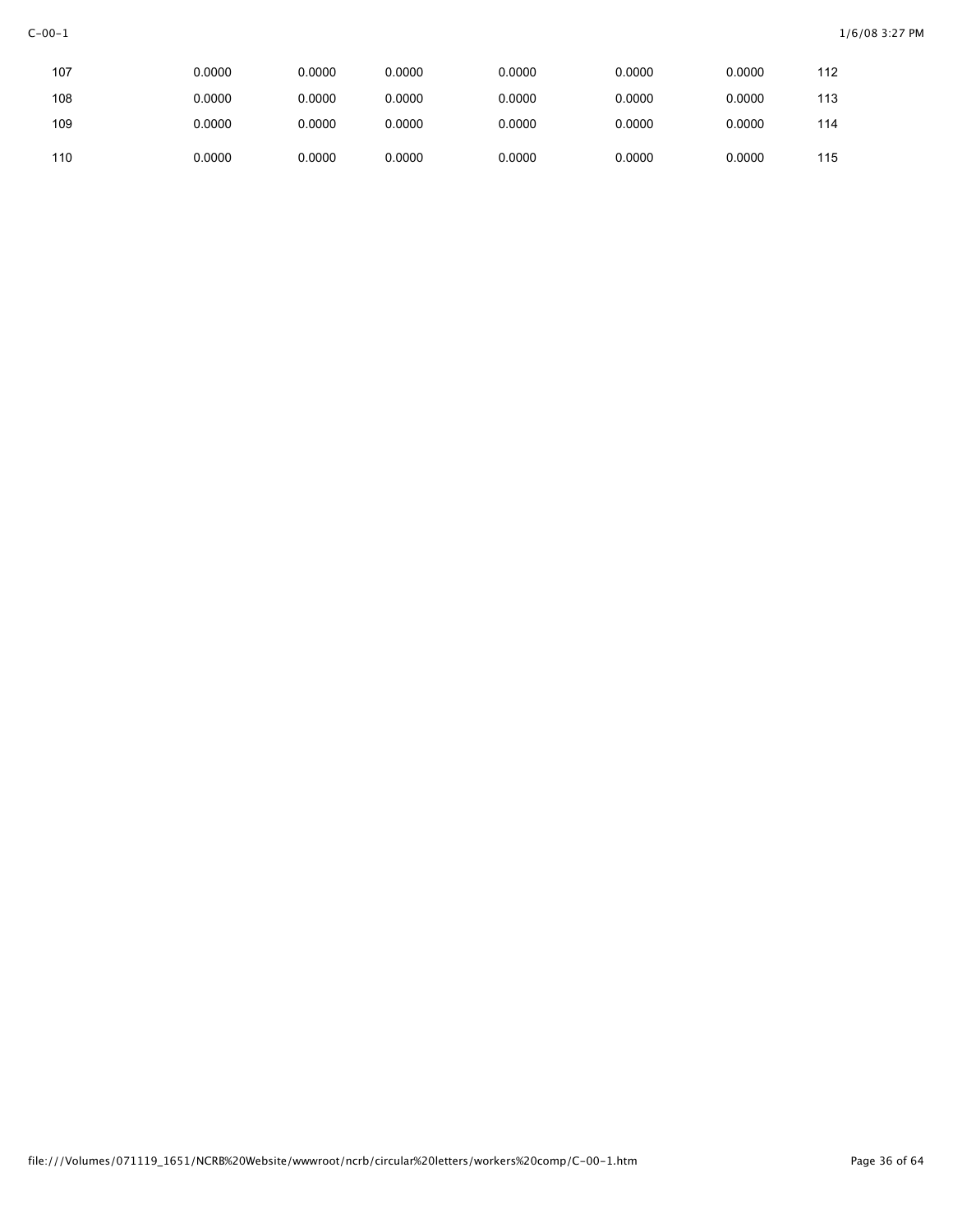\* 89–91 U.S. Decennial Life Table for Female Population

Remarriage rates based on 1979 NCCI study

Annual Rate of Interest = 3.5%

Annual Rate of Escalation = 4.0%

For State/Act Applicability, refer to Pension Table Guide on pp. 99–101.

\*\* For durations beyond 5 years from death of claimant, use the annuity value in the column for age  $(X + 5)$  corresponding to the beneficiary's attained age.

#### **Page 19**

## **ITEM U-1355—WCSP PENSION TABLE REVISIONS (89–91 MORTALITY)**

## **TABLE III-M-A**

# **Pension Table\* (Other than Surviving Spouse)**

(Present Value of \$1 per Annum Payable Until Death)

Male

|     | Present |     | <b>Present</b> |     | <b>Present</b> |
|-----|---------|-----|----------------|-----|----------------|
|     | Value   | Age | Value          | Age | Value          |
| Age | 24.906  | 41  | 19.192         | 71  | 8.930          |
| 11  | 24.765  | 42  | 18.910         | 72  | 8.584          |
| 12  | 24.620  | 43  | 18.621         | 73  | 8.243          |
| 13  | 24.475  | 44  | 18.324         | 74  | 7.909          |
| 14  | 24.330  | 45  | 18.020         | 75  | 7.578          |
| 15  | 24.186  | 46  | 17.710         | 76  | 7.252          |
| 16  | 24.043  | 47  | 17.394         | 77  | 6.930          |
| 17  | 23.898  | 48  | 17.072         | 78  | 6.612          |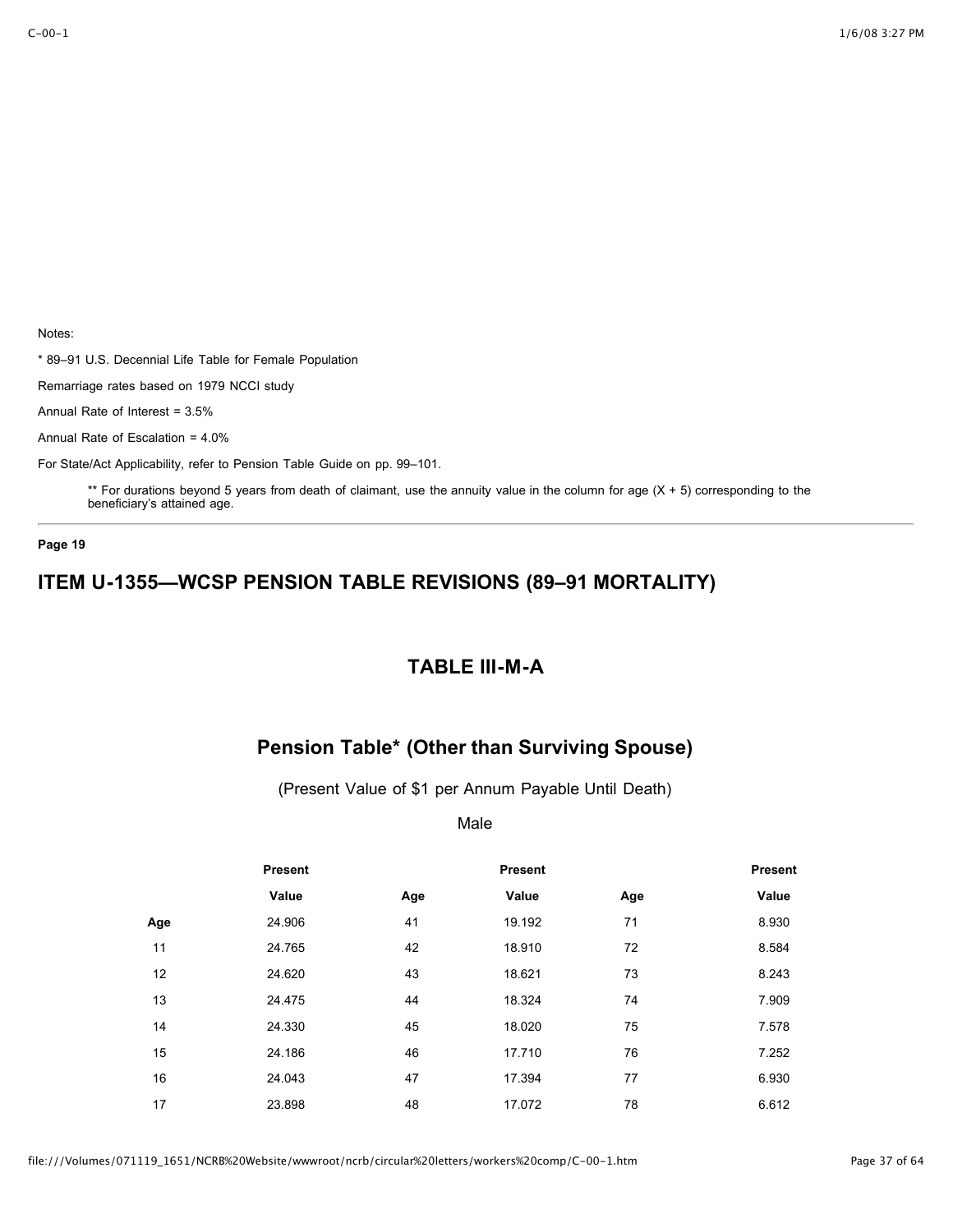| 18 | 23.752 | 49 | 16.745 | 79  | 6.300 |
|----|--------|----|--------|-----|-------|
| 19 | 23.601 | 50 | 16.412 | 80  | 5.995 |
| 20 | 23.447 | 51 | 16.073 | 81  | 5.701 |
| 21 | 23.288 | 52 | 15.730 | 82  | 5.420 |
| 22 | 23.125 | 53 | 15.383 | 83  | 5.153 |
| 23 | 22.957 | 54 | 15.032 | 84  | 4.894 |
| 24 | 22.783 | 55 | 14.679 | 85  | 4.638 |
| 25 | 22.603 | 56 | 14.323 | 86  | 4.388 |
| 26 | 22.417 | 57 | 13.964 | 87  | 4.148 |
| 27 | 22.225 | 58 | 13.604 | 88  | 3.920 |
| 28 | 22.028 | 59 | 13.244 | 89  | 3.702 |
| 29 | 21.825 | 60 | 12.885 | 90  | 3.496 |
| 30 | 21.617 | 61 | 12.526 | 91  | 3.302 |
| 31 | 21.403 | 62 | 12.166 | 92  | 3.125 |
| 32 | 21.183 | 63 | 11.805 | 93  | 2.966 |
| 33 | 20.957 | 64 | 11.444 | 94  | 2.822 |
| 34 | 20.725 | 65 | 11.084 | 95  | 2.687 |
| 35 | 20.487 | 66 | 10.723 | 96  | 2.559 |
| 36 | 20.242 | 67 | 10.362 | 97  | 2.441 |
| 37 | 19.991 | 68 | 10.000 | 98  | 2.327 |
| 38 | 19.733 | 69 | 9.640  | 99  | 2.218 |
| 39 | 19.467 | 70 | 9.282  | 100 | 2.108 |
| 40 |        |    |        |     |       |

89–91 U.S. Decennial Life Table for Male Population

\* Annual Rate of Interest = 3.5%

Annual Rate of Escalation = 0.0%

For State/Act applicability, refer to Pension Table Guide on pages 99–101 .

Florida: For Permanent Total Disabilities, Supplemental Benefits are an additional 5% of the insured worker's benefit multiplied by the number of calendar years since the date of injury. The sum of the Supplemental Benefits and the Workers Compensation Benefit is limited to the current maximum benefit. Effective July 1, 1990, as a result of legislative changes, Supplemental Benefits are allowed only until age 62 if Social Security benefits become applicable.

The calculation of the present values for the Supplemental Benefits is highly technical in nature. Because of the incrementing schedule of the benefits, one of the following actuarial formulas should be utilized:

Effective for Claims with accident dates July 1, 1984 through June 30, 1990

```
|a_x| + |05|a_x|
```
Basic Benefits (Table III-A) Florida Supplemental Benefits (Table V-A)

Effective for Claims with accident dates after July 1, 1990

 $|a_x|$  +  $|.05$ (la)<sub>x:62</sub> – x  $|$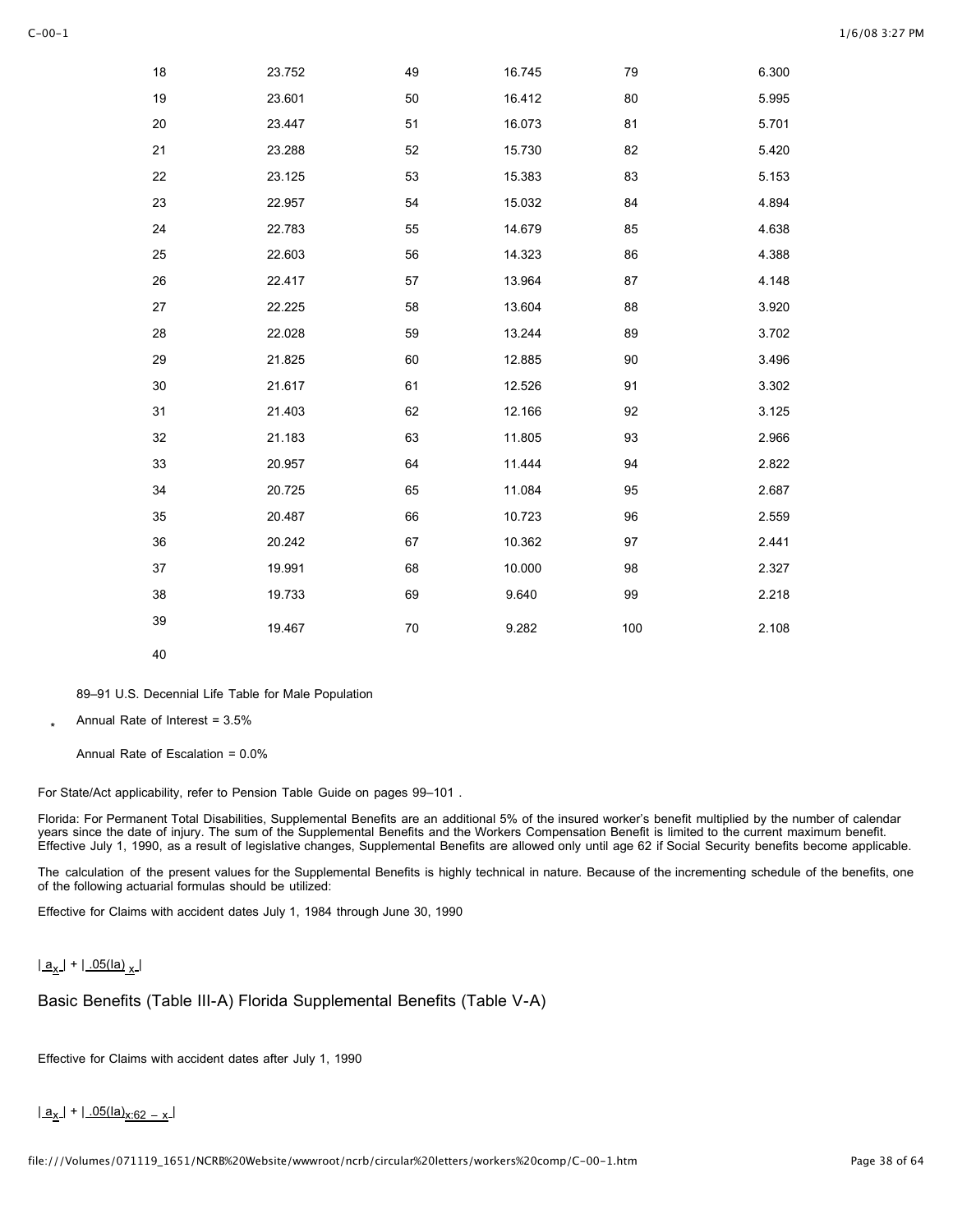# Basic Benefits (Table III-A) Florida Supplemental Benefits (Table V-A)

where  $x = age$  of claimant.

**Page 20**

# **ITEM U-1355—WCSP PENSION TABLE REVISIONS (89–91 MORTALITY)**

### **TABLE III-M-B**

# **Pension Table\* (Other than Surviving Spouse) (Present Value of \$1 per Annum Payable Until Death)**

### **Male**

|     | <b>Present</b> |     | <b>Present</b> |
|-----|----------------|-----|----------------|
|     | Value          | Age | Value          |
| Age |                |     |                |
|     | 52.958         | 56  | 20.206         |
| 11  | 52.221         | 57  | 19.520         |
| 12  | 51.486         | 58  | 18.844         |
| 13  | 50.754         | 59  | 18.179         |
| 14  | 50.031         | 60  | 17.527         |
| 15  | 49.316         | 61  | 16.887         |
| 16  | 48.608         | 62  | 16.256         |
| 17  | 47.905         | 63  | 15.636         |
| 18  | 47.202         | 64  | 15.026         |
| 19  | 46.499         | 65  | 14.427         |
| 20  | 45.793         | 66  | 13.838         |
| 21  | 45.087         | 67  | 13.258         |
| 22  | 44.378         | 68  | 12.689         |
| 23  | 43.666         | 69  | 12.131         |
| 24  | 42.951         | 70  | 11.586         |
| 25  | 42.231         | 71  | 11.057         |
| 26  | 41.508         | 72  | 10.543         |
| 27  | 40.781         | 73  | 10.047         |
|     | 40.052         | 74  | 9565           |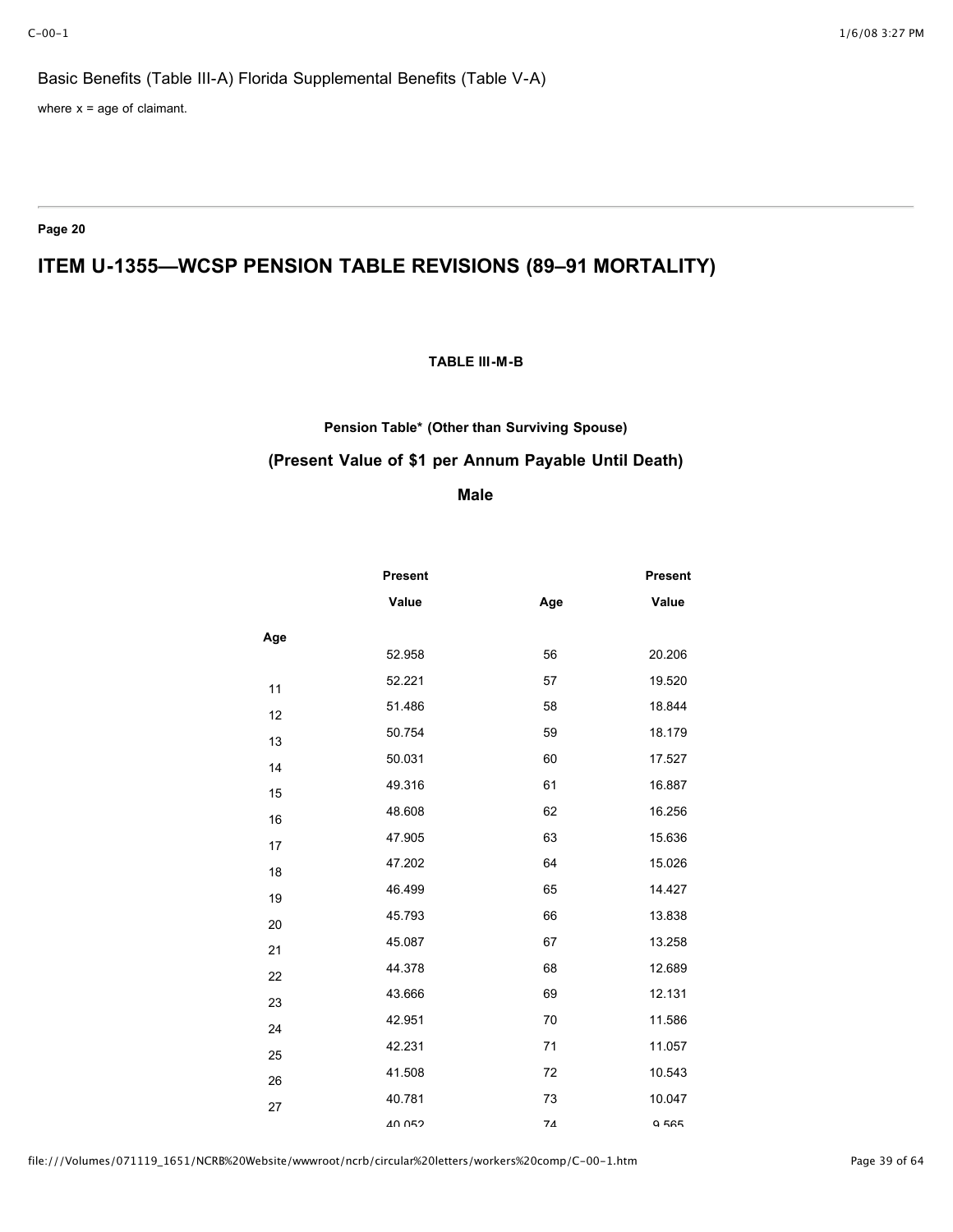| 28 |        | $\epsilon \rightarrow$ | u.uuu |
|----|--------|------------------------|-------|
| 29 | 39.323 | 75                     | 9.097 |
| 30 | 38.591 | 76                     | 8.640 |
| 31 | 37.858 | 77                     | 8.197 |
| 32 | 37.124 | 78                     | 7.766 |
| 33 | 36.388 | 79                     | 7.348 |
| 34 | 35.651 | 80                     | 6.945 |
| 35 | 34.913 | 81                     | 6.561 |
| 36 | 34.173 | 82                     | 6.199 |
| 37 | 33.432 | 83                     | 5.856 |
| 38 | 32.690 | 84                     | 5.529 |
| 39 | 31.945 | 85                     | 5.209 |
| 40 | 31.197 | 86                     | 4.901 |
| 41 | 30.448 | 87                     | 4.608 |
| 42 | 29.697 | 88                     | 4.331 |
| 43 | 28.946 | 89                     | 4.070 |
| 44 | 28.196 | 90                     | 3.826 |
| 45 | 27.449 | 91                     | 3.598 |
| 46 | 26.704 | 92                     | 3.392 |
| 47 | 25.962 | 93                     | 3.206 |
| 48 | 25.224 | 94                     | 3.039 |
| 49 | 24.489 | 95                     | 2.884 |
| 50 | 23.759 | 96                     | 2.737 |
| 51 | 23.033 | 97                     | 2.603 |
| 52 | 22.315 | 98                     | 2.473 |
| 53 | 21.604 | 99                     | 2.349 |
| 54 | 20.901 | 100                    | 2.226 |
| 55 |        |                        |       |

\* 89–91 U.S. Decennial Life Table for Male Population

Annual Rate of Interest = 3.5%

Annual Rate of Escalation = 3.0%

For State/Act Applicability, refer to Pension Table Guide on pp. 99–101.

### **Page 21**

# **ITEM U-1355—WCSP PENSION TABLE REVISIONS (89–91 MORTALITY)**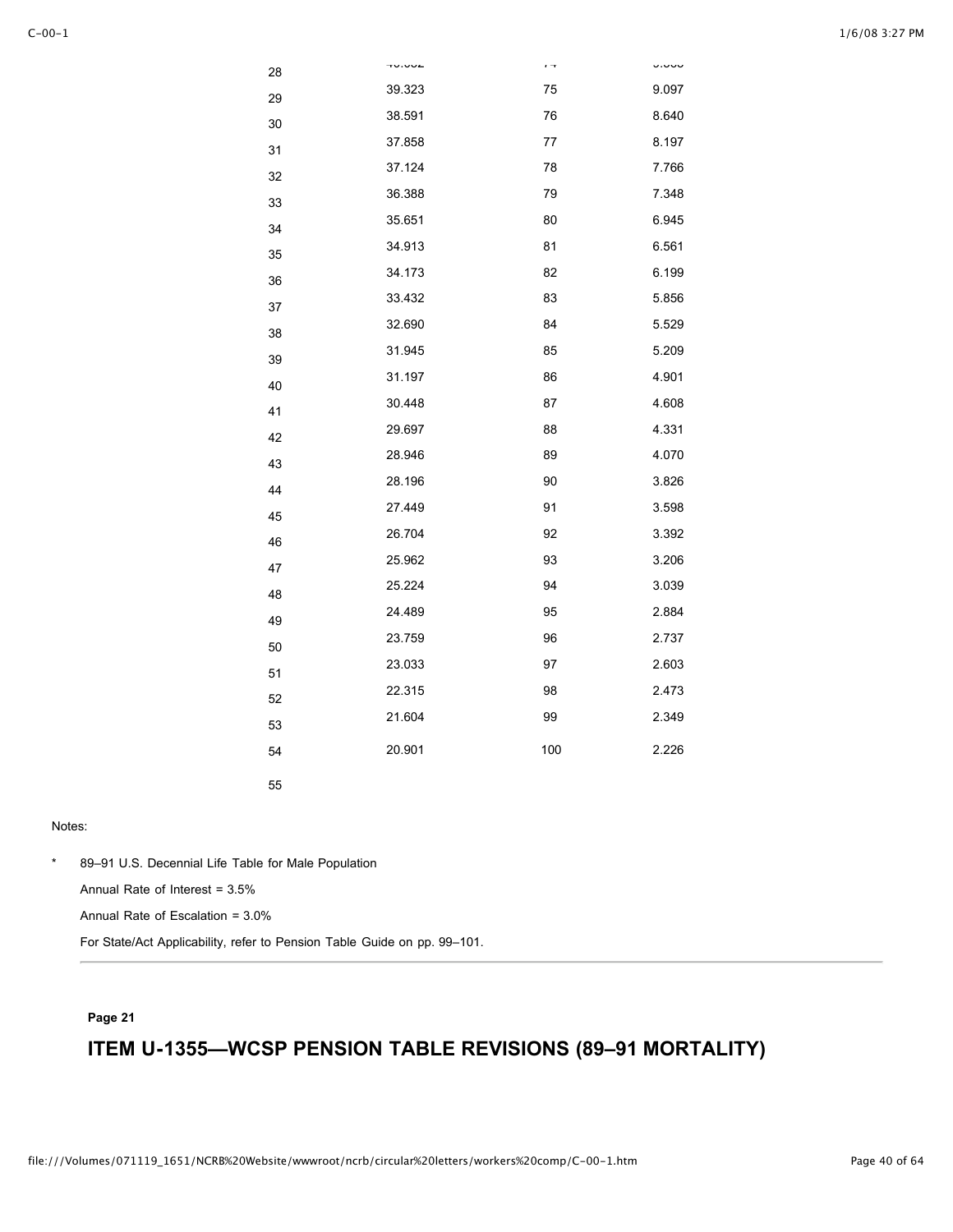## **TABLE III-M-C**

## **Pension Table\* (Other than Surviving Spouse)**

## **(Present Value of \$1 per Annum Payable Until Death)**

## **Male**

|     | Present |     | Present |
|-----|---------|-----|---------|
|     | Value   | Age | Value   |
| Age |         |     |         |
| 11  | 72.819  | 56  | 22.950  |
| 12  | 71.484  | 57  | 22.088  |
| 13  | 70.161  | 58  | 21.245  |
| 14  | 68.855  | 59  | 20.421  |
| 15  | 67.570  | 60  | 19.618  |
| 16  | 66.307  | 61  | 18.834  |
| 17  | 65.064  | 62  | 18.067  |
| 18  | 63.838  | 63  | 17.317  |
| 19  | 62.623  | 64  | 16.584  |
| 20  | 61.416  | 65  | 15.869  |
| 21  | 60.216  | 66  | 15.171  |
| 22  | 59.026  | 67  | 14.488  |
| 23  | 57.841  | 68  | 13.821  |
| 24  | 56.663  | 69  | 13.171  |
| 25  | 55.490  | 70  | 12.541  |
| 26  | 54.321  | 71  | 11.931  |
| 27  | 53.157  | 72  | 11.343  |
| 28  | 51.998  | 73  | 10.777  |
| 29  | 50.846  | 74  | 10.231  |
| 30  | 49.702  | 75  | 9.703   |
| 31  | 48.566  | 76  | 9.190   |
| 32  | 47.438  | 77  | 8.695   |
| 33  | 46.318  | 78  | 8.216   |
| 34  | 45.205  | 79  | 7.754   |
| 35  | 44.099  | 80  | 7.311   |
| 36  | 43.001  | 81  | 6.891   |
| 37  | 41.911  | 82  | 6.495   |
| 38  | 40.828  | 83  | 6.123   |
| 39  | 39.753  | 84  | 5.767   |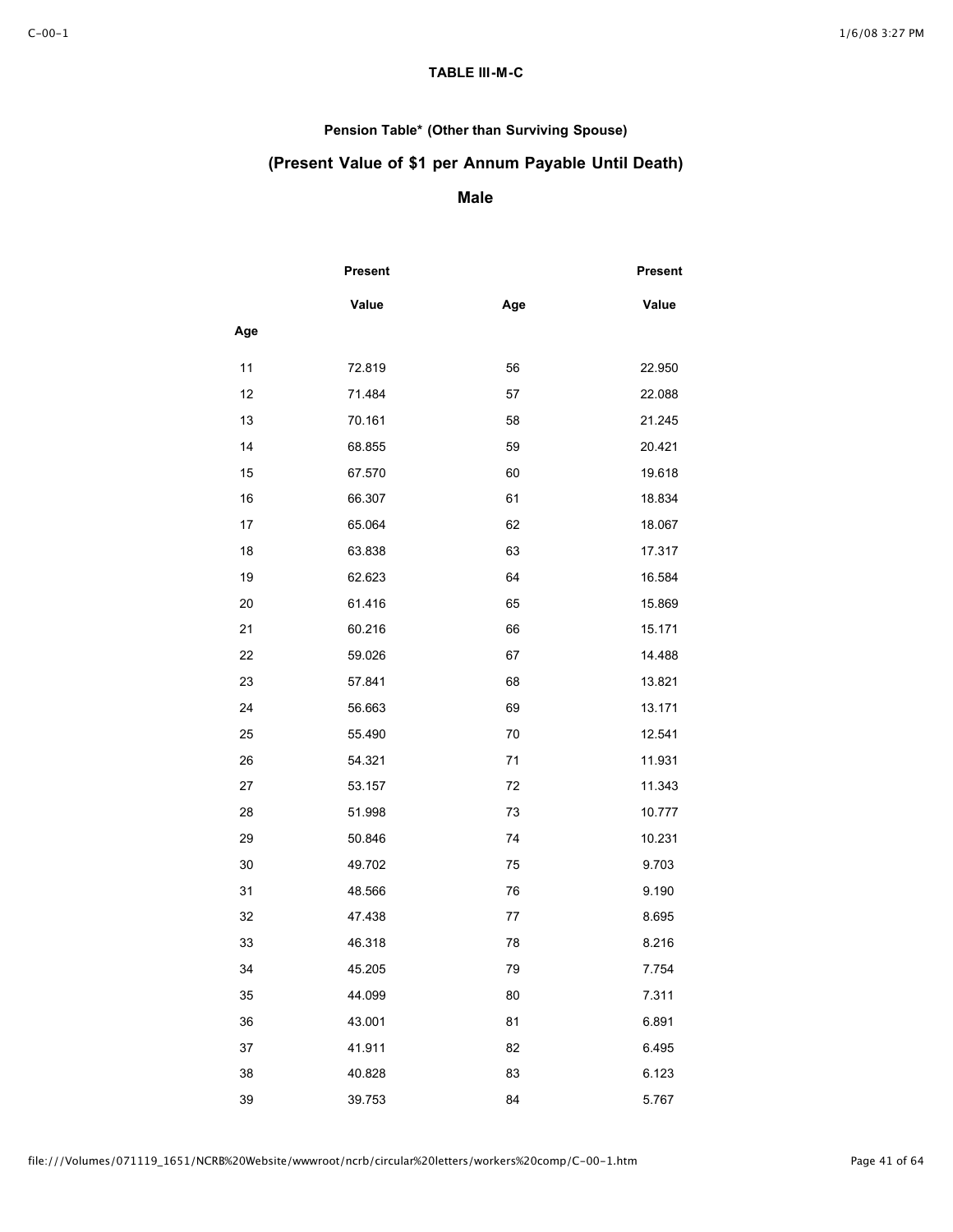| 40 | 38.683 | 85  | 5.423 |
|----|--------|-----|-------|
| 41 | 37.620 | 86  | 5.091 |
| 42 | 36.563 | 87  | 4.778 |
| 43 | 35.513 | 88  | 4.483 |
| 44 | 34.473 | 89  | 4.205 |
| 45 | 33.442 | 90  | 3.946 |
| 46 | 32.422 | 91  | 3.706 |
| 47 | 31.415 | 92  | 3.488 |
| 48 | 30.420 | 93  | 3.293 |
| 49 | 29.437 | 94  | 3.117 |
| 50 | 28.465 | 95  | 2.954 |
| 51 | 27.508 | 96  | 2.800 |
| 52 | 26.564 | 97  | 2.660 |
| 53 | 25.636 | 98  | 2.525 |
| 54 | 24.724 | 99  | 2.396 |
| 55 | 23.829 | 100 | 2.268 |

\* 89–91 U.S. Decennial Life Table for Male Population

Annual Rate of Interest = 3.5%

Annual Rate of Escalation = 4.0%

For State/Act Applicability, refer to Pension Table Guide on pp. 99–101.

#### **Page 22**

## **ITEM U-1355—WCSP PENSION TABLE REVISIONS (89–91 MORTALITY)**

**TABLE III-M-D**

**Pension Table\* (Other than Surviving Spouse)**

**(Present Value of \$1 per Annum Payable Until Death)**

#### **Male**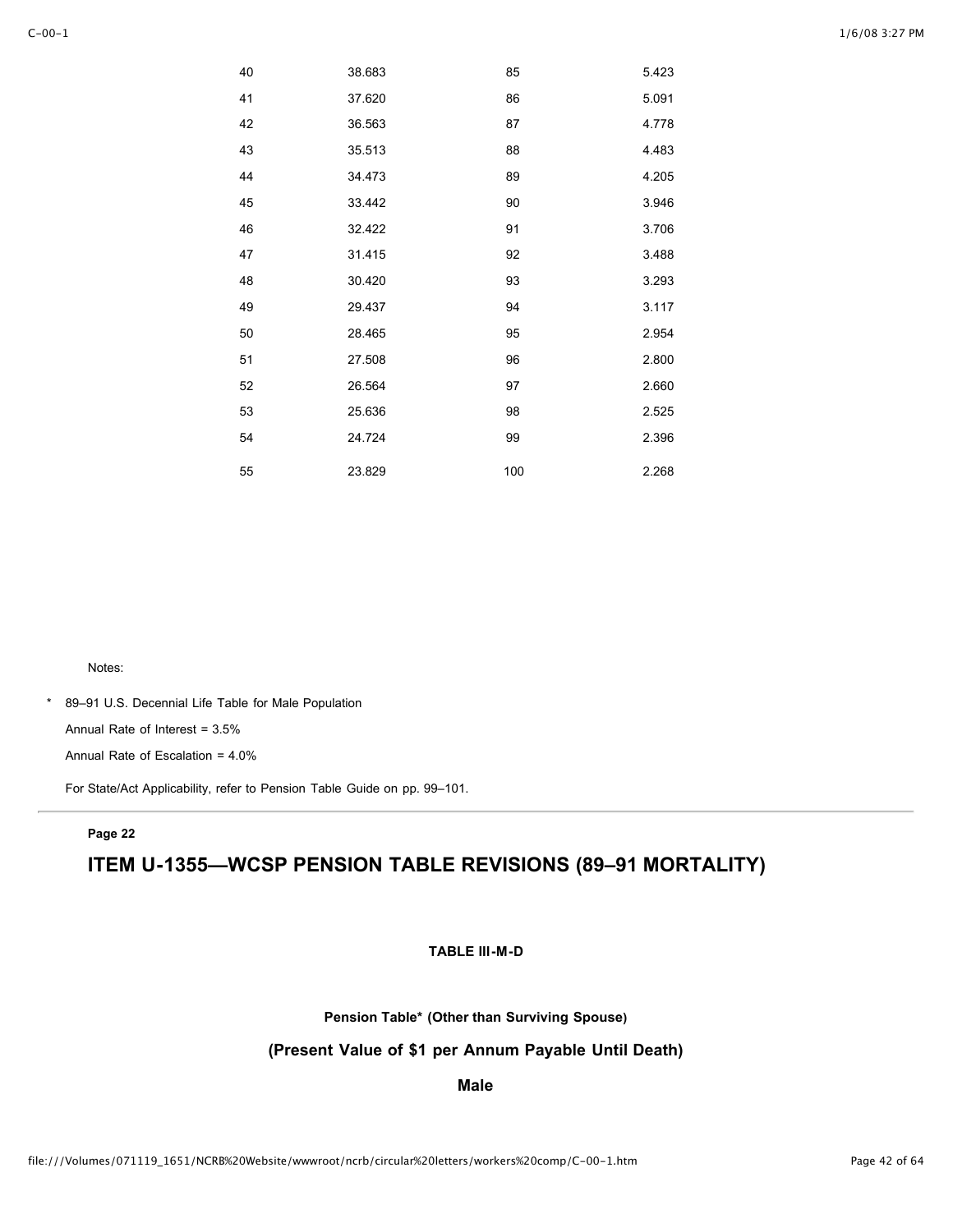|     | <b>Present</b> |     | <b>Present</b> |
|-----|----------------|-----|----------------|
|     | Value          | Age | Value          |
| Age |                |     |                |
| 11  | 103.810        | 56  | 26.242         |
| 12  | 101.350        | 57  | 25.154         |
| 13  | 98.933         | 58  | 24.096         |
| 14  | 96.567         | 59  | 23.070         |
| 15  | 94.256         | 60  | 22.076         |
| 16  | 92.000         | 61  | 21.112         |
| 17  | 89.794         | 62  | 20.175         |
| 18  | 87.633         | 63  | 19.265         |
| 19  | 85.510         | 64  | 18.382         |
| 20  | 83.420         | 65  | 17.525         |
| 21  | 81.361         | 66  | 16.694         |
| 22  | 79.335         | 67  | 15.887         |
| 23  | 77.338         | 68  | 15.103         |
| 24  | 75.370         | 69  | 14.344         |
| 25  | 73.428         | 70  | 13.612         |
| 26  | 71.512         | 71  | 12.908         |
| 27  | 69.621         | 72  | 12.233         |
| 28  | 67.756         | 73  | 11.586         |
| 29  | 65.919         | 74  | 10.966         |
| 30  | 64.112         | 75  | 10.368         |
| 31  | 62.332         | 76  | 9.793          |
| 32  | 60.579         | 77  | 9.239          |
| 33  | 58.854         | 78  | 8.706          |
| 34  | 57.156         | 79  | 8.195          |
| 35  | 55.483         | 80  | 7.706          |
| 36  | 53.838         | 81  | 7.245          |
| 37  | 52.218         | 82  | 6.812          |
| 38  | 50.623         | 83  | 6.407          |
| 39  | 49.053         | 84  | 6.021          |
| 40  | 47.505         | 85  | 5.649          |
| 41  | 45.980         | 86  | 5.293          |
| 42  | 44.478         | 87  | 4.957          |
| 43  | 42.999         | 88  | 4.642          |
| 44  | 41.546         | 89  | 4.347          |
| 45  | 40.118         | 90  | 4.072          |
| 46  | 38.717         | 91  | 3.818          |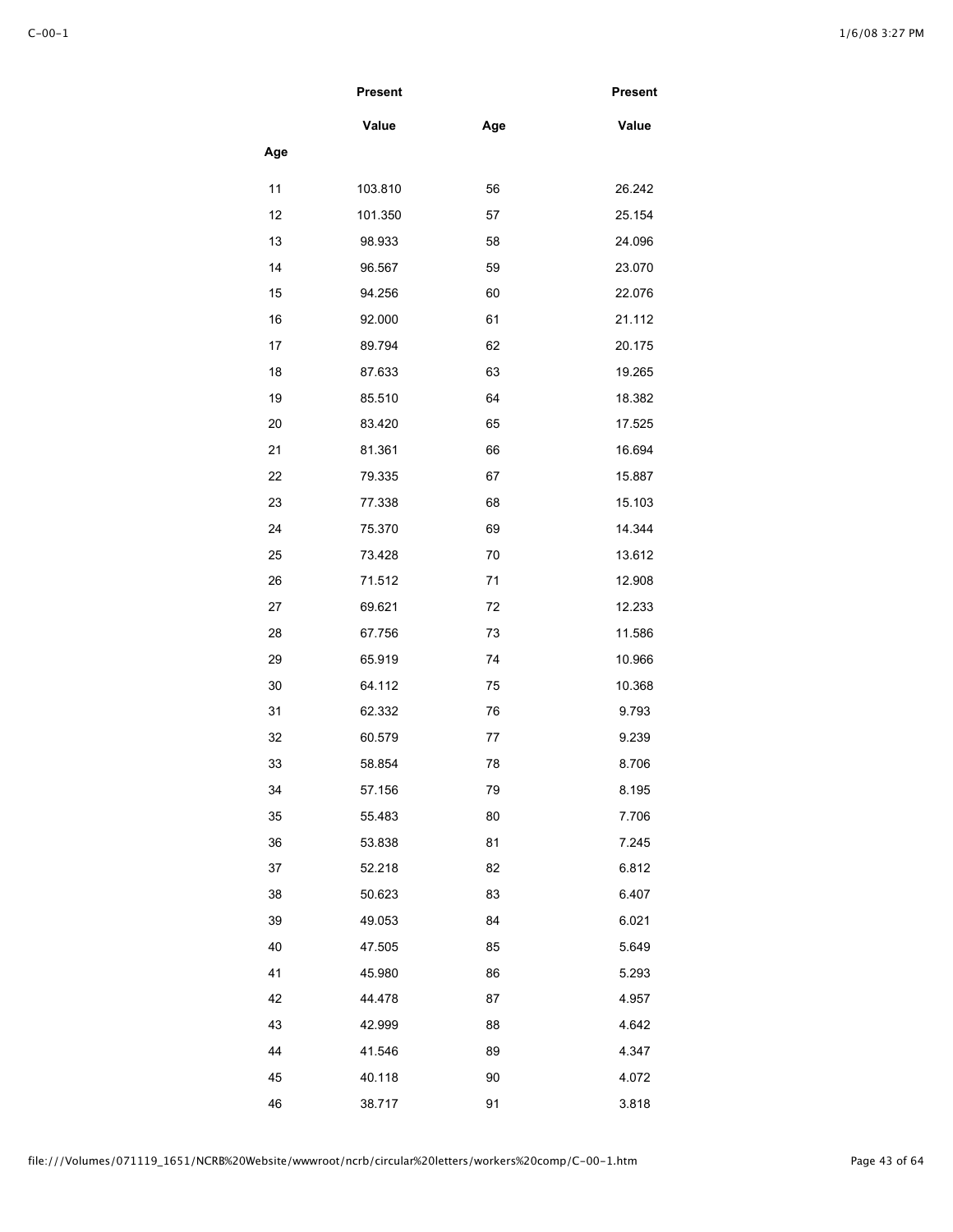| 47 | 37.344 | 92  | 3.588 |
|----|--------|-----|-------|
| 48 | 35.999 | 93  | 3.383 |
| 49 | 34.681 | 94  | 3.198 |
| 50 | 33.389 | 95  | 3.027 |
| 51 | 32.125 | 96  | 2.866 |
| 52 | 30.889 | 97  | 2.719 |
| 53 | 29.683 | 98  | 2.578 |
| 54 | 28.506 | 99  | 2.443 |
| 55 | 27.359 | 100 | 2.310 |

#### \* 89–91 U.S. Decennial Life Table for Male Population

Annual Rate of Interest = 3.5%

Annual Rate of Escalation = 5.0%

For State/Act Applicability, refer to Pension Table Guide on pp. 99–101.

### **Page 23**

# **ITEM U-1355—WCSP PENSION TABLE REVISIONS (89–91 MORTALITY)**

### **TABLE III-F-A**

**Pension Table\* (Other than Surviving Spouse)**

## **(Present Value of \$1 per Annum Payable Until Death)**

## **Female**

| Age |                | Age | <b>Present</b> |
|-----|----------------|-----|----------------|
|     | <b>Present</b> |     | Value          |
|     | Value          |     |                |
| 11  | 25.891         | 56  | 16.421         |
| 12  | 25.783         | 57  | 16.081         |
| 13  | 25.673         | 58  | 15.736         |
| 14  | 25.560         | 59  | 15.388         |
| 15  | 25.444         | 60  | 15.037         |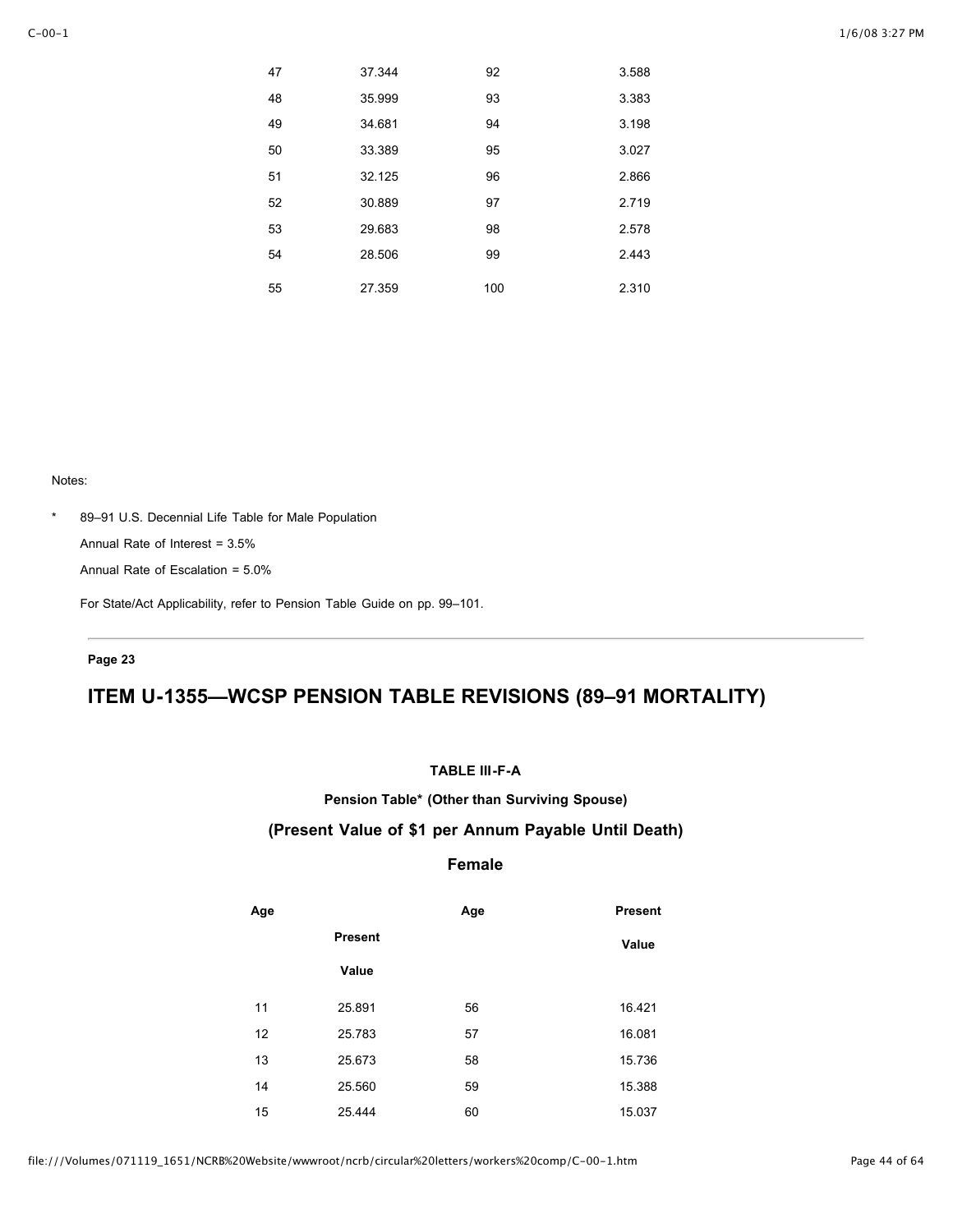| 16 | 25.326 | 61  | 14.681 |
|----|--------|-----|--------|
| 17 | 25.205 | 62  | 14.321 |
| 18 | 25.082 | 63  | 13.958 |
| 19 | 24.955 | 64  | 13.590 |
| 20 | 24.823 | 65  | 13.219 |
| 21 | 24.688 | 66  | 12.844 |
| 22 | 24.548 | 67  | 12.465 |
| 23 | 24.403 | 68  | 12.082 |
| 24 | 24.254 | 69  | 11.695 |
| 25 | 24.100 | 70  | 11.307 |
| 26 | 23.940 | 71  | 10.919 |
| 27 | 23.775 | 72  | 10.530 |
| 28 | 23.605 | 73  | 10.143 |
| 29 | 23.429 | 74  | 9.756  |
| 30 | 23.248 | 75  | 9.369  |
| 31 | 23.062 | 76  | 8.981  |
| 32 | 22.871 | 77  | 8.592  |
| 33 | 22.673 | 78  | 8.204  |
| 34 | 22.470 | 79  | 7.819  |
| 35 | 22.261 | 80  | 7.440  |
| 36 | 22.045 | 81  | 7.070  |
| 37 | 21.823 | 82  | 6.708  |
| 38 | 21.595 | 83  | 6.354  |
| 39 | 21.360 | 84  | 6.010  |
| 40 | 21.119 | 85  | 5.674  |
| 41 | 20.871 | 86  | 5.348  |
| 42 | 20.616 | 87  | 5.037  |
| 43 | 20.355 | 88  | 4.740  |
| 44 | 20.087 | 89  | 4.455  |
| 45 | 19.812 | 90  | 4.184  |
| 46 | 19.532 | 91  | 3.929  |
| 47 | 19.246 | 92  | 3.696  |
| 48 | 18.954 | 93  | 3.483  |
| 49 | 18.657 | 94  | 3.285  |
| 50 | 18.353 | 95  | 3.100  |
| 51 | 18.044 | 96  | 2.927  |
| 52 | 17.730 | 97  | 2.768  |
| 53 | 17.411 | 98  | 2.621  |
| 54 | 17.086 | 99  | 2.481  |
| 55 | 16.757 | 100 | 2.346  |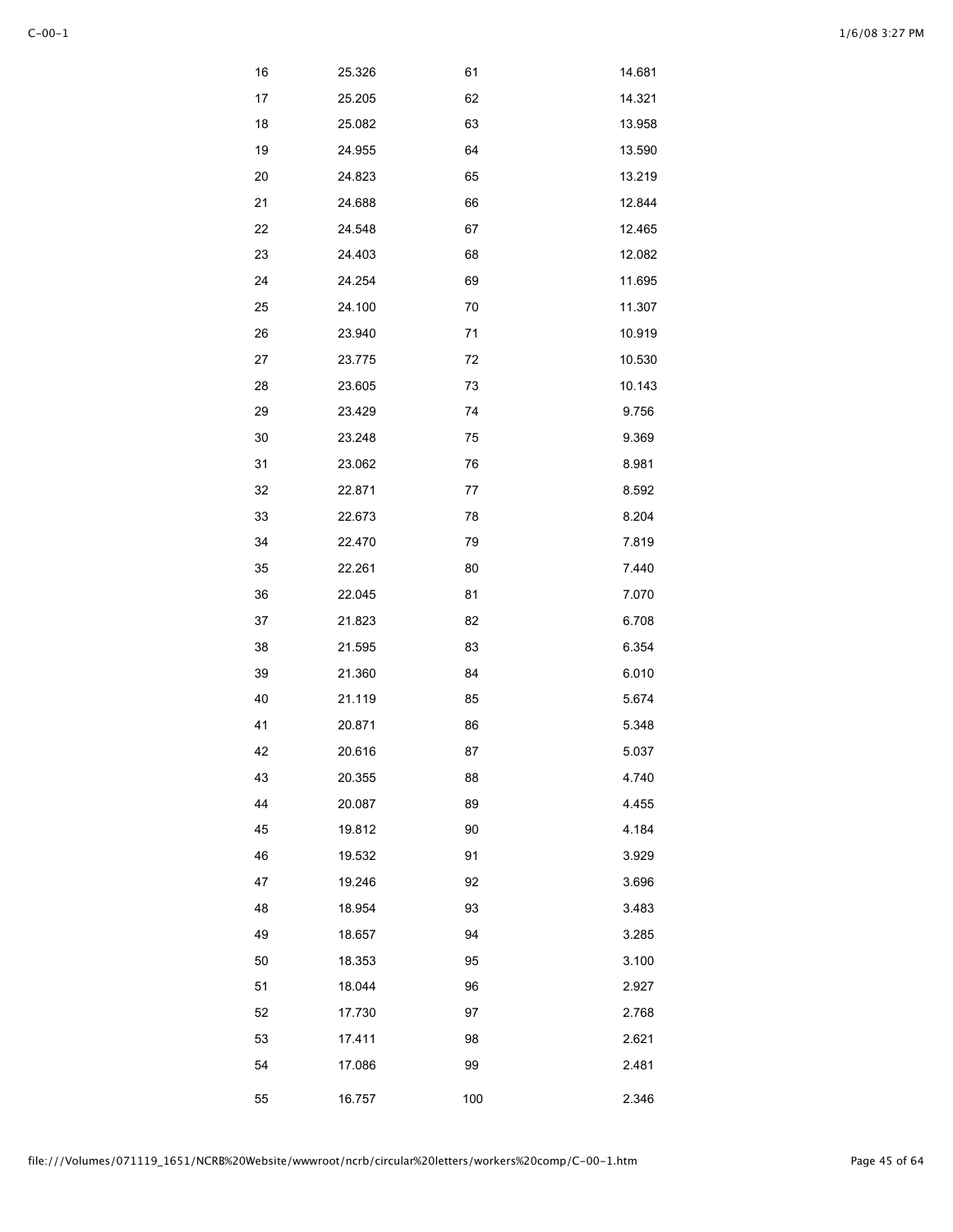**\*** 89–91 U.S. Decennial Life Table for Female Population Annual Rate of Interest = 3.5% Annual Rate of Escalation = 0.0%

For State/Act Applicability, refer to Pension Table Guide on pp. 99–101.

### **Page 24**

# **ITEM U-1355—WCSP PENSION TABLE REVISIONS (89–91 MORTALITY)**

### **TABLE III-F-B**

**Pension Table\* (Other than Surviving Spouse)**

### **(Present Value of \$1 per Annum Payable Until Death)**

## **Female**

| Age | <b>Present</b> | Age | <b>Present</b> |
|-----|----------------|-----|----------------|
|     | Value          |     | Value          |
| 11  | 58.060         | 56  | 24.367         |
| 12  | 57.349         | 57  | 23.632         |
| 13  | 56.635         | 58  | 22.902         |
| 14  | 55.919         | 59  | 22.180         |
| 15  | 55.204         | 60  | 21.465         |
| 16  | 54.489         | 61  | 20.757         |
| 17  | 53.773         | 62  | 20.055         |
| 18  | 53.056         | 63  | 19.360         |
| 19  | 52.337         | 64  | 18.671         |
| 20  | 51.615         | 65  | 17.989         |
| 21  | 50.889         | 66  | 17.314         |
| 22  | 50.162         | 67  | 16.645         |
| 23  | 49.430         | 68  | 15.983         |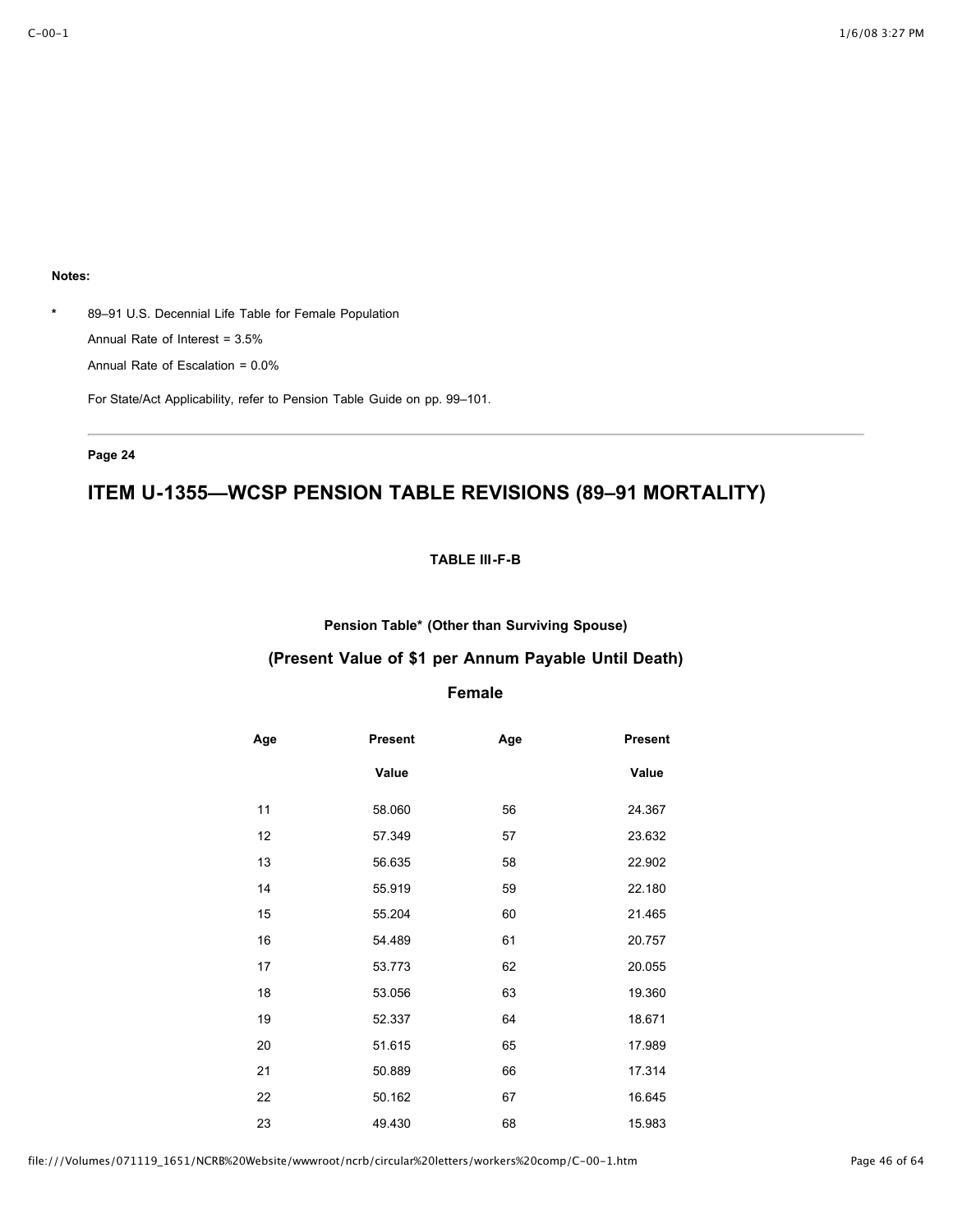|--|--|

| 24 | 48.696 | 69  | 15.329 |
|----|--------|-----|--------|
| 25 | 47.958 | 70  | 14.684 |
| 26 | 47.216 | 71  | 14.050 |
| 27 | 46.471 | 72  | 13.428 |
| 28 | 45.723 | 73  | 12.817 |
| 29 | 44.973 | 74  | 12.219 |
| 30 | 44.220 | 75  | 11.631 |
| 31 | 43.466 | 76  | 11.053 |
| 32 | 42.709 | 77  | 10.484 |
| 33 | 41.950 | 78  | 9.926  |
| 34 | 41.189 | 79  | 9.382  |
| 35 | 40.425 | 80  | 8.855  |
| 36 | 39.660 | 81  | 8.347  |
| 37 | 38.892 | 82  | 7.859  |
| 38 | 38.123 | 83  | 7.388  |
| 39 | 37.352 | 84  | 6.936  |
| 40 | 36.580 | 85  | 6.502  |
| 41 | 35.806 | 86  | 6.087  |
| 42 | 35.032 | 87  | 5.695  |
| 43 | 34.258 | 88  | 5.325  |
| 44 | 33.483 | 89  | 4.975  |
| 45 | 32.708 | 90  | 4.644  |
| 46 | 31.935 | 91  | 4.338  |
| 47 | 31.165 | 92  | 4.060  |
| 48 | 30.397 | 93  | 3.807  |
| 49 | 29.631 | 94  | 3.574  |
| 50 | 28.867 | 95  | 3.358  |
| 51 | 28.107 | 96  | 3.157  |
| 52 | 27.350 | 97  | 2.973  |
| 53 | 26.598 | 98  | 2.804  |
| 54 | 25.850 | 99  | 2.645  |
| 55 | 25.106 | 100 | 2.491  |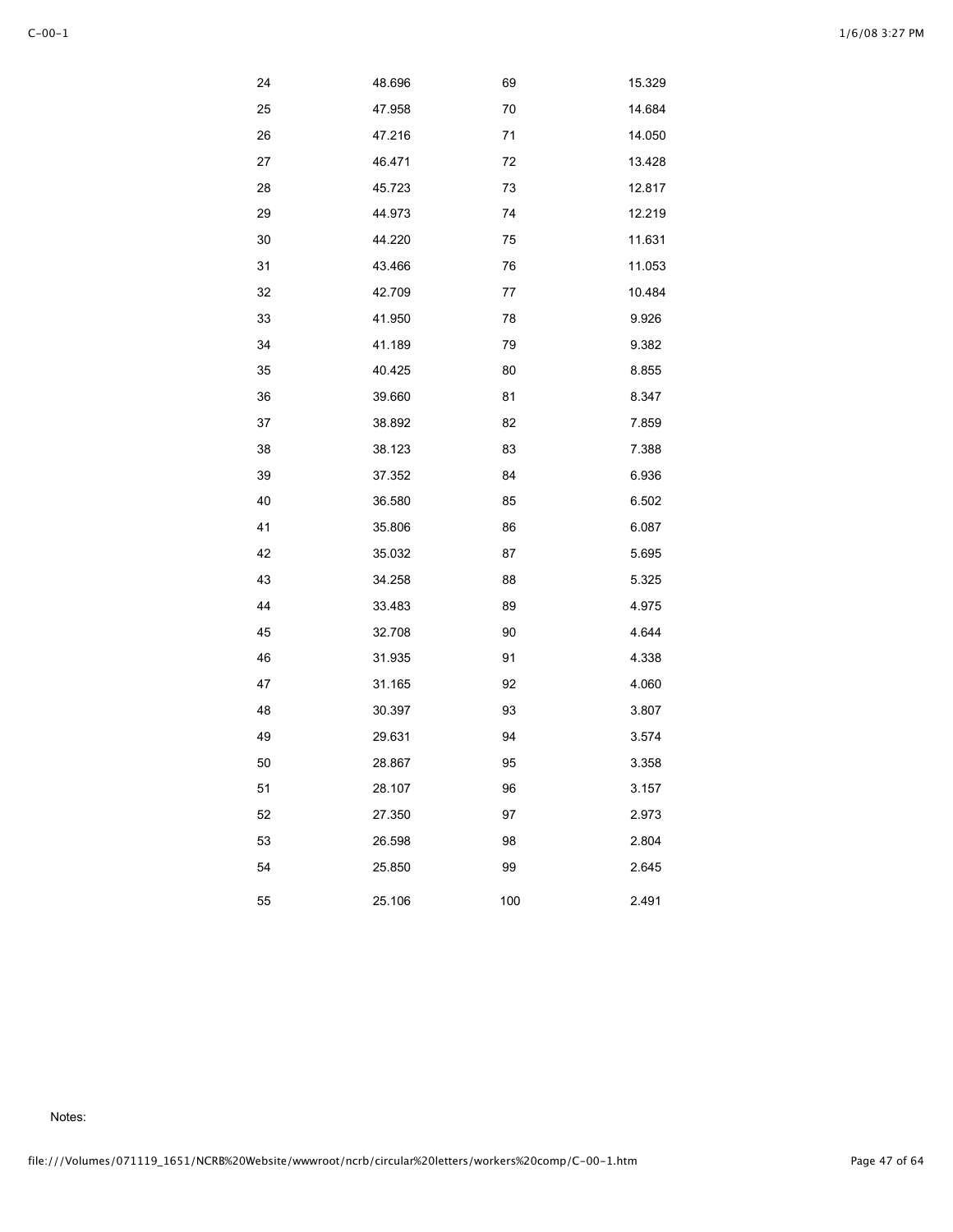\* 89–91 U.S. Decennial Life Table for Female Population Annual Rate of Interest = 3.5%

Annual Rate of Escalation = 3.0%

For State/Act Applicability, refer to Pension Table Guide on pp. 99–101.

**Page 25**

# **ITEM U-1355—WCSP PENSION TABLE REVISIONS (89–91 MORTALITY)**

### **TABLE III-F-C**

### **Pension Table\* (Other than Surviving Spouse)**

### **(Present Value of \$1 per Annum Payable Until Death)**

## **Female**

| Age | <b>Present</b> | Age | <b>Present</b> |
|-----|----------------|-----|----------------|
|     | Value          |     | Value          |
| 11  | 82.071         | 56  | 28.237         |
| 12  | 80.691         | 57  | 27.275         |
| 13  | 79.320         | 58  | 26.328         |
| 14  | 77.958         | 59  | 25.397         |
| 15  | 76.607         | 60  | 24.482         |
| 16  | 75.267         | 61  | 23.582         |
| 17  | 73.938         | 62  | 22.696         |
| 18  | 72.618         | 63  | 21.825         |
| 19  | 71.307         | 64  | 20.968         |
| 20  | 70.002         | 65  | 20.127         |
| 21  | 68.704         | 66  | 19.299         |
| 22  | 67.413         | 67  | 18.485         |
| 23  | 66.128         | 68  | 17.685         |
| 24  | 64.849         | 69  | 16.900         |
| 25  | 63.577         | 70  | 16.131         |
| 26  | 62.311         | 71  | 15.380         |
| 27  | 61.051         | 72  | 14.647         |
| 28  | 59.797         | 73  | 13.934         |
| 29  | 58.551         | 74  | 13.239         |
| 30  | 57.313         | 75  | 12.560         |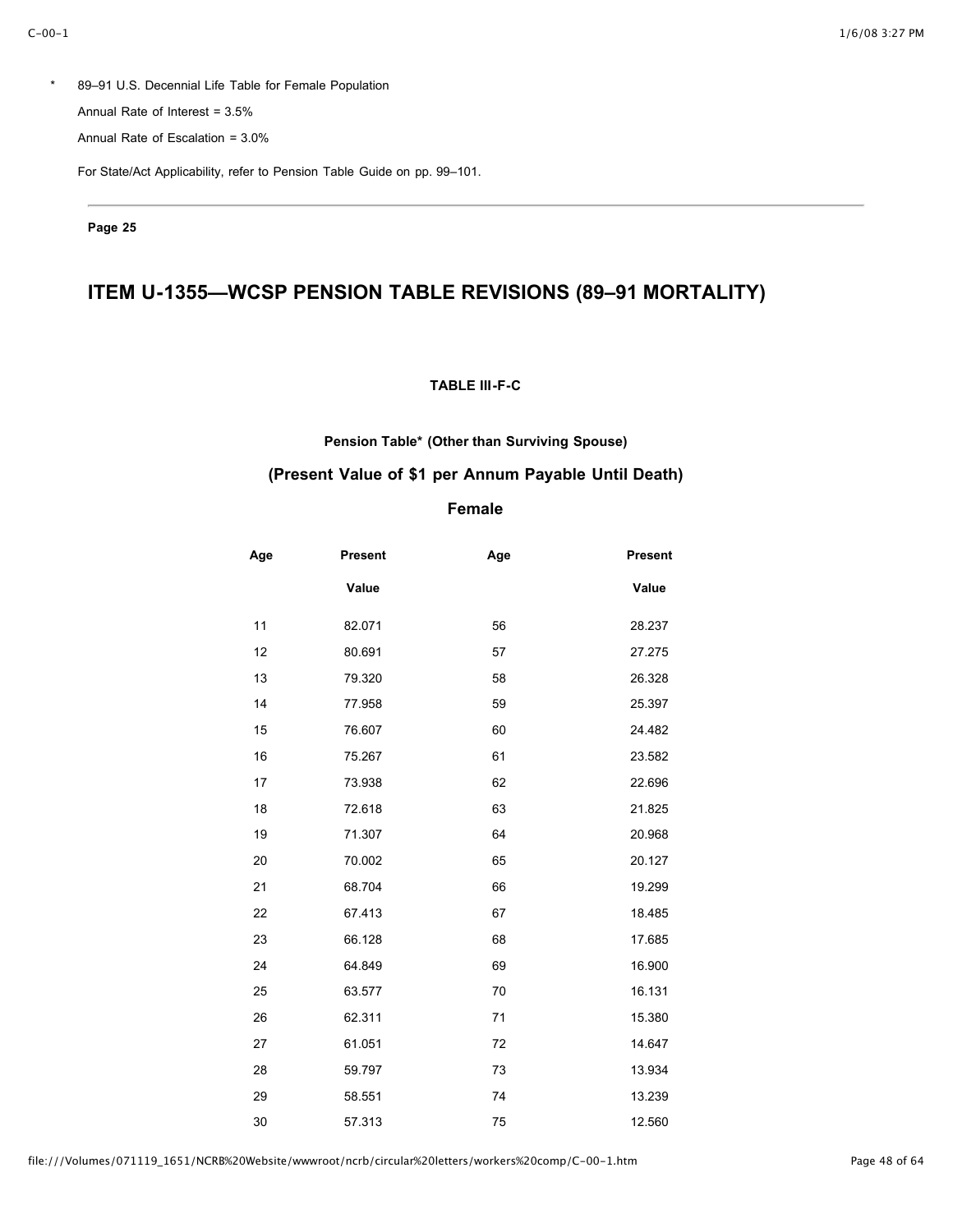| 31 | 56.082 | 76  | 11.897 |
|----|--------|-----|--------|
| 32 | 54.860 | 77  | 11.248 |
| 33 | 53.644 | 78  | 10.615 |
| 34 | 52.436 | 79  | 10.003 |
| 35 | 51.236 | 80  | 9.413  |
| 36 | 50.043 | 81  | 8.847  |
| 37 | 48.858 | 82  | 8.306  |
| 38 | 47.681 | 83  | 7.787  |
| 39 | 46.512 | 84  | 7.291  |
| 40 | 45.351 | 85  | 6.817  |
| 41 | 44.199 | 86  | 6.367  |
| 42 | 43.055 | 87  | 5.943  |
| 43 | 41.921 | 88  | 5.544  |
| 44 | 40.797 | 89  | 5.168  |
| 45 | 39.682 | 90  | 4.815  |
| 46 | 38.579 | 91  | 4.488  |
| 47 | 37.488 | 92  | 4.192  |
| 48 | 36.409 | 93  | 3.925  |
| 49 | 35.343 | 94  | 3.678  |
| 50 | 34.288 | 95  | 3.450  |
| 51 | 33.245 | 96  | 3.239  |
| 52 | 32.216 | 97  | 3.047  |
| 53 | 31.202 | 98  | 2.869  |
| 54 | 30.200 | 99  | 2.703  |
| 55 | 29.212 | 100 | 2.542  |

\* 89–91 U.S. Decennial Life Table for Female Population Annual Rate of Interest = 3.5% Annual Rate of Escalation = 4.0%

For State/Act Applicability, refer to Pension Table Guide on pp. 99–101.

#### **Page 26**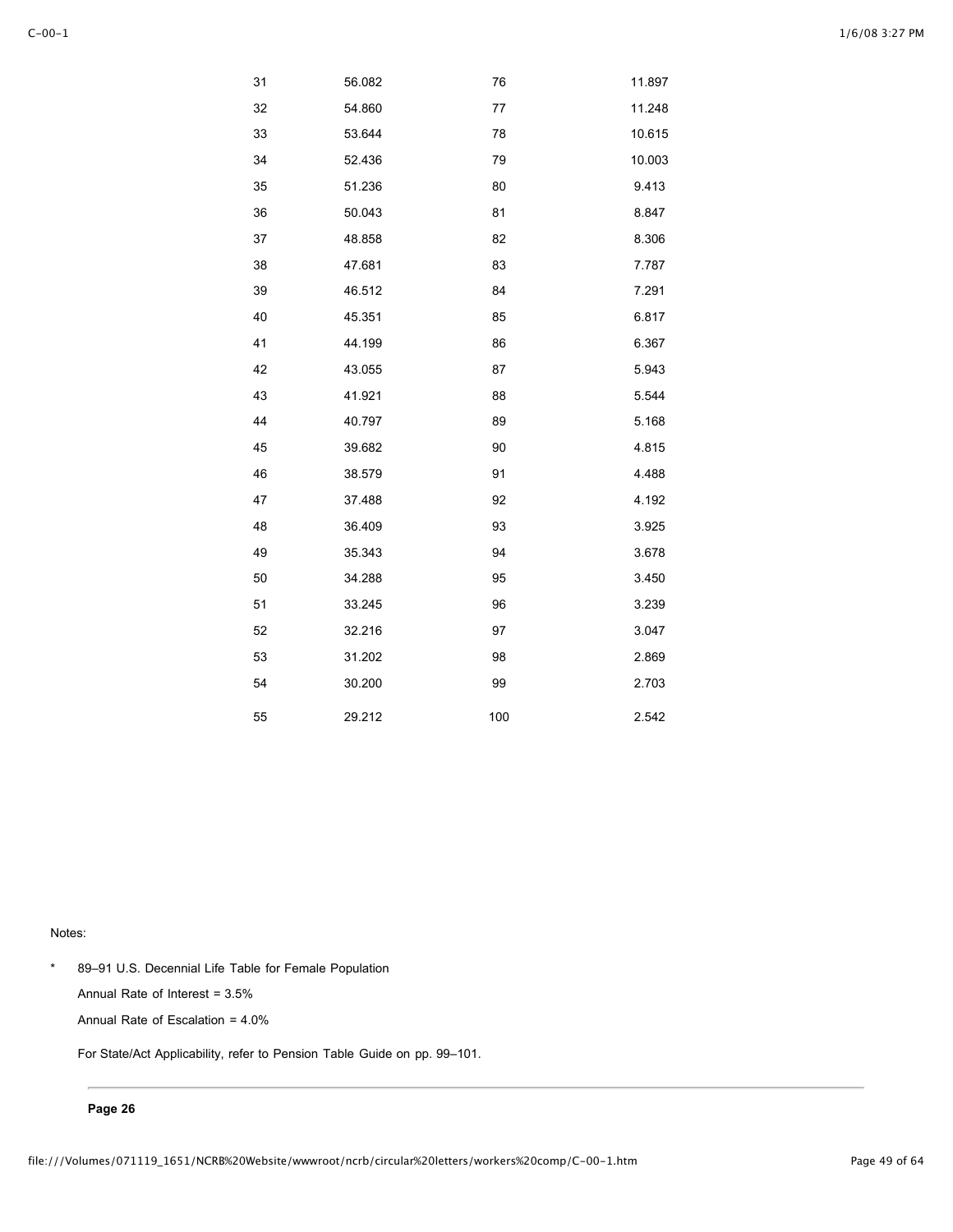# **ITEM U-1355—WCSP PENSION TABLE REVISIONS (89–91 MORTALITY)**

### **TABLE III-F-D**

### **Pension Table\* (Other than Surviving Spouse)**

## **(Present Value of \$1 per Annum Payable Until Death)**

## **Female**

|     | <b>Present</b> | Age | <b>Present</b> |
|-----|----------------|-----|----------------|
| Age | Value          |     | Value          |
| 11  | 120.860        | 56  | 32.995         |
| 12  | 118.160        | 57  | 31.730         |
| 13  | 115.500        | 58  | 30.493         |
| 14  | 112.880        | 59  | 29.287         |
| 15  | 110.310        | 60  | 28.110         |
| 16  | 107.780        | 61  | 26.962         |
| 17  | 105.290        | 62  | 25.839         |
| 18  | 102.840        | 63  | 24.744         |
| 19  | 100.430        | 64  | 23.674         |
| 20  | 98.049         | 65  | 22.631         |
| 21  | 95.705         | 66  | 21.613         |
| 22  | 93.396         | 67  | 20.619         |
| 23  | 91.119         | 68  | 19.649         |
| 24  | 88.876         | 69  | 18.703         |
| 25  | 86.664         | 70  | 17.784         |
| 26  | 84.483         | 71  | 16.892         |
| 27  | 82.333         | 72  | 16.028         |
| 28  | 80.214         | 73  | 15.192         |
| 29  | 78.127         | 74  | 14.382         |
| 30  | 76.072         | 75  | 13.596         |
| 31  | 74.049         | 76  | 12.834         |
| 32  | 72.057         | 77  | 12.093         |
| 33  | 70.094         | 78  | 11.375         |
| 34  | 68.162         | 79  | 10.684         |
| 35  | 66.259         | 80  | 10.023         |
| 36  | 64.385         | 81  | 9.391          |
| 37  | 62.540         | 82  | 8.790          |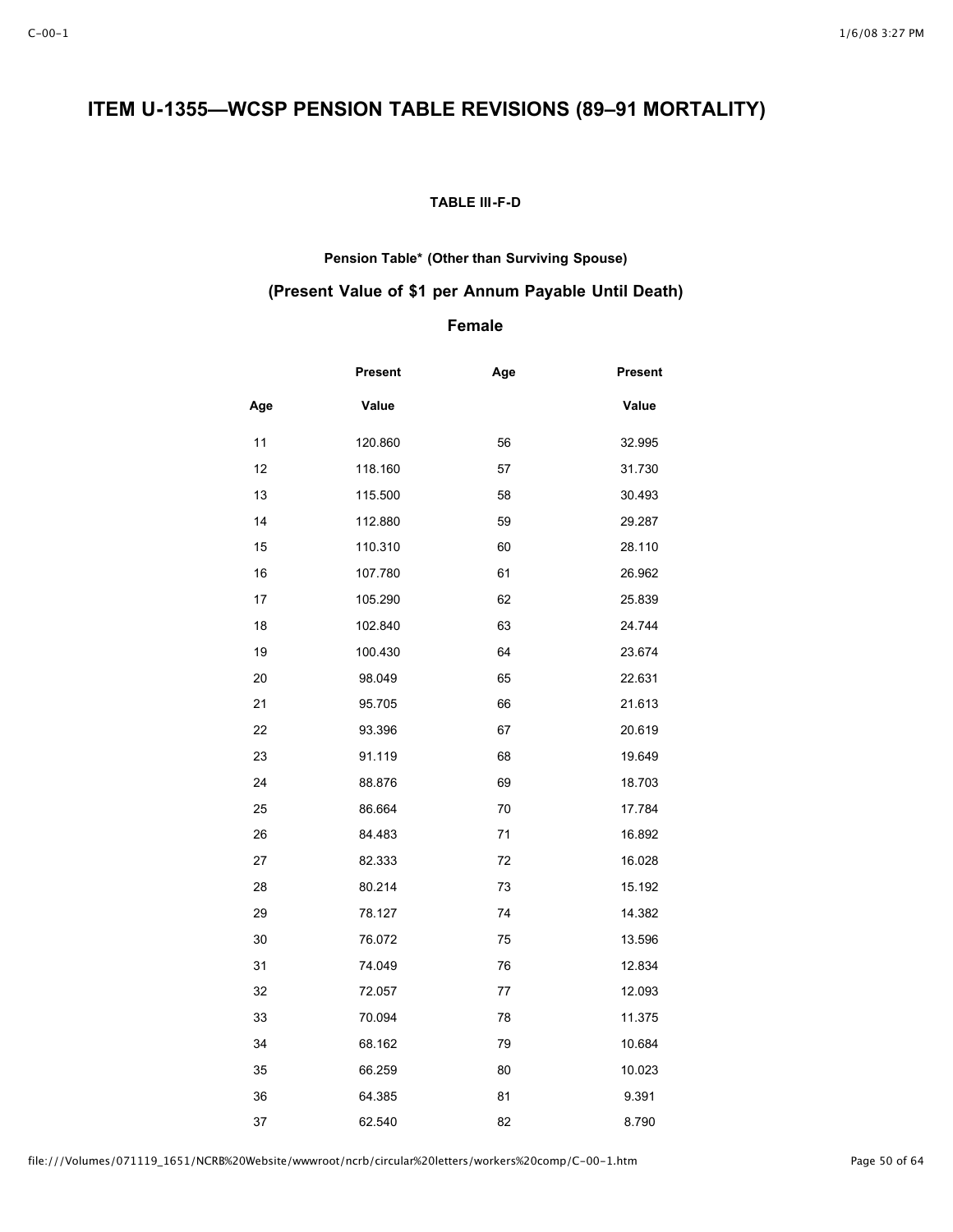| 38 | 60.724 | 83  | 8.218 |
|----|--------|-----|-------|
| 39 | 58.937 | 84  | 7.673 |
| 40 | 57.178 | 85  | 7.155 |
| 41 | 55.448 | 86  | 6.665 |
| 42 | 53.746 | 87  | 6.206 |
| 43 | 52.073 | 88  | 5.775 |
| 44 | 50.428 | 89  | 5.372 |
| 45 | 48.812 | 90  | 4.994 |
| 46 | 47.226 | 91  | 4.646 |
| 47 | 45.670 | 92  | 4.332 |
| 48 | 44.145 | 93  | 4.048 |
| 49 | 42.648 | 94  | 3.787 |
| 50 | 41.181 | 95  | 3.547 |
| 51 | 39.743 | 96  | 3.325 |
| 52 | 38.335 | 97  | 3.123 |
| 53 | 36.957 | 98  | 2.937 |
| 54 | 35.608 | 99  | 2.762 |
| 55 | 34.288 | 100 | 2.595 |

\* 89–91 U.S. Decennial Life Table for Female Population

Annual Rate of Interest = 3.5%

Annual Rate of Escalation = 5.0%

For State/Act Applicability, refer to Pension Table Guide on pp. 99–101.

#### **Page 27**

# **ITEM U-1355—WCSP PENSION TABLE REVISIONS (89–91 MORTALITY)**

### **TABLE IV-A**

**Present Value of Survivorship Benefits**\*

**Age Difference (Spouse's Age Minus Claimant's Age)\*\***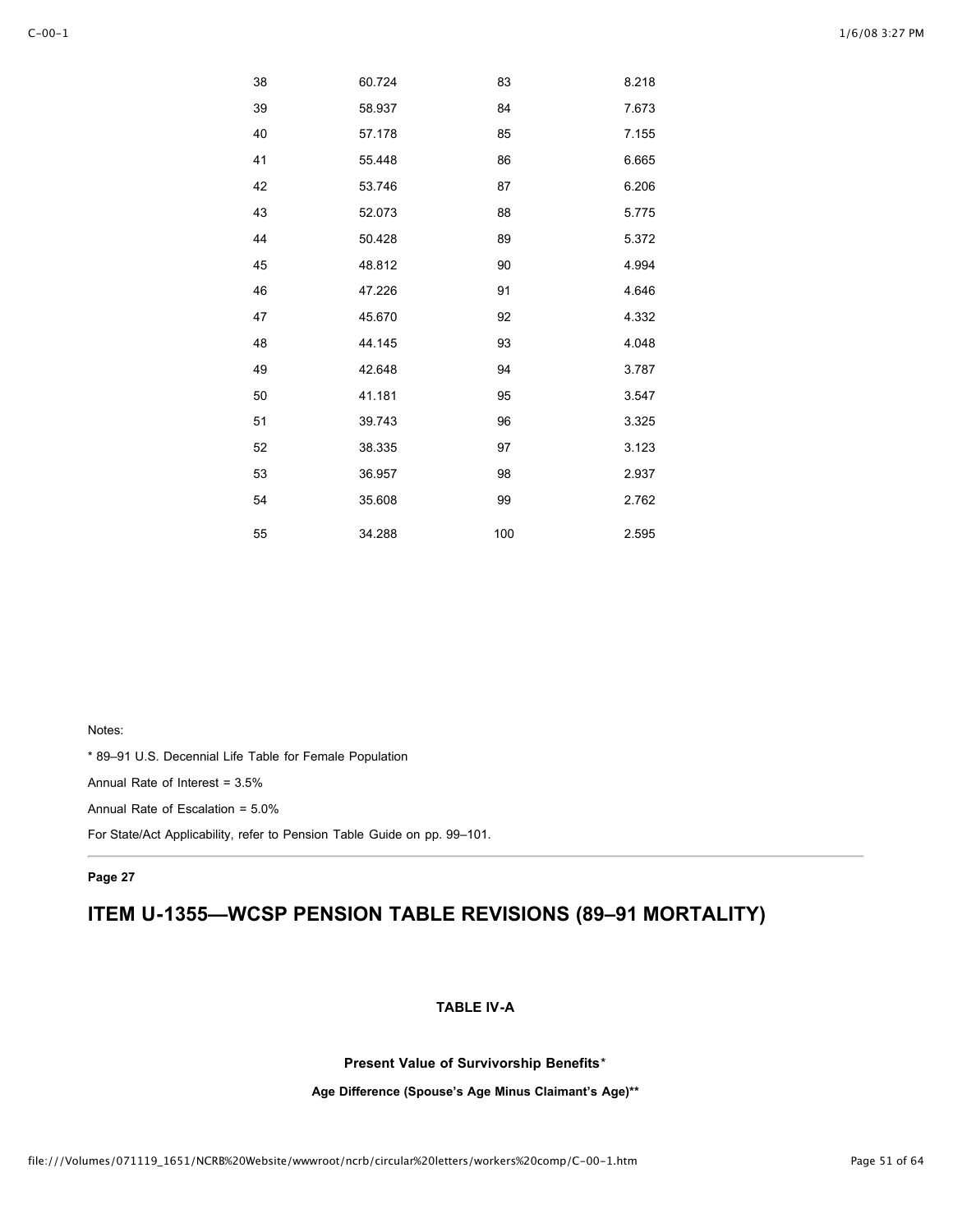|        | $-5$   | -4     | $-3$   | $-2$   | $-1$   | $-0$   |
|--------|--------|--------|--------|--------|--------|--------|
| Age    | 15.591 | 14.788 | 14.008 | 13.253 | 12.524 | 11.823 |
| $16\,$ | 15.519 | 14.719 | 13.943 | 13.192 | 12.467 | 11.766 |
| 17     | 15.448 | 14.652 | 13.879 | 13.131 | 12.407 | 11.708 |
| 18     | 15.378 | 14.585 | 13.816 | 13.070 | 12.347 | 11.648 |
| 19     | 15.309 | 14.520 | 13.752 | 13.006 | 12.285 | 11.587 |
| 20     | 15.241 | 14.453 | 13.686 | 12.942 | 12.220 | 11.523 |
| 21     | 15.172 | 14.385 | 13.619 | 12.875 | 12.154 | 11.458 |
| 22     | 15.101 | 14.315 | 13.550 | 12.806 | 12.086 | 11.390 |
| 23     | 15.029 | 14.243 | 13.478 | 12.736 | 12.016 | 11.320 |
| 24     | 14.955 | 14.170 | 13.406 | 12.663 | 11.944 | 11.249 |
| 25     | 14.879 | 14.095 | 13.331 | 12.589 | 11.870 | 11.176 |
| 26     | 14.802 | 14.018 | 13.255 | 12.513 | 11.796 | 11.102 |
| 27     | 14.722 | 13.939 | 13.176 | 12.436 | 11.719 | 11.026 |
| 28     | 14.640 | 13.857 | 13.096 | 12.356 | 11.640 | 10.948 |
| 29     | 14.556 | 13.774 | 13.012 | 12.274 | 11.559 | 10.868 |
| 30     | 14.468 | 13.687 | 12.927 | 12.189 | 11.475 | 10.787 |
| 31     | 14.378 | 13.598 | 12.839 | 12.102 | 11.390 | 10.703 |
| 32     | 14.286 | 13.506 | 12.749 | 12.014 | 11.303 | 10.617 |
| 33     | 14.191 | 13.413 | 12.656 | 11.923 | 11.214 | 10.529 |
| 34     | 14.094 | 13.317 | 12.562 | 11.830 | 11.123 | 10.440 |
| 35     | 13.995 | 13.219 | 12.465 | 11.735 | 11.029 | 10.349 |
| 36     | 13.893 | 13.118 | 12.367 | 11.638 | 10.934 | 10.256 |
| 37     | 13.789 | 13.016 | 12.266 | 11.539 | 10.837 | 10.161 |
| 38     | 13.682 | 12.911 | 12.163 | 11.438 | 10.739 | 10.065 |
| 39     | 13.573 | 12.805 | 12.058 | 11.336 | 10.639 | 9.967  |
| 40     | 13.463 | 12.696 | 11.952 | 11.232 | 10.538 | 9.869  |
| 41     | 13.351 | 12.586 | 11.845 | 11.127 | 10.435 | 9.769  |
| 42     | 13.236 | 12.474 | 11.735 | 11.021 | 10.331 | 9.668  |
| 43     | 13.119 | 12.359 | 11.623 | 10.912 | 10.226 | 9.566  |
| 44     | 12.998 | 12.241 | 11.508 | 10.800 | 10.117 | 9.460  |
| 45     | 12.873 | 12.119 | 11.389 | 10.684 | 10.005 | 9.352  |
| 46     | 12.744 | 11.993 | 11.266 | 10.565 | 9.889  | 9.241  |
| 47     | 12.610 | 11.863 | 11.139 | 10.442 | 9.771  | 9.126  |
| 48     | 12.471 | 11.728 | 11.009 | 10.315 | 9.648  | 9.008  |
| 49     | 12.329 | 11.589 | 10.875 | 10.186 | 9.523  | 8.888  |
| 50     | 12.182 | 11.447 | 10.737 | 10.053 | 9.395  | 8.764  |
| 51     | 12.031 | 11.300 | 10.595 | 9.915  | 9.262  | 8.635  |
| 52     | 11.874 | 11.148 | 10.447 | 9.772  | 9.124  | 8.503  |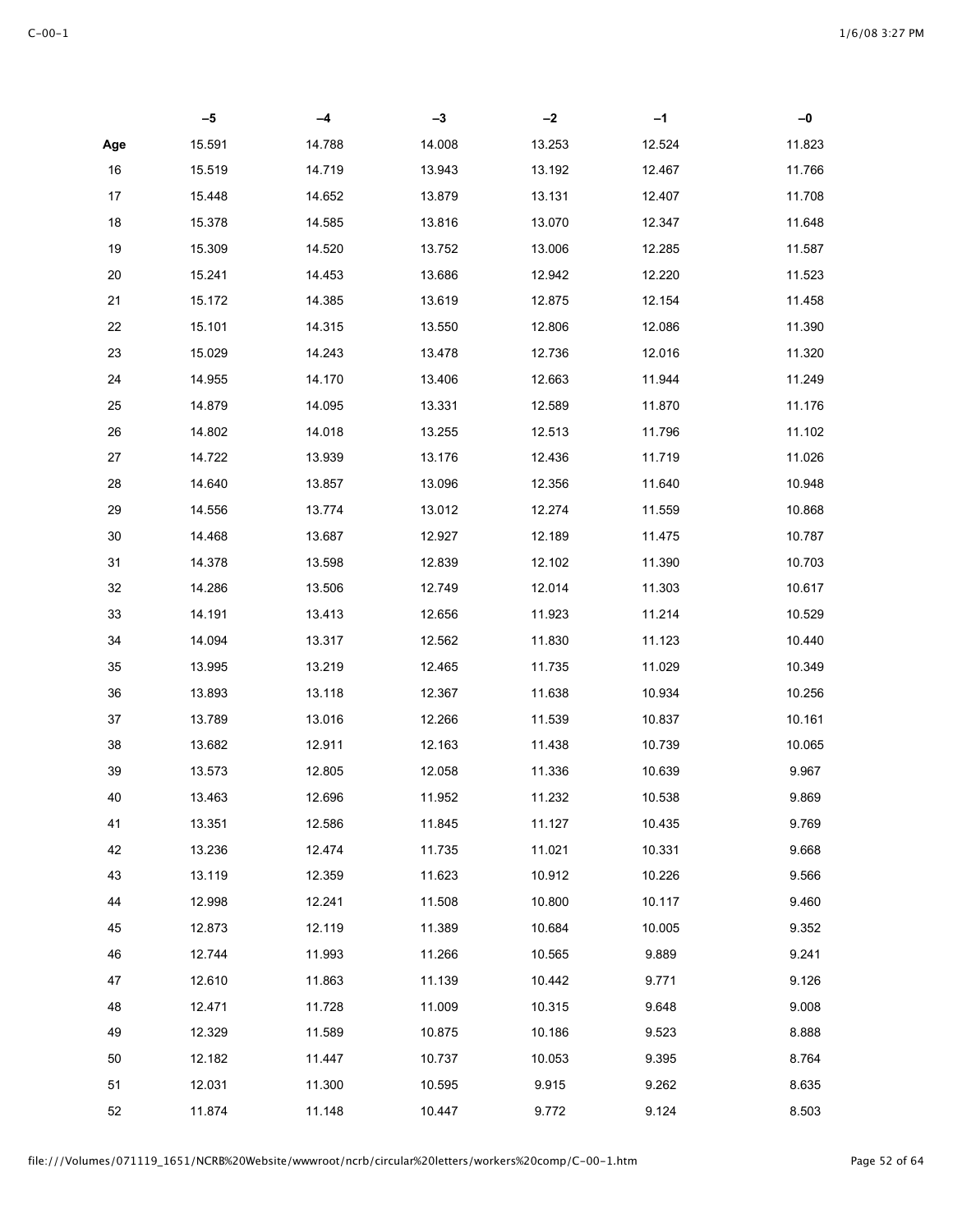| 53 | 11.712 | 10.991 | 10.295 | 9.625 | 8.982 | 8.367 |
|----|--------|--------|--------|-------|-------|-------|
| 54 | 11.544 | 10.828 | 10.138 | 9.474 | 8.836 | 8.226 |
| 55 | 11.372 | 10.661 | 9.977  | 9.318 | 8.686 | 8.081 |
| 56 | 11.194 | 10.490 | 9.811  | 9.158 | 8.531 | 7.932 |
| 57 | 11.011 | 10.312 | 9.639  | 8.992 | 8.371 | 7.778 |
| 58 | 10.821 | 10.128 | 9.461  | 8.820 | 8.206 | 7.619 |
| 59 |        |        |        |       |       |       |

\* 89–91 U.S. Decennial Life Table for Total Population and Female Population 100.0% of Remarriage Rates based on the 1979 study Annual Rate of Interest applied prior to claimant's death = 3.5% Annual Rate of Interest applied after claimant's death = 3.5% Annual Rate of Escalation applied prior to claimant's death = 4.0% Annual Rate of Escalation applied after claimant's death = 4.0%

For State/Act Applicability, refer to Pension Table Guide on pp. 99–101.

\*\* When spouse's age exceeds claimant's age, the 0 age difference value is to be used. Where claimant's age exceeds spouse's age

by more than 5, the –5 age difference is to be used.

#### **Page 28**

# **ITEM U-1355—WCSP PENSION TABLE REVISIONS (89–91 MORTALITY)**

### **TABLE IV-A**

### **Present Value of Survivorship Benefits\***

#### **Age Difference (Spouse's Age Minus Claimant's Age)\*\***

|     | -5     | -4    | -3    | $-2$  | $-1$  | -0    |
|-----|--------|-------|-------|-------|-------|-------|
| Age | 10.624 | 9.937 | 9.276 | 8.642 | 8.035 | 7.455 |
| 60  | 10.421 | 9.741 | 9.087 | 8.459 | 7.859 | 7.286 |
| 61  | 10.213 | 9.540 | 8.894 | 8.274 | 7.681 | 7.114 |
| 62  | 10.002 | 9.337 | 8.698 | 8.085 | 7.499 | 6.940 |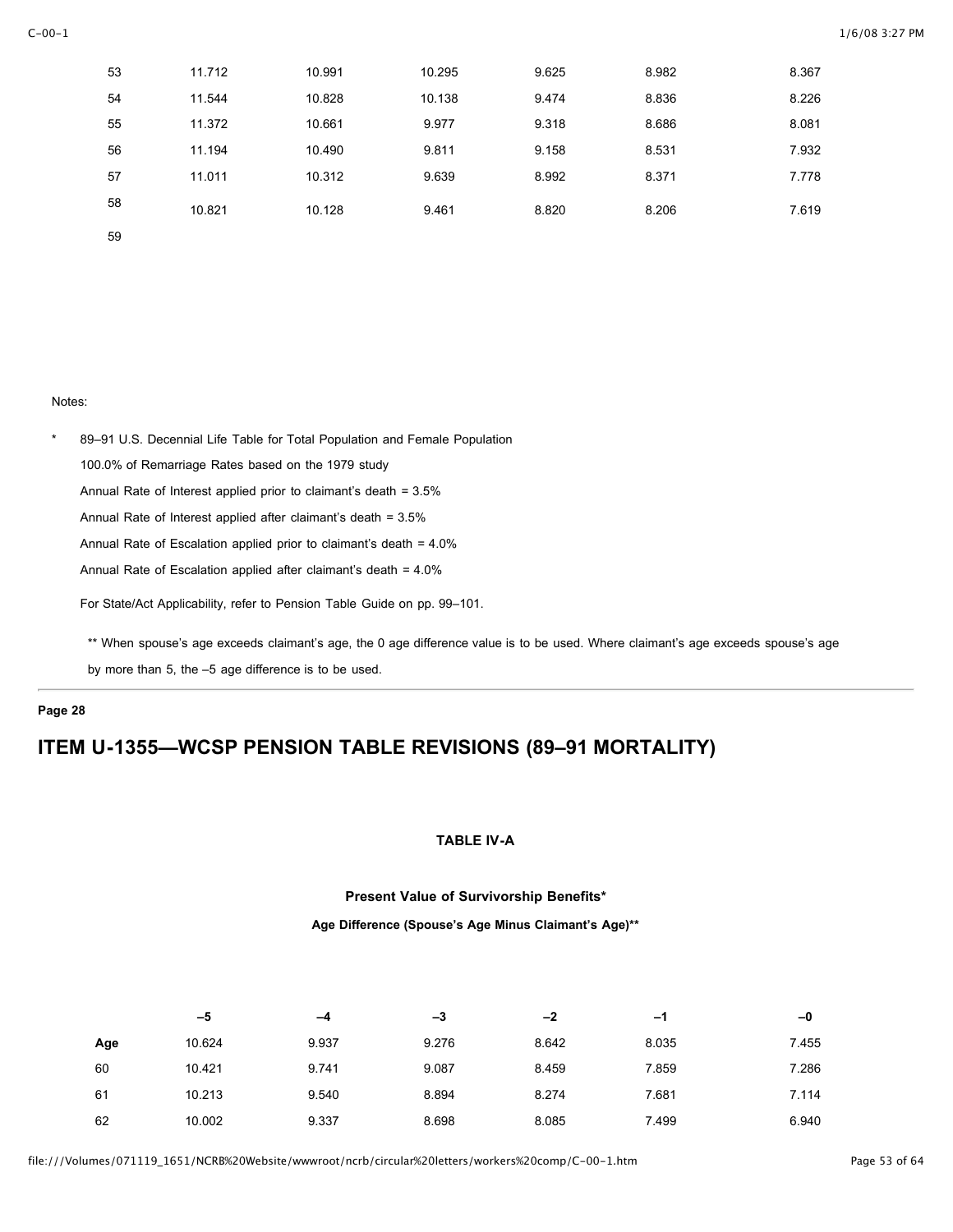| 63     | 9.788 | 9.130 | 8.499 | 7.893 | 7.314 | 6.762 |
|--------|-------|-------|-------|-------|-------|-------|
| 64     | 9.570 | 8.920 | 8.296 | 7.698 | 7.126 | 6.581 |
| 65     | 9.350 | 8.707 | 8.090 | 7.500 | 6.936 | 6.398 |
| 66     | 9.127 | 8.493 | 7.884 | 7.301 | 6.744 | 6.214 |
| 67     | 8.903 | 8.276 | 7.675 | 7.100 | 6.551 | 6.028 |
| 68     | 8.676 | 8.058 | 7.465 | 6.897 | 6.356 | 5.841 |
| 69     | 8.445 | 7.835 | 7.250 | 6.691 | 6.158 | 5.652 |
| 70     | 8.210 | 7.608 | 7.031 | 6.480 | 5.957 | 5.461 |
| $71$   | 7.969 | 7.375 | 6.807 | 6.266 | 5.753 | 5.267 |
| $72\,$ | 7.722 | 7.138 | 6.580 | 6.050 | 5.547 | 5.071 |
| 73     | 7.473 | 6.899 | 6.352 | 5.832 | 5.340 | 4.875 |
| 74     | 7.223 | 6.660 | 6.124 | 5.616 | 5.134 | 4.679 |
| 75     | 6.974 | 6.423 | 5.899 | 5.401 | 4.930 | 4.485 |
| 76     | 6.728 | 6.189 | 5.676 | 5.189 | 4.728 | 4.292 |
| 77     | 6.485 | 5.957 | 5.454 | 4.978 | 4.527 | 4.102 |
| 78     | 6.242 | 5.725 | 5.233 | 4.767 | 4.327 | 3.915 |
| 79     | 5.998 | 5.492 | 5.010 | 4.556 | 4.129 | 3.731 |
| 80     | 5.750 | 5.255 | 4.786 | 4.345 | 3.932 | 3.549 |
| 81     | 5.499 | 5.016 | 4.561 | 4.135 | 3.738 | 3.369 |
| 82     | 5.246 | 4.778 | 4.339 | 3.928 | 3.547 | 3.193 |
| 83     | 4.997 | 4.545 | 4.122 | 3.727 | 3.361 | 3.022 |
| 84     | 4.754 | 4.319 | 3.912 | 3.534 | 3.182 | 2.857 |
| 85     | 4.517 | 4.099 | 3.709 | 3.346 | 3.009 | 2.700 |
| 86     | 4.285 | 3.883 | 3.509 | 3.162 | 2.842 | 2.549 |
| 87     | 4.057 | 3.672 | 3.314 | 2.984 | 2.681 | 2.405 |
| 88     | 3.834 | 3.467 | 3.126 | 2.814 | 2.528 | 2.268 |
| 89     | 3.618 | 3.268 | 2.947 | 2.652 | 2.383 | 2.138 |
| 90     | 3.406 | 3.076 | 2.774 | 2.496 | 2.243 | 2.016 |
| 91     | 3.199 | 2.889 | 2.604 | 2.344 | 2.110 | 1.903 |
| 92     | 2.997 | 2.706 | 2.439 | 2.198 | 1.985 | 1.796 |
| 93     | 2.803 | 2.530 | 2.283 | 2.064 | 1.870 | 1.694 |
| 94     | 2.618 | 2.366 | 2.142 | 1.942 | 1.762 | 1.600 |
| 95     | 2.446 | 2.217 | 2.013 | 1.829 | 1.662 | 1.510 |
| 96     | 2.288 | 2.080 | 1.891 | 1.721 | 1.566 | 1.427 |
| 97     | 2.144 | 1.951 | 1.777 | 1.618 | 1.476 | 1.347 |
| 98     | 2.012 | 1.834 | 1.672 | 1.526 | 1.394 | 1.272 |
| 99     | 1.891 | 1.725 | 1.577 | 1.442 | 1.316 | 1.198 |
| 100    | 1.780 | 1.628 | 1.490 | 1.362 | 1.241 | 1.128 |
| 101    | 1.680 | 1.539 | 1.408 | 1.285 | 1.168 | 1.058 |
| 102    | 1.587 | 1.454 | 1.328 | 1.209 | 1.096 | 0.988 |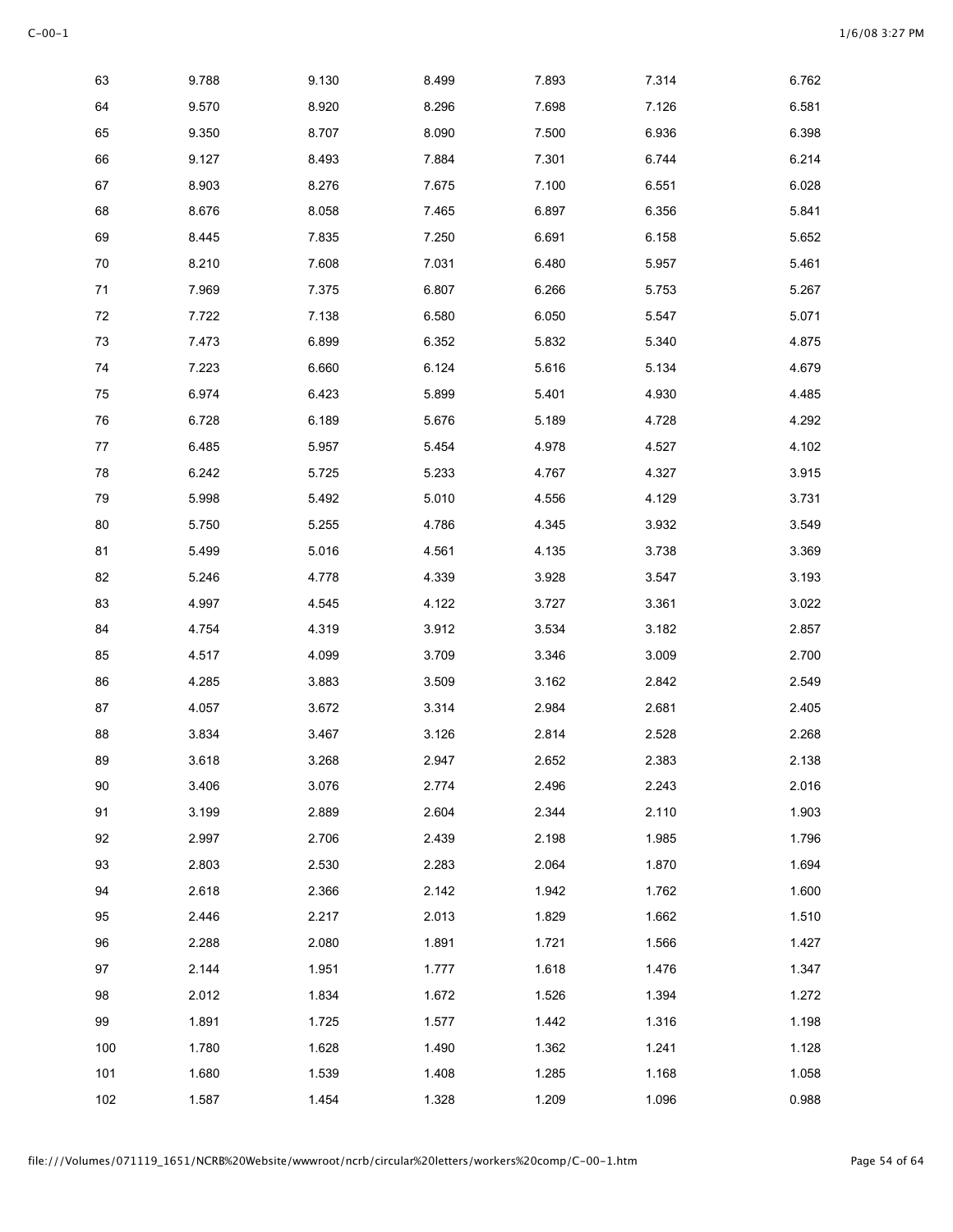| 103 | 1.504 | 1.375 | 1.253 | 1.139 | 1.028 | 0.921 |
|-----|-------|-------|-------|-------|-------|-------|
| 104 | 1.416 | 1.292 | 1.175 | 1.061 | 0.952 | 0.845 |
| 105 |       |       |       |       |       |       |

\* 89–91 U.S. Decennial Life Table for Total Population and Female Population 100.0% of Remarriage Rates based on the 1979 study Annual Rate of Interest applied prior to claimant's death = 3.5% Annual Rate of Interest applied after claimant's death = 3.5% Annual Rate of Escalation applied prior to claimant's death = 4.0% Annual Rate of Escalation applied after claimant's death = 4.0% For State/Act Applicability, refer to Pension Table Guide on pp. 99–101.

\*\* When spouse's age exceeds claimant's age, the 0 age difference value is to be used. Where claimant's age exceeds spouse's age by more than 5, the –5 age difference is to be used.

### **Page 29**

# **ITEM U-1355—WCSP PENSION TABLE REVISIONS (89–91 MORTALITY)**

### **TABLE V-A**

**Annuity Values for Florida Basic and Supplemental Benefits**

### **(Present Value of \$1.00 Per Annum Payable Until Death)**

#### Supplemental

|                          | Benefit                  |                          |                          |
|--------------------------|--------------------------|--------------------------|--------------------------|
|                          | On or                    | Prior                    | <b>Basic Benefit</b>     |
| <b>Basic</b>             | After                    | to                       | Payable to               |
| <b>Benefit</b>           | 7/1/90                   | 7/1/90                   | Age 62                   |
| $\overline{\phantom{a}}$ | $\overline{\phantom{a}}$ | $\overline{\phantom{a}}$ | $\overline{\phantom{a}}$ |
| a                        | $.05$ (la)               | $.05$ (la)               |                          |
| X                        | $x:62 - x$               | x                        | a<br>$x:62 - x$          |
|                          |                          |                          |                          |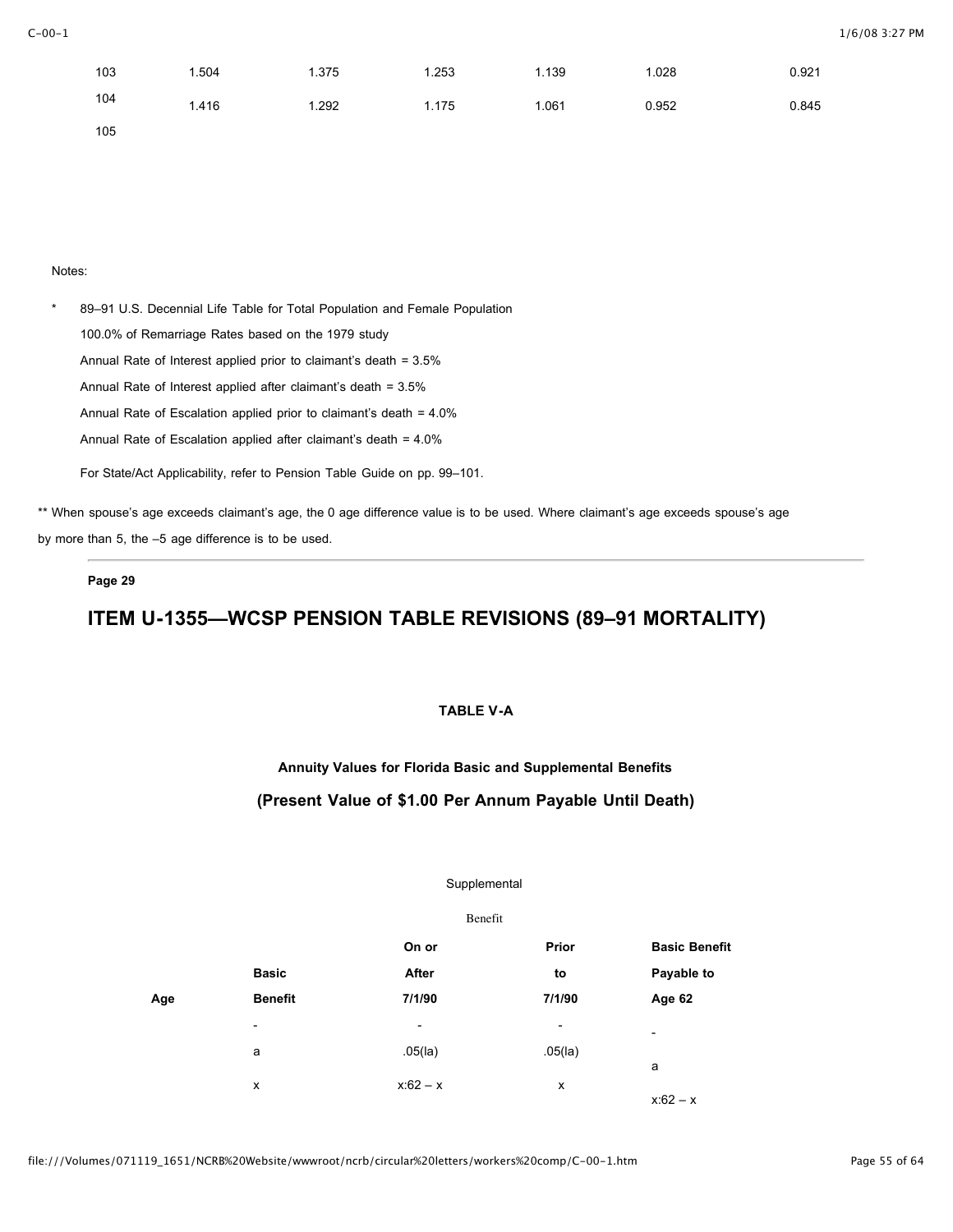| 11 | 25.401 | 21.693 | 27.669 | 23.453 |
|----|--------|--------|--------|--------|
| 12 | 25.276 | 21.242 | 27.328 | 23.260 |
| 13 | 25.149 | 20.786 | 26.982 | 23.061 |
| 14 | 25.020 | 20.327 | 26.633 | 22.859 |
| 15 | 24.890 | 19.865 | 26.283 | 22.652 |
| 16 | 24.760 | 19.400 | 25.931 | 22.442 |
| 17 | 24.628 | 18.932 | 25.577 | 22.227 |
| 18 | 24.495 | 18.461 | 25.220 | 22.008 |
| 19 | 24.359 | 17.986 | 24.860 | 21.782 |
| 20 | 24.219 | 17.506 | 24.494 | 21.549 |
| 21 | 24.074 | 17.021 | 24.123 | 21.309 |
| 22 | 23.926 | 16.532 | 23.747 | 21.060 |
| 23 | 23.773 | 16.039 | 23.366 | 20.804 |
| 24 | 23.615 | 15.541 | 22.980 | 20.539 |
| 25 | 23.452 | 15.040 | 22.589 | 20.264 |
| 26 | 23.283 | 14.535 | 22.192 | 19.980 |
| 27 | 23.109 | 14.026 | 21.789 | 19.685 |
| 28 | 22.928 | 13.515 | 21.382 | 19.381 |
| 29 | 22.743 | 13.001 | 20.970 | 19.067 |
| 30 | 22.552 | 12.486 | 20.555 | 18.742 |
| 31 | 22.356 | 11.970 | 20.135 | 18.407 |
| 32 | 22.154 | 11.453 | 19.712 | 18.061 |
| 33 | 21.947 | 10.936 | 19.285 | 17.704 |
| 34 | 21.733 | 10.420 | 18.855 | 17.335 |
| 35 | 21.514 | 9.904  | 18.421 | 16.954 |
| 36 | 21.288 | 9.390  | 17.985 | 16.560 |
| 37 | 21.056 | 8.878  | 17.546 | 16.153 |
| 38 | 20.818 | 8.370  | 17.104 | 15.733 |
| 39 | 20.573 | 7.865  | 16.660 | 15.299 |
| 40 | 20.320 | 7.364  | 16.214 | 14.851 |
| 41 | 20.061 | 6.869  | 15.765 | 14.387 |
| 42 | 19.794 | 6.380  | 15.316 | 13.907 |
| 43 | 19.520 | 5.899  | 14.865 | 13.412 |
| 44 | 19.239 | 5.426  | 14.414 | 12.900 |
| 45 | 18.952 | 4.963  | 13.964 | 12.372 |
| 46 | 18.659 | 4.511  | 13.515 | 11.826 |
| 47 | 18.360 | 4.071  | 13.068 | 11.264 |
| 48 | 18.056 | 3.644  | 12.623 | 10.683 |
| 49 | 17.746 | 3.232  | 12.181 | 10.083 |
| 50 | 17.430 | 2.836  | 11.742 | 9.463  |
| 51 | 17.109 | 2.458  | 11.306 | 8.823  |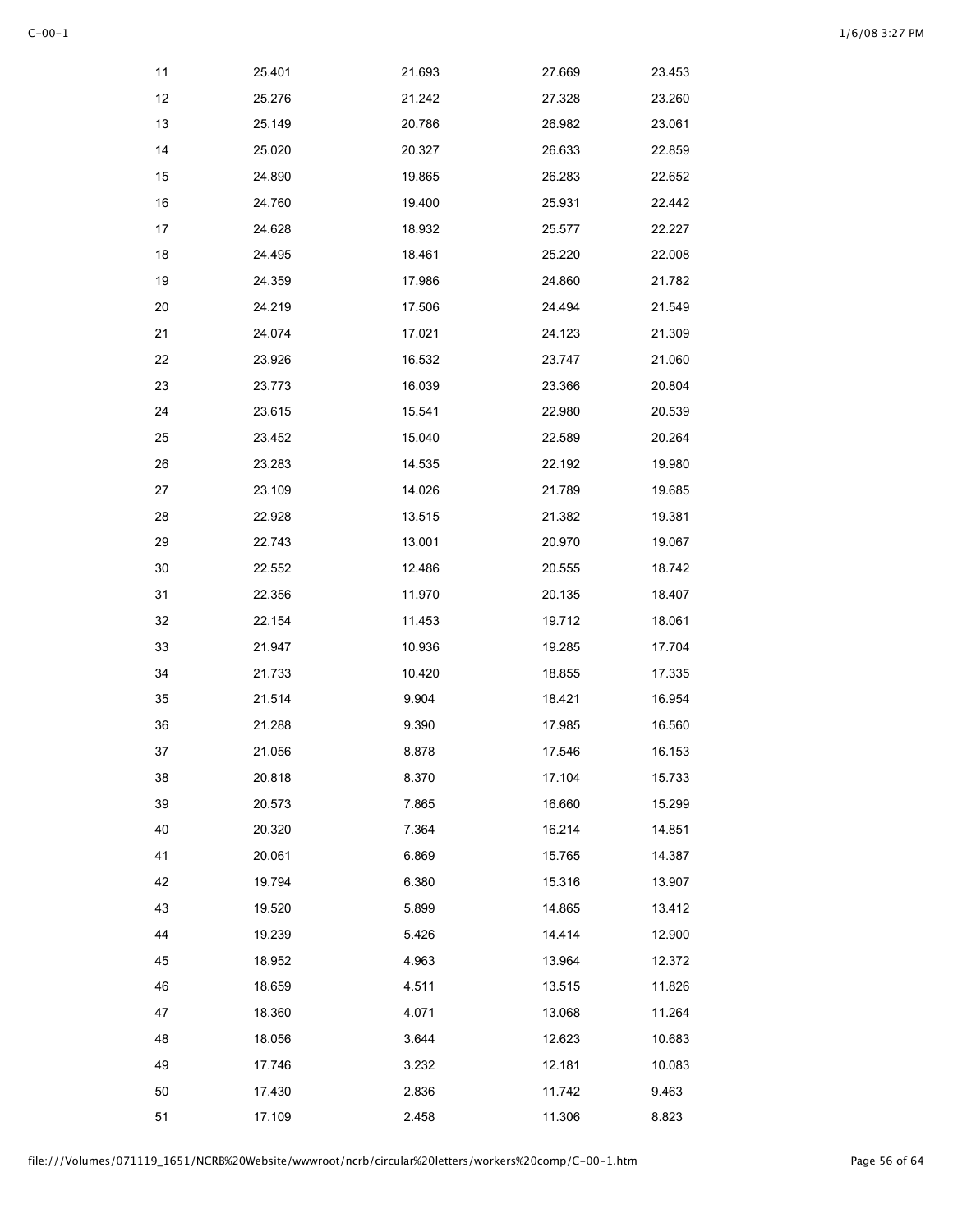| 52 | 16.783 | 2.099 | 10.875 | 8.161 |
|----|--------|-------|--------|-------|
| 53 | 16.453 | 1.760 | 10.448 | 7.476 |
| 54 | 16.119 | 1.444 | 10.028 | 6.767 |
| 55 | 15.780 | 1.153 | 9.612  | 6.033 |

Note: The Supplemental Benefits in Florida are 5.0% times the number of calendar years since date of injury. For accident dates on or after July 1, 1990, Supplemental Benefits are allowed only until age 62 if the individual is eligible for Social Security benefits (regardless if benefits have been applied for). The weekly compensation and the additional benefits, when combined, shall not exceed the maximum weekly compensation rate in effect at the time of payment. Supplemental Benefits for accident dates prior to 7/1/84 are payable from Workers Compensation Trust Fund; for accident dates after 7/1/84, Supplemental Benefits are payable by the employer/carrier. The above present values are based on the 1989–1991 U.S. Decennial Tables with an interest rate of 3.5%.

 $-$ 

Basic Benefits present value = ax: Supplemental Benefit P.V. = .05\*(la)x for dates prior to 7/1/90; Supplemental Benefit P.V. = .05\*(Ia)x:62 – x for accidents on or after  $7/1/90$ .

For cases where the evaluation year is not the same as the accident year and accident date is prior to 7/1/90, the present value of the supplemental benefit should be calculated as follows: [(evaluation year-accident year  $- 1$ )\*(.05)\*(ax)] + [(lax)(.05)] where x is the age at evaluation.

For cases where the evaluation year is not the same as the accident year and accident date is after 7/1/90, the present value of the supplemental benefit should be calculated as follows: [(evaluation year-accident year – 1)\*(.05)\*(ax:62 – x)] + [(lax:62 – x)(.05)] where x is the age at evaluation.

#### **Page 30**

## **ITEM U-1355—WCSP PENSION TABLE REVISIONS (89–91 MORTALITY)**

#### **TABLE V-A**

#### **Annuity Values for Florida Basic and Supplemental Benefits**

#### **(Present Value of \$1.00 Per Annum Payable Until Death)**

#### Supplemental

#### Benefit

|     |                | On or                                  | Prior                    | <b>Basic Benefit</b>     |
|-----|----------------|----------------------------------------|--------------------------|--------------------------|
|     | <b>Basic</b>   | After                                  | to                       | Payable to               |
| Age | <b>Benefit</b> | 7/1/90                                 | 7/1/90                   | Age 62                   |
|     | -              |                                        | $\overline{\phantom{a}}$ | $\overline{\phantom{a}}$ |
|     | a              | $\overline{\phantom{a}}$<br>$.05$ (la) | $.05$ (la)               | a                        |
|     | x              | X                                      | $x:62 - x$               | x                        |
| 56  | 15.439         | 0.888                                  | 9.203                    | 5.271                    |
| 57  | 15.093         | 0.652                                  | 8.801                    | 4.480                    |
| 58  | 14.745         | 0.447                                  | 8.406                    | 3.658                    |
| 59  | 14.395         | 0.276                                  | 8.019                    | 2.802                    |
| 60  | 14.045         | 0.142                                  | 7.640                    | 1.909                    |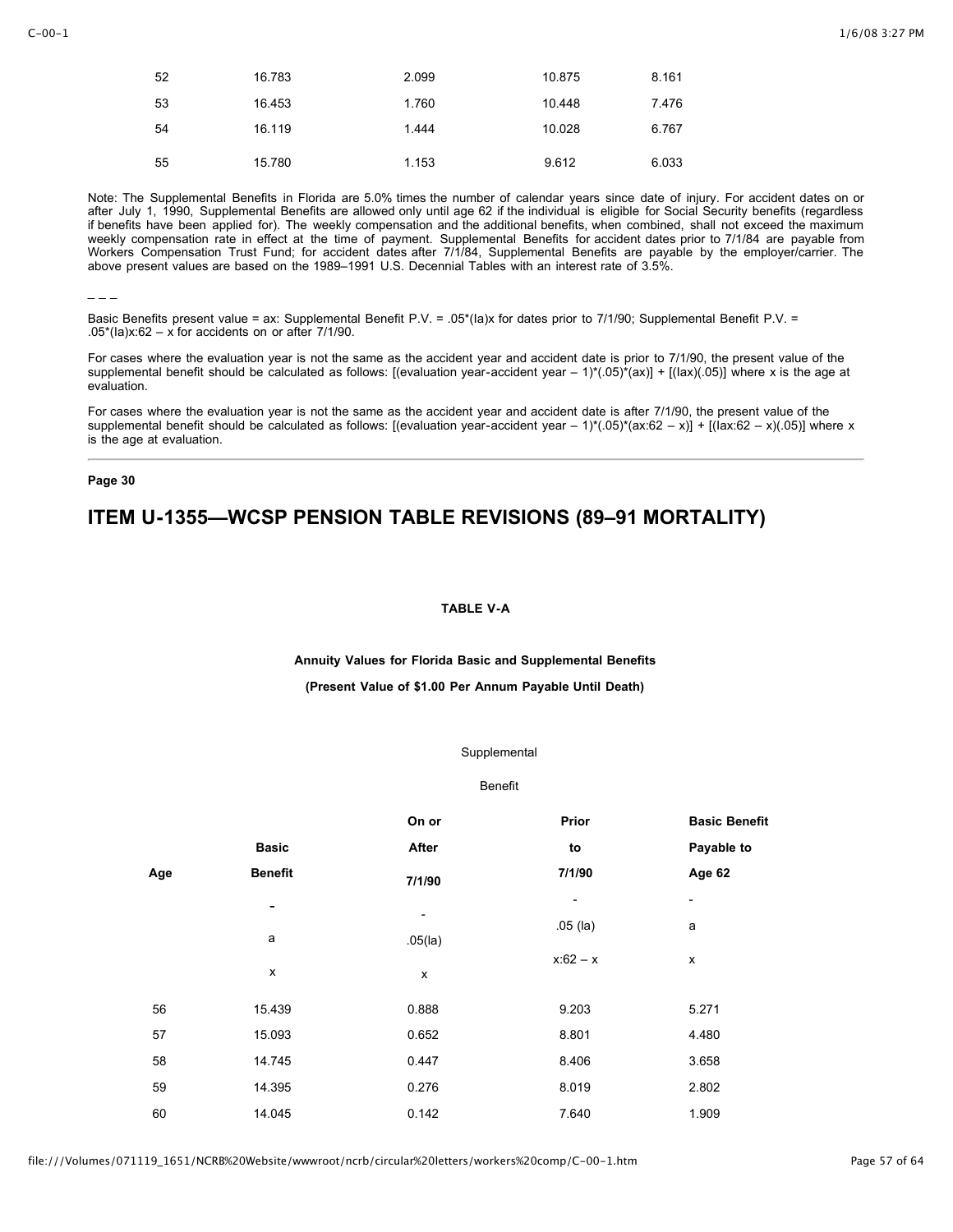0.977

| 61         | 13.692 | 0.049 | 7.269 |
|------------|--------|-------|-------|
| 62         | 13.338 |       | 6.907 |
| 63         | 12.981 |       | 6.553 |
| 64         | 12.623 |       | 6.207 |
| 65         | 12.263 |       | 5.871 |
| 66         | 11.901 |       | 5.543 |
| 67         | 11.537 |       | 5.223 |
| 68         | 11.171 |       | 4.914 |
| 69         | 10.804 |       | 4.613 |
| 70         | 10.438 |       | 4.324 |
| $71$       | 10.074 |       | 4.045 |
| 72         | 9.713  |       | 3.778 |
| $73\,$     | 9.356  |       | 3.522 |
| $74\,$     | 9.002  |       | 3.277 |
| ${\bf 75}$ | 8.650  |       | 3.042 |
| 76         | 8.298  |       | 2.817 |
| 77         | 7.947  |       | 2.602 |
| 78         | 7.598  |       | 2.398 |
| 79         | 7.252  |       | 2.204 |
| 80         | 6.913  |       | 2.022 |
| 81         | 6.582  |       | 1.851 |
| 82         | 6.260  |       | 1.691 |
| 83         | 5.948  |       | 1.543 |
| 84         | 5.643  |       | 1.404 |
| 85         | 5.343  |       | 1.275 |
| 86         | 5.051  |       | 1.155 |
| 87         | 4.771  |       | 1.045 |
| 88         | 4.502  |       | 0.945 |
| 89         | 4.244  |       | 0.853 |
| $90\,$     | 3.997  |       | 0.770 |
| 91         | 3.765  |       | 0.695 |
| 92         | 3.551  |       | 0.629 |
| 93         | 3.355  |       | 0.570 |
| 94         | 3.174  |       | 0.518 |
| 95         | 3.002  |       | 0.470 |
| 96         | 2.842  |       | 0.428 |
| 97         | 2.695  |       | 0.390 |
| 98         | 2.557  |       | 0.355 |
| 99         | 2.424  |       | 0.323 |
| 100        | 2.295  |       | 0.293 |
|            |        |       |       |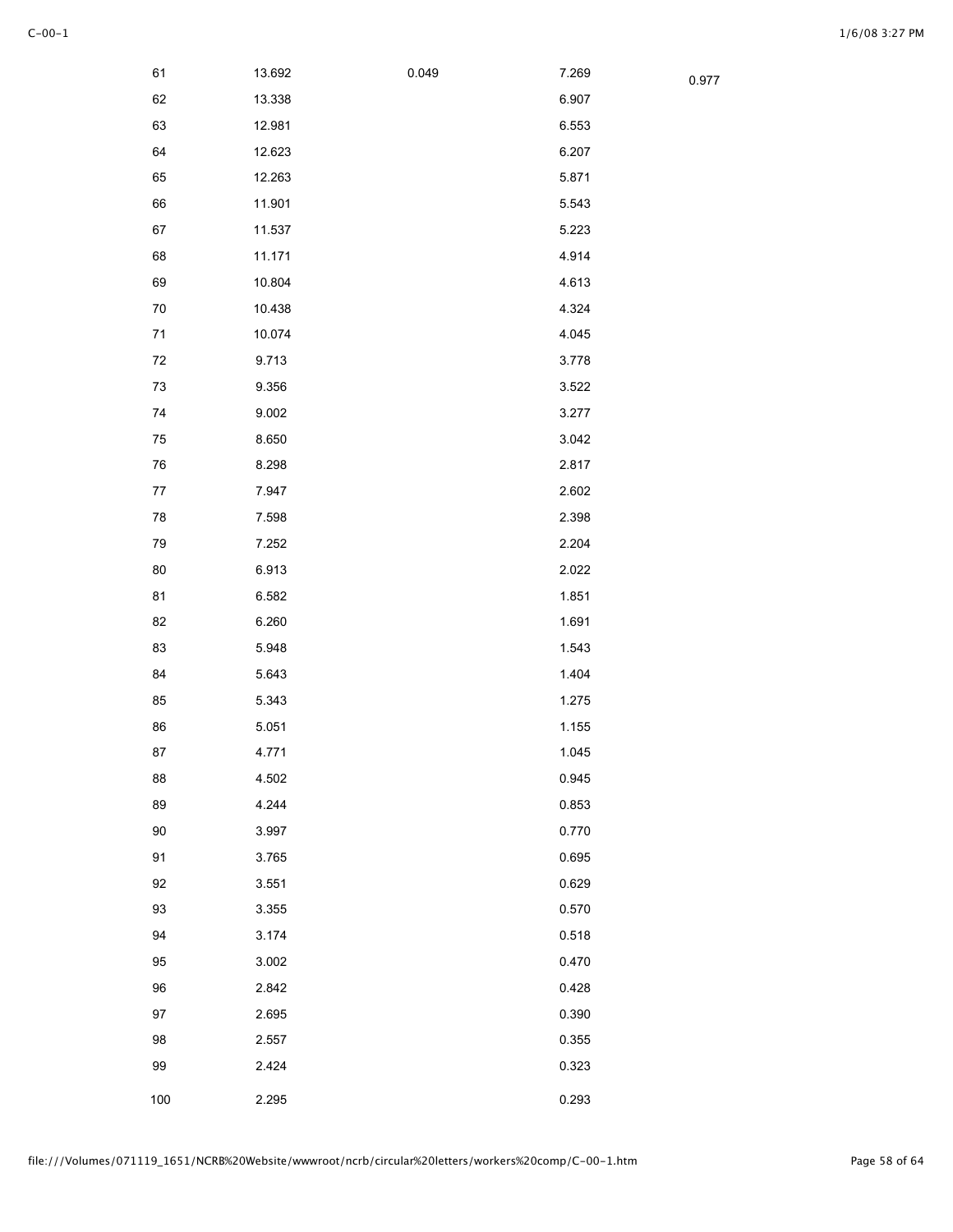Note: The Supplemental Benefits in Florida are 5.0% times the number of calendar years since date of injury. For accident dates on or after July 1, 1990, Supplemental Benefits are allowed only until age 62 if the individual is eligible for Social Security benefits (regardless if benefits have been applied for). The weekly compensation and the additional benefits, when combined, shall not exceed the maximum weekly compensation rate in effect at the time of payment. Supplemental Benefits for accident dates prior to 7/1/84 are payable from Workers Compensation Trust Fund; for accident dates after 7/1/84, Supplemental Benefits are payable by the employer/carrier. The above present values are based on the 1989–1991 U.S. Decennial Tables with an interest rate of 3.5%.

 $-$ 

Basic Benefits present value = ax: Supplemental Benefit P.V. = .05\*(Ia)x for dates prior to 7/1/90; Supplemental Benefit P.V. = .05\*(Ia)x:62 – x for accidents on or after  $7/1/90$ .

For cases where the evaluation year is not the same as the accident year and accident date is prior to 7/1/90, the present value of the supplemental benefit should be calculated as follows: [(evaluation year-accident year  $- 1$ )\*(.05)\*(ax)] + [(lax)(.05)] where x is the age at evaluation.

For cases where the evaluation year is not the same as the accident year and accident date is after 7/1/90, the present value of the supplemental benefit should be calculated as follows: [(evaluation year-accident year – 1)\*(.05)\*(ax:62 – x)] + [(lax:62 – x)(.05)] where x is the age at evaluation.

#### **Page 31**

## **ITEM U-1355—WCSP PENSION TABLE REVISIONS (89–91 MORTALITY)**

# **Example I**

## **Usage of: Surviving Spouse Pension Table (Table I-A) and Present Value of Remarriage Dowry (Table II-A)**

Find the incurred indemnity loss to be reported when benefits are payable to a surviving spouse until death or remarriage and when, upon remarriage, a lump sum, two-year benefit is paid.

|                   | 09/19/94 | Policy Effective:    | 01/01/94-12/31/94 |
|-------------------|----------|----------------------|-------------------|
| Date of Accident: | \$125    | Spouse's Birth Date: | 02/18/62          |

Weekly Benefit Payable:

|             | 1st                                             | 2 <sub>nd</sub> | 7th      |
|-------------|-------------------------------------------------|-----------------|----------|
| Calculation | Report                                          | Report          | Report*  |
|             |                                                 | 07/01/96        | 07/01/01 |
| 2.          |                                                 | 33              | 33       |
| 3.          | Duration since accident date (last whole year)0 |                 | 6        |
| 4.          |                                                 | \$6.500         | \$6.500  |
| 5.          |                                                 | 17.345          | 18 315   |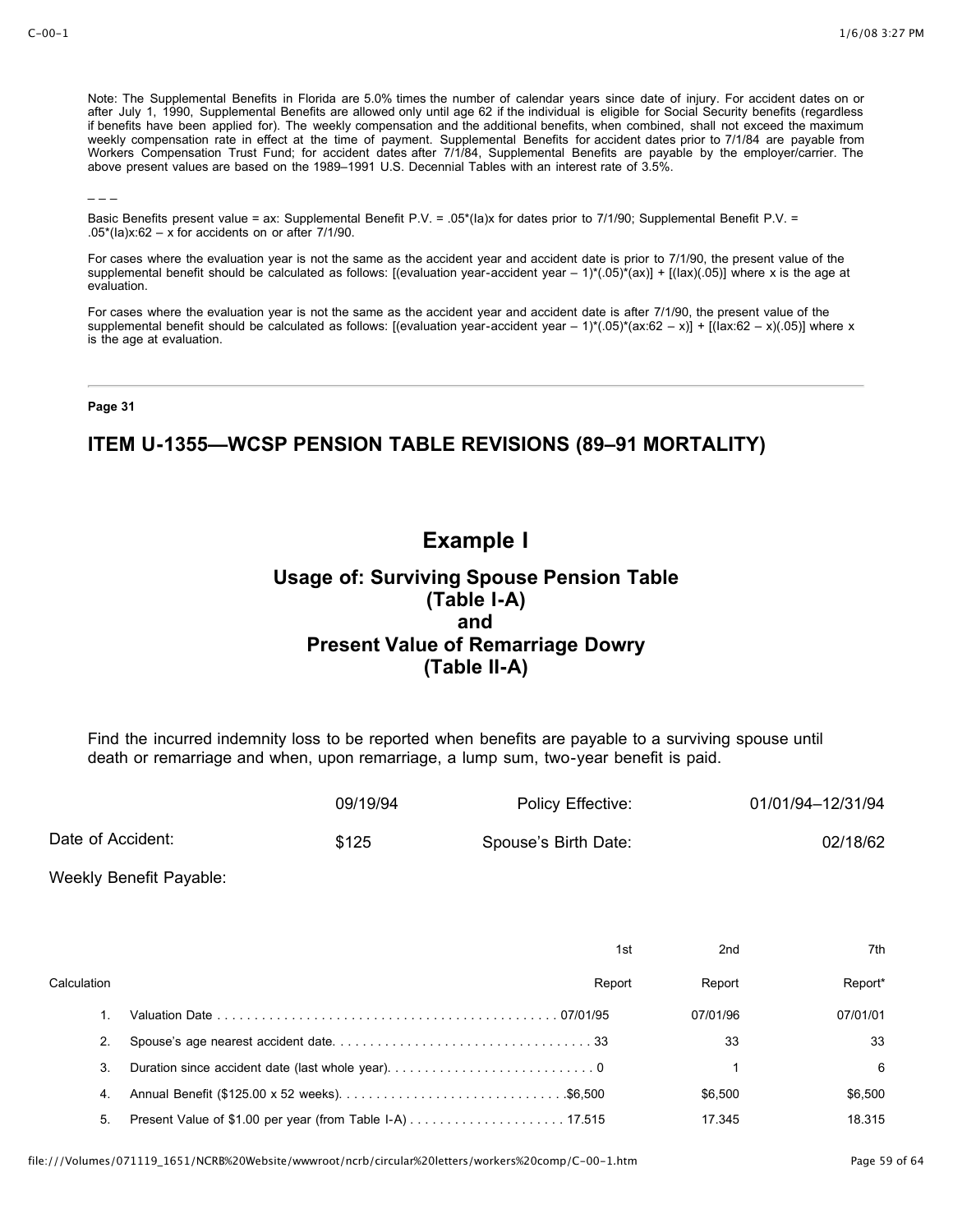| 6.              |                                                                   | \$112.743 | \$119,048 |
|-----------------|-------------------------------------------------------------------|-----------|-----------|
| 7 <sub>1</sub>  |                                                                   | \$13,000  | \$13,000  |
| 8.              |                                                                   | 0.2464    | 0.1572    |
| 9               |                                                                   | \$3.203   | \$2.044   |
|                 | Present Value of future remarriage payment (7) x (8). \$3,211     |           |           |
| 10.             |                                                                   | \$11.625  | \$44,125  |
| 11              |                                                                   | \$2,000   | \$2.000   |
| 12 <sup>°</sup> |                                                                   | \$129.571 | \$167.216 |
|                 | Total Incurred Indemnity Loss $(6) + (9) + (10) + (11)$ \$124,059 |           |           |

Unit plan reporting ceases at 5th report; however, this example is included to assist companies in computing

reserves beyond 5th report for internal purposes.

### **Page 32**

# **ITEM U-1355—WCSP PENSION TABLE REVISIONS (89–91 MORTALITY)**

### **Example II**

**Usage of: Pension Table—Other than Surviving Spouse**

## **(Table III-M-A, III-F-A)**

Find the incurred loss to be reported when benefits are payable to an injured male employee for life due to a permanent total disability.

|               |                         | 06/01/94                                                                                  | Policy Effective:         | 01/01/94-12/31/94 |
|---------------|-------------------------|-------------------------------------------------------------------------------------------|---------------------------|-------------------|
|               | Date of Accident:       | \$140                                                                                     | Employee's Birth<br>Date: | 10/21/60          |
|               | Weekly Benefit Payable: |                                                                                           |                           |                   |
| Calculations  |                         |                                                                                           |                           | 2nd               |
|               |                         |                                                                                           | 1st                       | Report            |
|               |                         |                                                                                           | Report                    |                   |
| $\mathbf 1$ . | .07/01/95               |                                                                                           |                           | 07/01/96          |
|               |                         |                                                                                           |                           |                   |
|               |                         | اللا مقامات المقدار المالية المقدار المناسب المنتقل والمتحدد والمتحدد والمتحدد والمستقدات |                           |                   |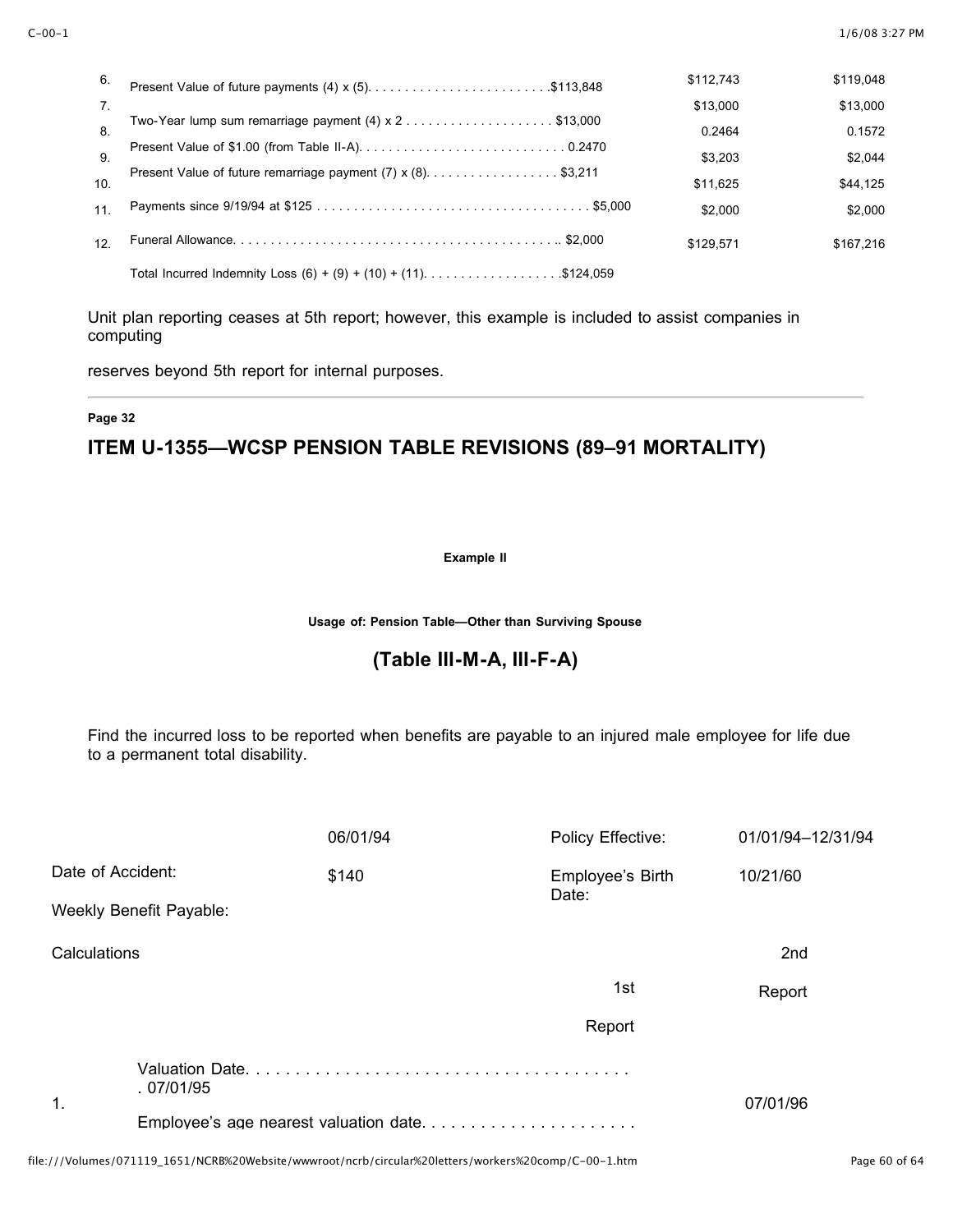| 2.               | $\overline{\phantom{0}}\phantom{0}\phantom{0}35$                  | 36        |
|------------------|-------------------------------------------------------------------|-----------|
| 3.               |                                                                   | \$7,280   |
| $\overline{4}$ . | . .\$7,280                                                        | 20.487    |
| 5.               | Present Value of \$1.00 per year (from Table III-M-A).<br>.20.725 | \$149,145 |
| 6.               |                                                                   | \$15,120  |
| 7.               | \$150,878                                                         | \$164,265 |
|                  | Payments since 06/01/94 at \$140.00 per week<br>\$7,840           |           |
|                  | \$158,718                                                         |           |

Note: This example is for a male employee and an escalation rate of 0.0%. If a different gender

or escalation clause is to be used, the weekly and annual benefit amounts must be adjusted.

### **Page 33**

# **ITEM U-1355—WCSP PENSION TABLE REVISIONS (89–91 MORTALITY)**

**Example III**

# **Usage of: Surviving Spouse Pension Table**

**(Tables I-B, I-C)**

## **Present Value of Remarriage Dowry**

### **(Table II-B)**

Find the incurred indemnity loss to be reported when benefits escalated annually at a rate of 4.0% are payable to a surviving spouse until death or remarriage and when, upon remarriage, a lump sum, two-year benefit (104 x current weekly benefit) is paid.

| Date of Accident:       | 09/16/94 | Policy Effective:       |                 | 01/01/94-12/31/94 |  |
|-------------------------|----------|-------------------------|-----------------|-------------------|--|
| Weekly Benefit Payable: | \$125    | Spouse's Birth<br>Date: | 02/18/62        |                   |  |
| Calculation             |          | 1st                     | 2 <sub>nd</sub> | 7th               |  |
|                         |          | Report                  | Report          | Report*           |  |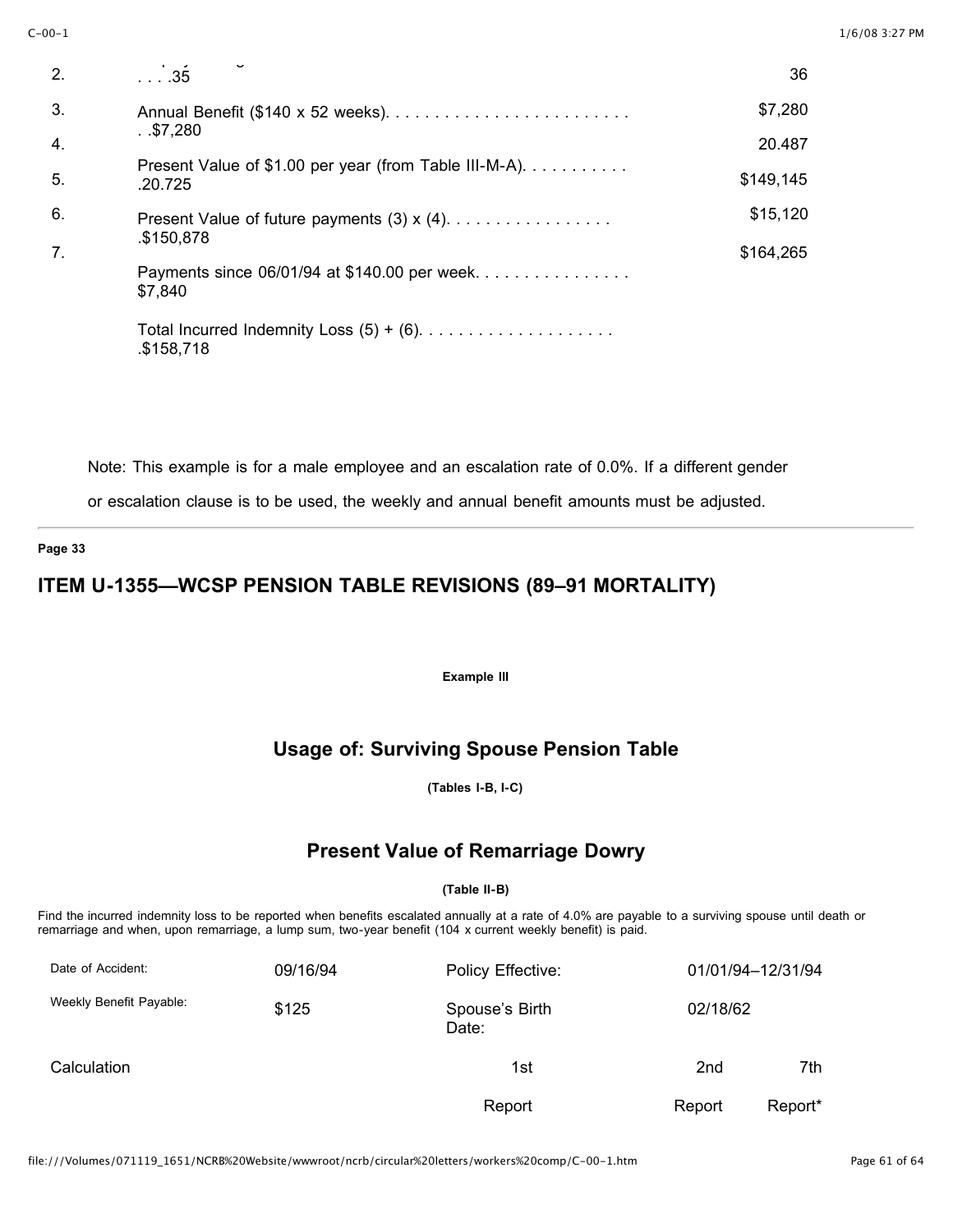| 1.  |                                                                           |           | 07/01/01  |
|-----|---------------------------------------------------------------------------|-----------|-----------|
| 2.  | $\ldots$ .07/01/95                                                        | 07/01/96  | 33        |
| 3.  | Spouse's age nearest accident date<br>.33                                 | 33        | 6         |
| 4.  | Duration since accident date (last whole year).<br>. 0                    | 1         | \$164     |
| 5.  |                                                                           | \$135     | \$8,528   |
| 6.  | . \$130                                                                   | \$7,020   | 38.618    |
| 7.  | Annual Benefit (Weekly Benefit x 52 weeks).                               | 38.288    | \$329,334 |
| 8.  | $$ \$6,760                                                                | \$268,782 | \$17,056  |
| 9.  | Present Value of \$1.00 per year (from Table I-B).<br>$\ldots$ . 38.962   | \$14,040  | 0.2168    |
| 10. | Present Value of future payments $(4) \times (5)$ .                       | 0.3351    | \$3,698   |
| 11. | 0.05263,383                                                               | \$4,705   | \$51,063  |
| 11. | Two-Year lump sum remarriage payment $(5) \times 2$<br>$\ldots$ \$13,520  | \$12,145  | \$2,000   |
| 12. | Present Value of \$1.00 (from Table II-B).                                | \$2,000   | \$386,095 |
|     | $\ldots$ . 0.3446                                                         | \$287,632 |           |
|     | Present Value of future remarriage payment (8) x<br>$(9)$ . \$4,659       |           |           |
|     | $\ldots$ . \$5,255                                                        |           |           |
|     | $\ldots$ . \$2,000                                                        |           |           |
|     | Total Incurred Indemnity Loss $(7) + (10) + (11) +$<br>$(12)$ . \$275,297 |           |           |

NOTE: This example is based on an escalation rate of 4.0%. If a different rate of escalation

is to be used, the weekly and annual benefit amounts must be adjusted. In addition, present values must be determined based on the tables at the desired escalation rate (e.g., use Table I-C for the present value of surviving spouse's benefits using an escalation rate of 5.0%).

Unit plan reporting ceases at 5th report; however, this example is included to assist companies in computing reserves beyond 5th report for internal purposes.

### **Page 34**

# **ITEM U-1355—WCSP PENSION TABLE REVISIONS (89–91 MORTALITY)**

**Example IV**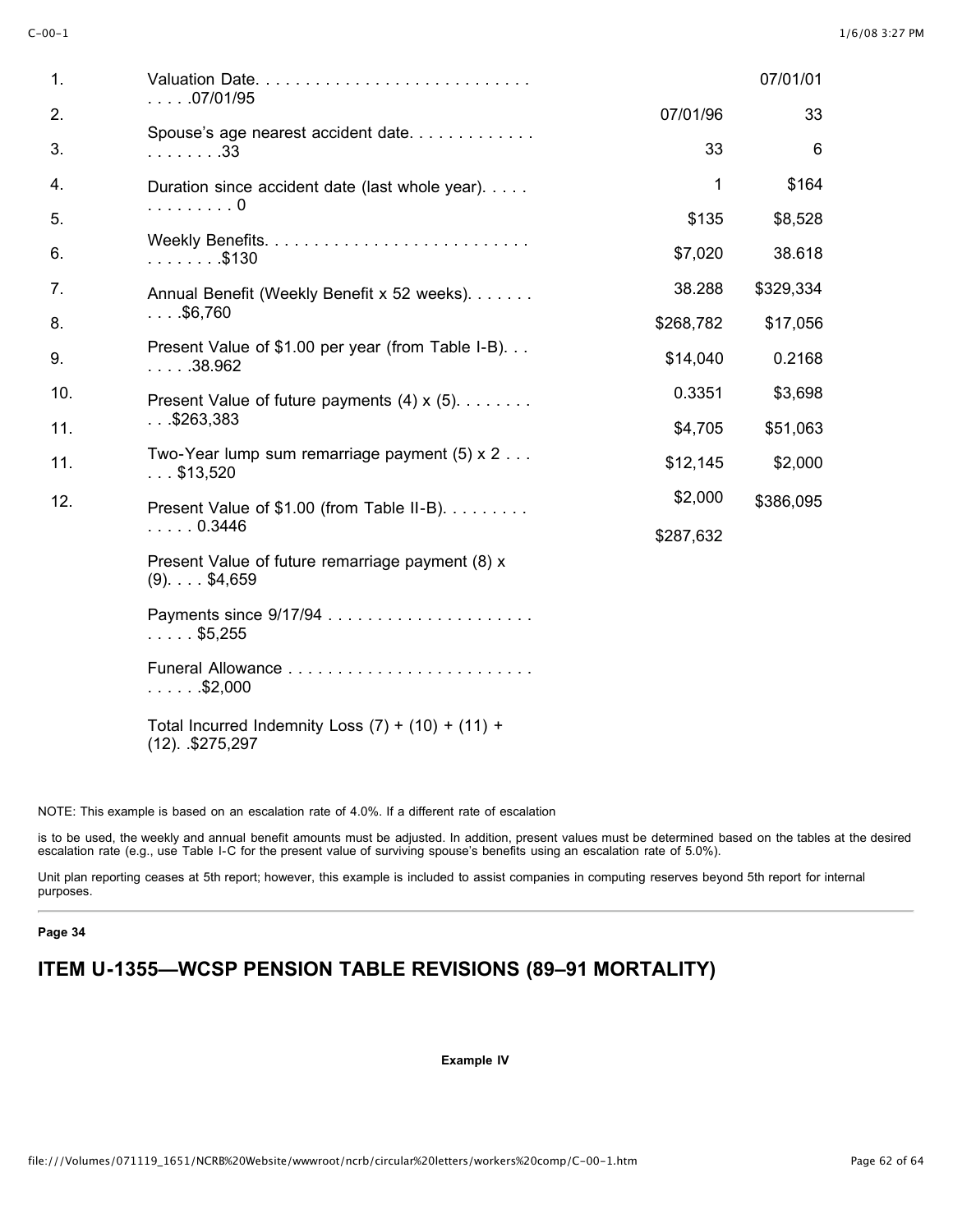2nd

## **Usage of: Pension Table—Other than Surviving Spouse**

**(Tables III-M-B, III-M-C, III-M-D, III-F-B, III-F-C, and III-F-D)**

### **and**

## **Present Value of Survivorship Benefits**

## **(Table IV-A)**

Find the incurred loss to be reported when benefits escalated annually at a rate of 4.0% are payable to a male injured employee for life due to a permanent total disability, and, when upon the death of the employee, benefits are payable to the surviving spouse.

Employee's Wage Before Injury: 300

Date of Accident: 5/30/94

Date of Compensation—Total Disability: 6.67%

Date of Compensation—Death: 50%

Employee's Birth Date: 10/21/60

Spouse's Birth Date: 07/16/62

| Calculations | 1st                                                                                   | Report    |
|--------------|---------------------------------------------------------------------------------------|-----------|
|              | Report                                                                                |           |
| 1.           | $\ldots$ 7/1/95<br>Employee's age nearest valuation date<br>. 35                      | 7/1/96    |
| 2.           |                                                                                       | 36        |
| 3.           |                                                                                       | $-2$      |
| 4.           |                                                                                       | 216       |
| 5.           | . -2                                                                                  | \$11,232  |
| 6.           | $\ldots$ . \$208                                                                      | 43.001    |
| 7.           | \$10,817                                                                              | \$482,987 |
| 8.           |                                                                                       | \$7,800   |
| 9.           | Present Value of \$1.00 per year escalated (from Table III-M-C).<br>.44.099           | 11.735    |
| 10.          |                                                                                       | \$91,533  |
| 11.          | \$476,998                                                                             | \$22,649  |
| 12.          | Initial annual survivorship benefit $(\$300 \times 50\% \times 52$ weeks).<br>\$7,800 | \$597,169 |
|              | Present Value of \$1.00 per year escalated survivorship (Table IV-A)<br>.11.830       |           |